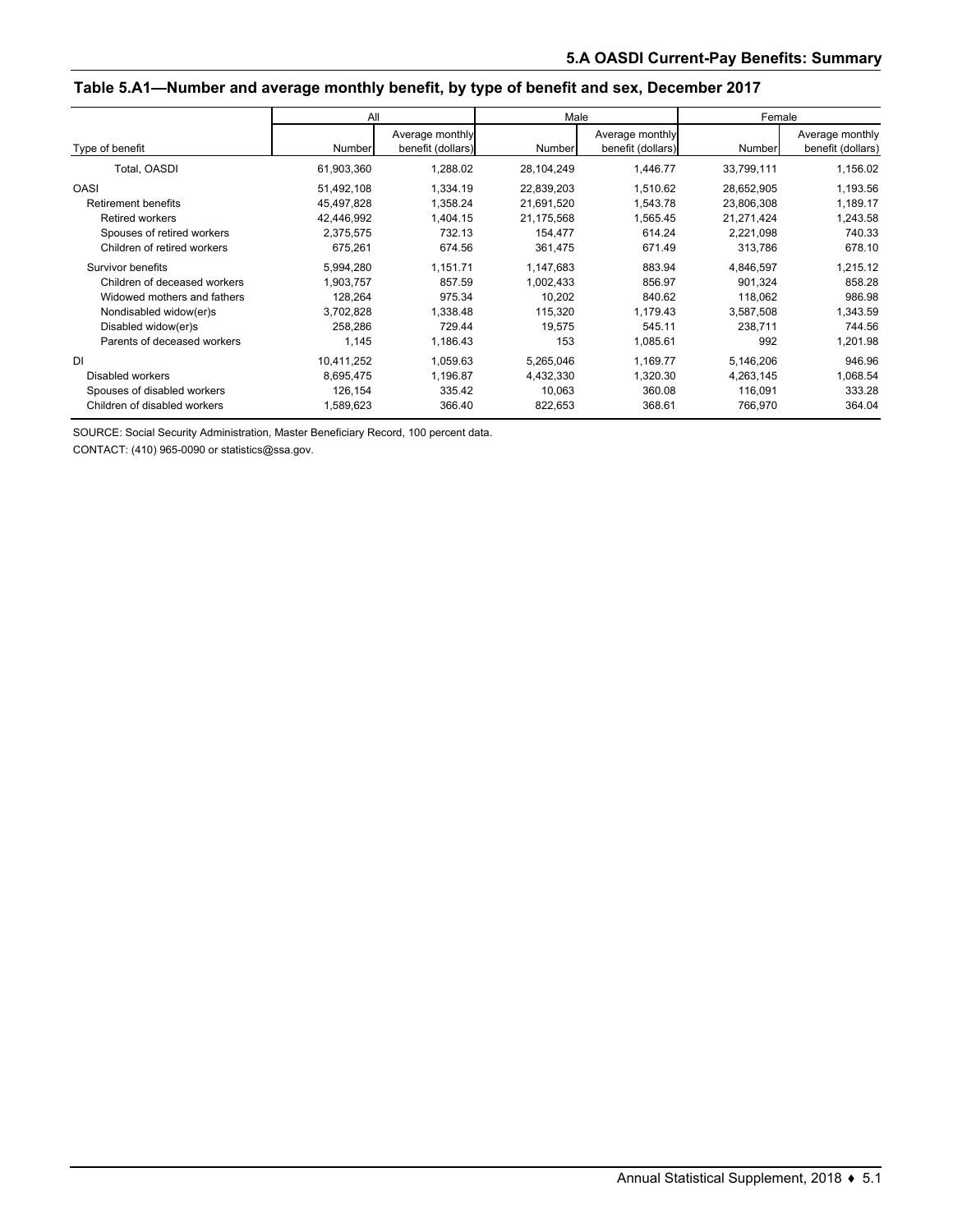| Table 5.A1.1—Number and average monthly benefit for retired workers, by age and sex, December 2017 |  |  |
|----------------------------------------------------------------------------------------------------|--|--|
|                                                                                                    |  |  |

|             | All retired workers |                   | Men        |                   | Women      |                   |  |
|-------------|---------------------|-------------------|------------|-------------------|------------|-------------------|--|
|             |                     | Average monthly   |            | Average monthly   |            | Average monthly   |  |
| Age         | Number              | benefit (dollars) | Number     | benefit (dollars) | Number     | benefit (dollars) |  |
| Total       | 42,446,992          | 1,404.15          | 21,175,568 | 1,565.45          | 21,271,424 | 1,243.58          |  |
| $62 - 64$   | 2,797,593           | 1,125.41          | 1,334,330  | 1,261.61          | 1,463,263  | 1,001.20          |  |
| 62          | 678,794             | 1,112.30          | 323,446    | 1,251.52          | 355,348    | 985.57            |  |
| 63          | 988,126             | 1,125.59          | 472,852    | 1,261.26          | 515,274    | 1,001.09          |  |
| 64          | 1,130,673           | 1,133.11          | 538,032    | 1,267.98          | 592,641    | 1,010.67          |  |
| 65-69       | 11,584,759          | 1,388.38          | 5,884,606  | 1,555.49          | 5,700,153  | 1,215.87          |  |
| 65          | 1,405,020           | 1,205.79          | 668,187    | 1,348.70          | 736,833    | 1,076.19          |  |
| 66          | 2,517,695           | 1,382.78          | 1,283,475  | 1,549.54          | 1,234,220  | 1,209.36          |  |
| 67          | 2,525,646           | 1,391.48          | 1,296,233  | 1,555.27          | 1,229,413  | 1,218.80          |  |
| 68          | 2,564,615           | 1,421.77          | 1,316,778  | 1,589.50          | 1,247,837  | 1,244.78          |  |
| 69          | 2,571,783           | 1,457.27          | 1,319,933  | 1,632.23          | 1,251,850  | 1,272.80          |  |
| $70 - 74$   | 11,267,808          | 1,498.82          | 5,773,434  | 1,680.96          | 5,494,374  | 1,307.43          |  |
| 70          | 2,816,070           | 1,510.49          | 1,445,511  | 1,692.48          | 1,370,559  | 1,318.54          |  |
| 71          | 2,486,942           | 1,525.55          | 1,274,761  | 1,712.20          | 1,212,181  | 1,329.27          |  |
| 72          | 2,015,506           | 1,487.98          | 1,034,864  | 1,667.27          | 980,642    | 1,298.77          |  |
| 73          | 1,968,824           | 1,480.74          | 1,007,032  | 1,660.93          | 961,792    | 1,292.07          |  |
| 74          | 1,980,466           | 1,477.68          | 1,011,266  | 1,659.08          | 969,200    | 1,288.41          |  |
| $75 - 79$   | 7,491,895           | 1,458.14          | 3,804,409  | 1,635.25          | 3,687,486  | 1,275.42          |  |
| 75          | 1,853,323           | 1,479.34          | 946,091    | 1,662.90          | 907,232    | 1,287.93          |  |
| 76          | 1,601,317           | 1,480.57          | 814,404    | 1,665.66          | 786,913    | 1,289.01          |  |
| 77          | 1,449,837           | 1,463.69          | 736,236    | 1,643.00          | 713,601    | 1,278.69          |  |
| 78          | 1,326,878           | 1,433.70          | 671,410    | 1,602.30          | 655,468    | 1,261.00          |  |
| 79          | 1,260,540           | 1,417.81          | 636,268    | 1,580.99          | 624,272    | 1,251.50          |  |
| $80 - 84$   | 4,736,223           | 1,349.72          | 2,362,146  | 1,474.59          | 2,374,077  | 1,225.48          |  |
| 80          | 1,138,838           | 1,394.29          | 573,709    | 1,545.71          | 565,129    | 1,240.58          |  |
| 81          | 1,031,486           | 1,350.53          | 517,037    | 1,479.96          | 514,449    | 1,220.45          |  |
| 82          | 952,320             | 1,329.60          | 475,104    | 1,445.79          | 477,216    | 1,213.92          |  |
| 83          | 860,096             | 1,326.70          | 426,478    | 1,434.86          | 433,618    | 1,220.32          |  |
| 84          | 753,483             | 1,332.96          | 369,818    | 1,439.57          | 383,665    | 1,230.20          |  |
| 85-89       | 2,854,313           | 1,346.86          | 1,346,082  | 1,445.65          | 1,508,231  | 1,258.69          |  |
| 85          | 708,324             | 1,352.16          | 343,129    | 1,463.76          | 365,195    | 1,247.30          |  |
| 86          | 634,161             | 1,342.81          | 304,562    | 1,442.80          | 329,599    | 1,250.42          |  |
| 87          | 578,962             | 1,341.66          | 274,191    | 1,435.80          | 304,771    | 1,256.97          |  |
| 88          | 494,588             | 1,342.51          | 228,271    | 1,429.04          | 266,317    | 1,268.35          |  |
| 89          | 438,278             | 1,355.91          | 195,929    | 1,451.50          | 242,349    | 1,278.63          |  |
| $90 - 94$   | 1,317,971           | 1,354.88          | 542,688    | 1,436.91          | 775,283    | 1,297.47          |  |
| 95 or older | 396,430             | 1,347.71          | 127,873    | 1,387.75          | 268,557    | 1,328.65          |  |

SOURCE: Social Security Administration, Master Beneficiary Record, 100 percent data.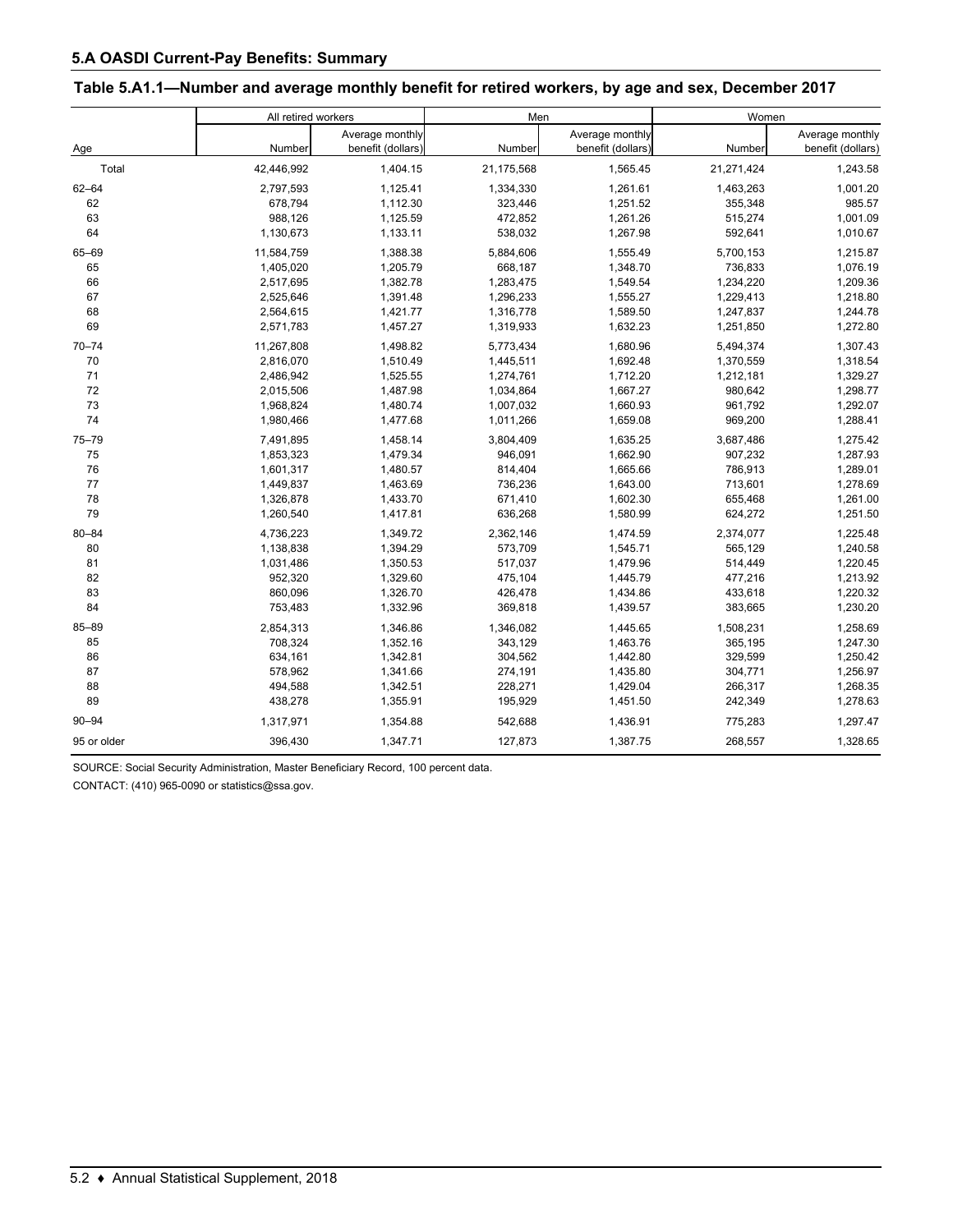#### **Table 5.A1.2—Number and average monthly benefit for disabled workers, by age and sex, December 2017**

|                 | All disabled workers |                                      | Men                |                                      | Women              |                                      |  |
|-----------------|----------------------|--------------------------------------|--------------------|--------------------------------------|--------------------|--------------------------------------|--|
| Age             | Number               | Average monthly<br>benefit (dollars) | Number             | Average monthly<br>benefit (dollars) | Number             | Average monthly<br>benefit (dollars) |  |
| Total           | 8,695,475            | 1,196.87                             | 4,432,330          | 1,320.30                             | 4,263,145          | 1,068.54                             |  |
| Under 20        | 530                  | 475.61                               | 297                | 483.78                               | 233                | 465.19                               |  |
| $20 - 24$       | 27,032               | 618.56                               | 16,383             | 624.08                               | 10,649             | 610.08                               |  |
| 20              | 1,121                | 527.12                               | 649                | 529.13                               | 472                | 524.35                               |  |
| 21              | 2,675                | 566.23                               | 1,595              | 569.89                               | 1,080              | 560.82                               |  |
| 22              | 4,660                | 593.68                               | 2,822              | 600.45                               | 1,838              | 583.27                               |  |
| 23              | 7,624                | 626.16                               | 4,699              | 632.89                               | 2,925              | 615.36                               |  |
| 24              | 10,952               | 646.00                               | 6,618              | 650.26                               | 4,334              | 639.51                               |  |
| $25 - 29$       | 115,617              | 734.94                               | 66,863             | 748.14                               | 48,754             | 716.82                               |  |
| 25              | 14,910               | 675.59                               | 8,895              | 680.83                               | 6,015              | 667.85                               |  |
| 26              | 18,787               | 698.62                               | 11,104             | 707.25                               | 7,683              | 686.16                               |  |
| 27              | 23,215               | 724.75                               | 13,525             | 739.90                               | 9,690              | 703.61                               |  |
| 28              | 27,122               | 749.90                               | 15,566             | 766.95                               | 11,556             | 726.93                               |  |
| 29              | 31,583               | 779.19                               | 17,773             | 797.18                               | 13,810             | 756.03                               |  |
| $30 - 34$       | 239,064              | 854.15                               | 131,346            | 876.73                               | 107,718            | 826.61                               |  |
| 30              | 36,550               | 801.98                               | 20,367             | 822.29                               | 16,183             | 776.41                               |  |
| 31              | 42,146               | 827.26                               | 23,462             | 850.50                               | 18,684             | 798.08                               |  |
| 32<br>33        | 47,911<br>53,342     | 850.88<br>869.89                     | 26,299<br>29,221   | 874.37<br>894.52                     | 21,612<br>24,121   | 822.31<br>840.06                     |  |
| 34              | 59,115               | 894.00                               | 31,997             | 916.31                               | 27,118             | 867.69                               |  |
|                 |                      |                                      |                    |                                      |                    |                                      |  |
| $35 - 39$<br>35 | 389,833<br>66,162    | 947.03<br>909.16                     | 200,638<br>35,113  | 974.31<br>935.79                     | 189,195<br>31,049  | 918.10<br>879.04                     |  |
| 36              | 72,302               | 929.36                               | 37,826             | 954.80                               | 34,476             | 901.44                               |  |
| 37              | 79,262               | 945.16                               | 40,587             | 970.14                               | 38,675             | 918.95                               |  |
| 38              | 84,299               | 963.00                               | 42,870             | 993.93                               | 41,429             | 931.01                               |  |
| 39              | 87,808               | 976.48                               | 44,242             | 1,006.39                             | 43,566             | 946.11                               |  |
| $40 - 44$       | 514,789              | 1,023.16                             | 252,890            | 1,069.50                             | 261,899            | 978.40                               |  |
| 40              | 92,978               | 994.07                               | 46,249             | 1,031.40                             | 46,729             | 957.13                               |  |
| 41              | 95,216               | 1,008.99                             | 47,196             | 1,048.57                             | 48,020             | 970.10                               |  |
| 42              | 100,957              | 1,019.89                             | 49,539             | 1,064.00                             | 51,418             | 977.39                               |  |
| 43              | 108,486              | 1,038.09                             | 52,868             | 1,088.92                             | 55,618             | 989.77                               |  |
| 44              | 117,152              | 1,046.74                             | 57,038             | 1,104.50                             | 60,114             | 991.93                               |  |
| 45-49           | 801,083              | 1,088.65                             | 395,286            | 1,161.13                             | 405,797            | 1,018.04                             |  |
| 45              | 130,613              | 1,060.89                             | 63,750             | 1,123.52                             | 66,863             | 1,001.17                             |  |
| 46              | 150,020              | 1,073.72                             | 73,525             | 1,140.26                             | 76,495             | 1,009.76                             |  |
| 47              | 165,971              | 1,088.66                             | 81,439             | 1,160.54                             | 84,532             | 1,019.42                             |  |
| 48<br>49        | 172,232<br>182,247   | 1,101.06<br>1,109.09                 | 85,777<br>90,795   | 1,176.33<br>1,190.63                 | 86,455<br>91,452   | 1,026.38<br>1,028.14                 |  |
|                 |                      |                                      |                    |                                      |                    |                                      |  |
| $50 - 54$       | 1,300,621            | 1,148.26                             | 648,549            | 1,248.97                             | 652,072            | 1,048.08                             |  |
| 50<br>51        | 198,628<br>224,746   | 1,118.71<br>1,134.33                 | 99,111<br>112,800  | 1,204.16<br>1,225.72                 | 99,517<br>111,946  | 1,033.61<br>1,042.23                 |  |
| 52              | 257,480              | 1,143.36                             | 128,220            | 1,242.88                             | 129,260            | 1,044.65                             |  |
| 53              | 297,208              | 1,157.33                             | 147,916            | 1,264.07                             | 149,292            | 1,051.57                             |  |
| 54              | 322,559              | 1,171.70                             | 160,502            | 1,283.93                             | 162,057            | 1,060.54                             |  |
| $55 - 59$       | 2,133,767            | 1,230.76                             | 1,080,159          | 1,368.00                             | 1,053,608          | 1,090.07                             |  |
| 55              | 356,639              | 1,188.28                             | 178,070            | 1,307.80                             | 178,569            | 1,069.10                             |  |
| 56              | 400,355              | 1,210.27                             | 201,570            | 1,338.14                             | 198,785            | 1,080.60                             |  |
| 57              | 431,786              | 1,227.76                             | 218,462            | 1,365.06                             | 213,324            | 1,087.16                             |  |
| 58              | 461,555              | 1,247.37                             | 234,958            | 1,390.64                             | 226,597            | 1,098.81                             |  |
| 59              | 483,432              | 1,265.91                             | 247,099            | 1,416.80                             | 236,333            | 1,108.14                             |  |
| $60 - 65$       | 3,173,139            | 1,327.90                             | 1,639,919          | 1,502.43                             | 1,533,220          | 1,141.23                             |  |
| 60              | 515,831              | 1,283.74                             | 264,096            | 1,443.13                             | 251,735            | 1,116.52                             |  |
| 61              | 533,265              | 1,304.85                             | 274,145            | 1,470.53                             | 259,120            | 1,129.56                             |  |
| 62              | 539,977              | 1,326.54                             | 278,725            | 1,499.09                             | 261,252            | 1,142.44                             |  |
| 63<br>64        | 544,689<br>527,766   | 1,341.46<br>1,350.17                 | 282,437<br>273,882 | 1,517.91                             | 262,252<br>253,884 | 1,151.44<br>1,152.21                 |  |
| 65              | 511,611              | 1,360.49                             | 266,634            | 1,533.68<br>1,548.97                 | 244,977            | 1,155.35                             |  |
|                 |                      |                                      |                    |                                      |                    |                                      |  |

SOURCE: Social Security Administration, Master Beneficiary Record, 100 percent data.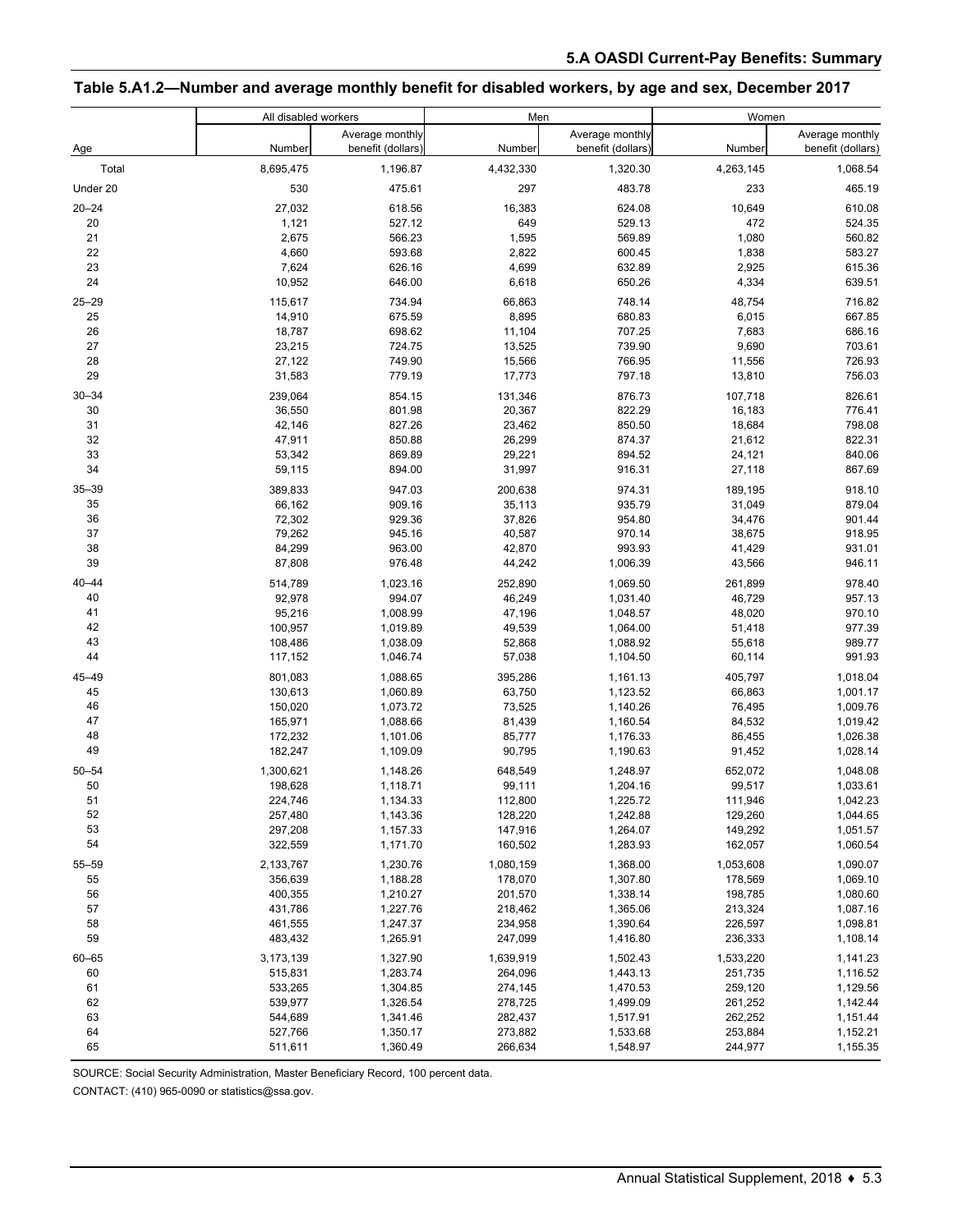# **Table 5.A1.3—Number and average monthly benefit for spouses, by marital status, basis of entitlement, age, and sex, December 2017**

|                              | All spouses        |                   | Wives              |                   | Husbands         |                   |
|------------------------------|--------------------|-------------------|--------------------|-------------------|------------------|-------------------|
|                              |                    | Average monthly   |                    | Average monthly   |                  | Average monthly   |
| Basis of entitlement and age | Number             | benefit (dollars) | Number             | benefit (dollars) | Number           | benefit (dollars) |
|                              |                    |                   | All spouses        |                   |                  |                   |
| Total                        | 2,501,729          | 712.12            | 2,337,189          | 720.11            | 164,540          | 598.70            |
| By basis of entitlement      |                    |                   |                    |                   |                  |                   |
| Care of children             | 85,506             | 402.18            | 83,858             | 405.49            | 1,648            | 233.41            |
| Under 35                     | 9,250              | 232.47            | 9,120              | 233.55            | 130              | 157.02            |
| $35 - 39$                    | 12,146             | 266.51            | 11,908             | 268.62            | 238              | 161.09            |
| $40 - 44$                    | 13,770             | 324.31            | 13,457             | 327.54            | 313              | 185.46            |
| $45 - 49$                    | 15,344             | 394.99            | 15,054             | 398.13            | 290              | 231.66            |
| $50 - 54$                    | 14,171             | 466.72            | 13,887             | 471.29            | 284              | 243.23            |
| 55-59                        | 10,099             | 528.43            | 9,877              | 533.74            | 222              | 292.22            |
| $60 - 61$                    | 3,729              | 582.96            | 3,639              | 587.76            | 90               | 388.93            |
| 62-FRA                       | 6,997              | 621.75            | 6,916              | 624.45            | 81               | 391.56            |
| Age                          | 2,416,223          | 723.09            | 2,253,331          | 731.82            | 162,892          | 602.39            |
| $62 - 64$                    | 160,431            | 484.35            | 155,823            | 489.00            | 4,608            | 327.07            |
| 62                           | 35,692             | 467.99            | 34,820             | 472.07            | 872              | 305.42            |
| 63                           | 56,135             | 477.36            | 54,514             | 481.87            | 1,621            | 325.59            |
| 64                           | 68,604             | 498.58            | 66,489             | 503.72            | 2,115            | 337.12            |
|                              |                    |                   |                    |                   |                  |                   |
| 65-69                        | 859,643            | 818.33            | 765,605            | 828.47            | 94,038           | 735.84            |
| 65<br>66                     | 90,478             | 553.63            | 87,261             | 559.76            | 3,217            | 387.34            |
|                              | 182,370            | 834.48            | 160,482            | 847.60            | 21,888           | 738.24            |
| 67<br>68                     | 203,135<br>200,905 | 855.89<br>862.77  | 176,487<br>177,834 | 872.59<br>875.84  | 26,648<br>23,071 | 745.30<br>761.96  |
| 69                           | 182,755            | 842.68            | 163,541            | 853.92            | 19,214           | 747.00            |
|                              |                    |                   |                    |                   |                  |                   |
| $70 - 74$                    | 558,140            | 724.54            | 532,532            | 736.13            | 25,608           | 483.48            |
| 70                           | 136,883            | 758.65            | 130,224            | 769.84            | 6,659            | 539.74            |
| 71                           | 118,850            | 733.39            | 113,450            | 745.47            | 5,400            | 479.52            |
| 72                           | 100,940            | 708.69            | 96,286             | 720.53            | 4,654            | 463.56            |
| 73                           | 100,757            | 704.84            | 96,266             | 716.16            | 4,491            | 462.06            |
| 74                           | 100,710            | 703.35            | 96,306             | 715.11            | 4,404            | 446.18            |
| $75 - 79$                    | 409,059            | 681.18            | 390,557            | 694.14            | 18,502           | 407.66            |
| 75                           | 96,501             | 697.79            | 92,398             | 709.68            | 4,103            | 429.99            |
| 76                           | 86,630             | 688.04            | 82,809             | 700.55            | 3,821            | 417.00            |
| 77                           | 81,037             | 675.83            | 77,238             | 689.18            | 3,799            | 404.29            |
| 78                           | 74,186             | 670.34            | 70,641             | 684.34            | 3,545            | 391.32            |
| 79                           | 70,705             | 667.64            | 67,471             | 680.94            | 3,234            | 390.18            |
| $80 - 84$                    | 262,997            | 660.00            | 250,939            | 673.33            | 12,058           | 382.69            |
| 85-89                        | 128,762            | 659.16            | 122,801            | 673.75            | 5,961            | 358.54            |
| $90 - 94$                    | 33,477             | 658.97            | 31,691             | 676.27            | 1,786            | 352.03            |
| 95 or older                  | 3,714              | 650.02            | 3,383              | 679.14            | 331              | 352.45            |
| By marital status            |                    |                   |                    |                   |                  |                   |
| Nondivorced                  | 2,275,896          | 703.22            | 2,127,513          | 710.92            | 148,383          | 592.72            |
| <b>Divorced</b>              | 225,833            | 801.88            | 209,676            | 813.31            | 16,157           | 653.60            |
|                              |                    |                   |                    |                   |                  |                   |

(Continued)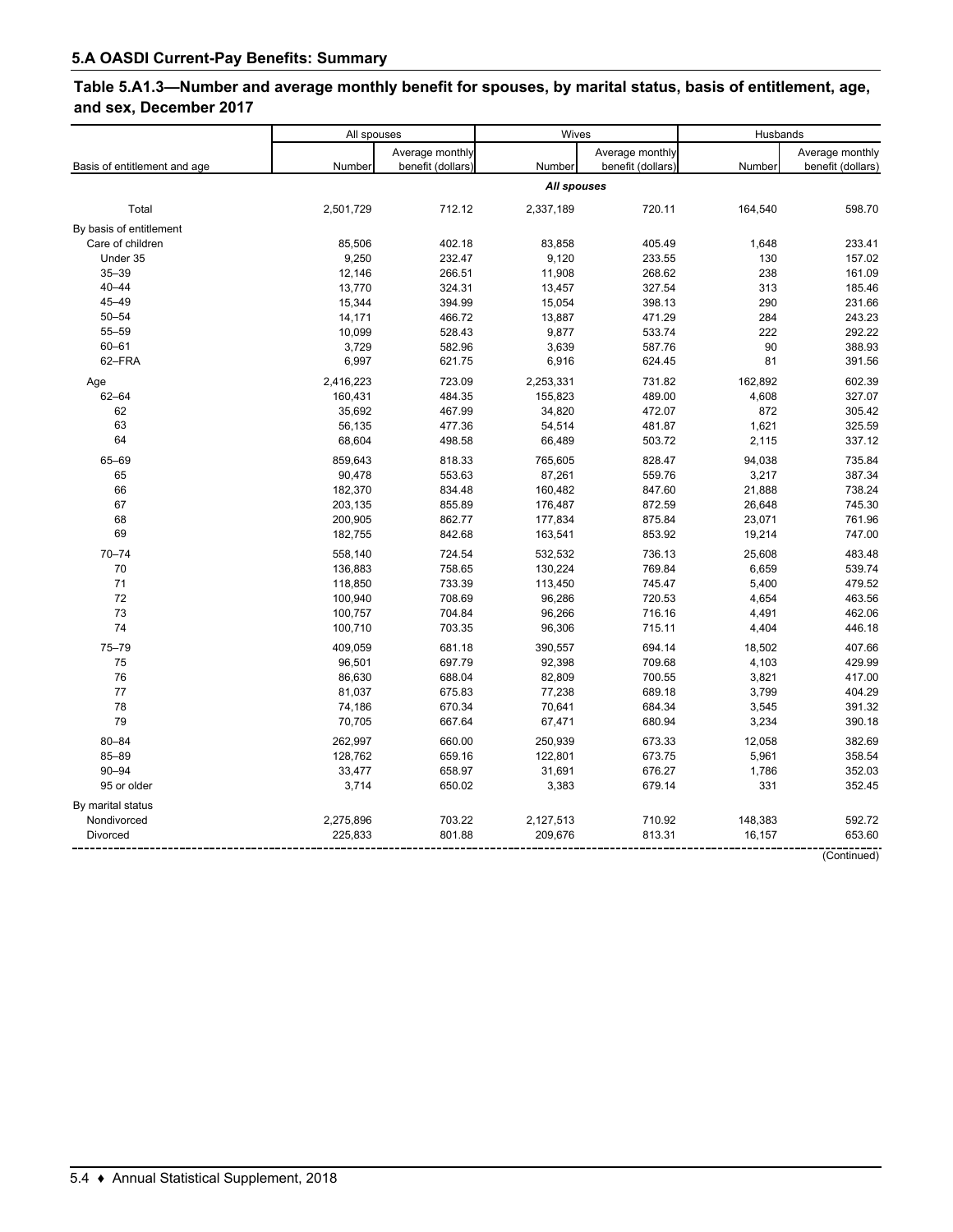## **Table 5.A1.3—Number and average monthly benefit for spouses, by marital status, basis of entitlement, age, and sex, December 2017—***Continued*

|                              | Wives<br>All spouses |                                      | Husbands                          |                                      |                |                                      |
|------------------------------|----------------------|--------------------------------------|-----------------------------------|--------------------------------------|----------------|--------------------------------------|
| Basis of entitlement and age | Number               | Average monthly<br>benefit (dollars) | Number                            | Average monthly<br>benefit (dollars) | Number         | Average monthly<br>benefit (dollars) |
|                              |                      |                                      | <b>Spouses of retired workers</b> |                                      |                |                                      |
| Total                        | 2,375,575            | 732.13                               | 2,221,098                         | 740.33                               | 154,477        | 614.24                               |
| By basis of entitlement      |                      |                                      |                                   |                                      |                |                                      |
| Care of children             | 37,564               | 592.64                               | 37,435                            | 592.79                               | 129            | 547.90                               |
| Under 35                     | 1,316                | 513.27                               | (X)                               | (X)                                  | (X)            | (X)                                  |
| $35 - 39$                    | 2,507                | 513.34                               | (X)                               | (X)                                  | (X)            | (X)                                  |
| $40 - 44$                    | 4,021                | 527.48                               | (X)                               | (X)                                  | (X)            | (X)                                  |
| 45-49                        | 6,289                | 563.89                               | (X)                               | (X)                                  | (X)            | (X)                                  |
| $50 - 54$                    | 7,755                | 593.73                               | (X)                               | (X)                                  | (X)            | (X)                                  |
| 55-59                        | 6,756                | 620.21                               | 6,726                             | 620.75                               | 30             | 499.80                               |
| $60 - 61$                    | 2,880                | 646.82                               | 2,839                             | 647.99                               | 41             | 566.10                               |
| 62-FRA                       | 6,040                | 658.08                               | 6,005                             | 658.60                               | 35             | 569.94                               |
| Age                          | 2,338,011            | 734.37                               | 2,183,663                         | 742.86                               | 154,348        | 614.30                               |
| $62 - 64$                    | 126,498              | 521.66                               | 123,695                           | 524.72                               | 2,803          | 386.53                               |
| 62                           | 25,860               | 517.68                               | 25,403                            | 520.15                               | 457            | 380.13                               |
| 63                           | 43,533               | 515.02                               | 42,559                            | 518.17                               | 974            | 377.49                               |
| 64                           | 57,105               | 528.53                               | 55,733                            | 531.81                               | 1,372          | 395.07                               |
| 65-69                        | 825,027              | 834.95                               | 736,052                           | 844.99                               | 88,975         | 751.92                               |
| 65                           | 80,274               | 576.56                               | 77,940                            | 581.09                               | 2,334          | 425.13                               |
| 66                           | 173,066              | 855.55                               | 152,574                           | 869.00                               | 20,492         | 755.40                               |
| 67                           | 196,500              | 869.64                               | 171,069                           | 886.31                               | 25,431         | 757.48                               |
| 68                           | 195,934              | 873.41                               | 173,786                           | 886.21                               | 22,148         | 773.02                               |
| 69                           | 179,253              | 850.72                               | 160,683                           | 861.62                               | 18,570         | 756.38                               |
|                              |                      |                                      |                                   |                                      |                |                                      |
| $70 - 74$                    | 550,561              | 729.10                               | 526,200                           | 740.15                               | 24,361         | 490.42                               |
| 70<br>71                     | 134,245              | 765.87                               | 128,030                           | 776.16                               | 6,215<br>5,100 | 553.91                               |
| 72                           | 116,926              | 739.05                               | 111,826                           | 750.54                               |                | 487.07                               |
| 73                           | 99,679<br>99,790     | 712.78<br>707.70                     | 95,232<br>95,465                  | 724.17<br>718.66                     | 4,447<br>4,325 | 468.77<br>465.69                     |
| 74                           | 99,921               | 705.71                               | 95,647                            | 717.15                               | 4,274          | 449.67                               |
|                              |                      |                                      |                                   |                                      |                |                                      |
| $75 - 79$                    | 407,406              | 682.25                               | 389,224                           | 695.05                               | 18,182         | 408.30                               |
| 75                           | 95,913               | 699.50                               | 91,911                            | 711.19                               | 4,002          | 431.15                               |
| 76                           | 86,212               | 689.37                               | 82,473                            | 701.71                               | 3,739          | 417.25                               |
| 77                           | 80,744               | 676.79                               | 77,002                            | 689.98                               | 3,742          | 405.22                               |
| 78                           | 73,978               | 671.08                               | 70,478                            | 684.95                               | 3,500          | 391.77                               |
| 79                           | 70,559               | 668.06                               | 67,360                            | 681.23                               | 3,199          | 390.91                               |
| $80 - 84$                    | 262,630              | 660.34                               | 250,661                           | 673.60                               | 11,969         | 382.80                               |
| $85 - 89$                    | 128,711              | 659.22                               | 122,762                           | 673.78                               | 5,949          | 358.77                               |
| $90 - 94$                    | 33,465               | 659.10                               | 31,686                            | 676.31                               | 1,779          | 352.56                               |
| 95 or older                  | 3,713                | 650.06                               | 3,383                             | 679.14                               | 330            | 351.94                               |
| By marital status            |                      |                                      |                                   |                                      |                |                                      |
| Nondivorced                  | 2,161,526            | 722.95                               | 2,021,423                         | 731.02                               | 140,103        | 606.51                               |
| <b>Divorced</b>              | 214,049              | 824.76                               | 199,675                           | 834.50                               | 14,374         | 689.57                               |
|                              |                      |                                      |                                   |                                      |                |                                      |

(Continued)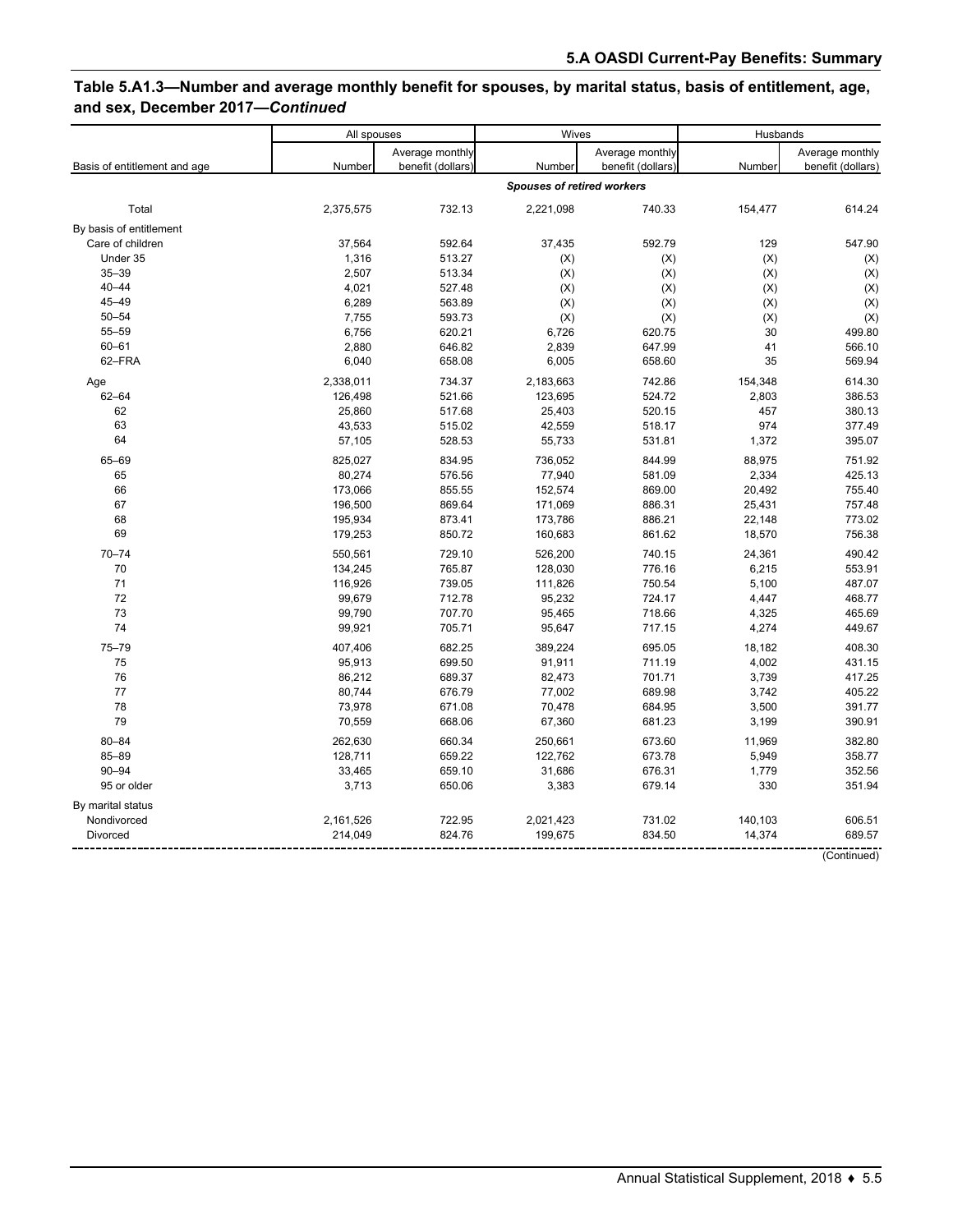| Table 5.A1.3—Number and average monthly benefit for spouses, by marital status, basis of entitlement, age, |  |
|------------------------------------------------------------------------------------------------------------|--|
| and sex, December 2017-Continued                                                                           |  |

|                              | All spouses |                   | Wives                       |                   | Husbands |                   |
|------------------------------|-------------|-------------------|-----------------------------|-------------------|----------|-------------------|
|                              |             | Average monthly   |                             | Average monthly   |          | Average monthly   |
| Basis of entitlement and age | Number      | benefit (dollars) | Number                      | benefit (dollars) | Number   | benefit (dollars) |
|                              |             |                   | Spouses of disabled workers |                   |          |                   |
| Total                        | 126,154     | 335.42            | 116,091                     | 333.28            | 10,063   | 360.08            |
| By basis of entitlement      |             |                   |                             |                   |          |                   |
| Care of children             | 47,942      | 252.94            | 46,423                      | 254.46            | 1,519    | 206.70            |
| Under 35                     | 7,934       | 185.90            | (X)                         | (X)               | (X)      | (X)               |
| $35 - 39$                    | 9,639       | 202.32            | (X)                         | (X)               | (X)      | (X)               |
| $40 - 44$                    | 9,749       | 240.52            | (X)                         | (X)               | (X)      | (X)               |
| $45 - 49$                    | 9,055       | 277.68            | (X)                         | (X)               | (X)      | (X)               |
| $50 - 54$                    | 6,416       | 313.19            | (X)                         | (X)               | (X)      | (X)               |
| 55-59                        | 3,343       | 342.94            | 3,151                       | 348.01            | 192      | 259.79            |
| $60 - 61$                    | 849         | 366.33            | 800                         | 374.03            | 49       | 240.69            |
| 62-FRA                       | 957         | 392.46            | 911                         | 399.36            | 46       | 255.83            |
| Age                          | 78,212      | 385.97            | 69,668                      | 385.80            | 8,544    | 387.35            |
| $62 - 64$                    | 33,933      | 345.27            | 32,128                      | 351.48            | 1,805    | 234.73            |
| 62                           | 9,832       | 337.31            | 9,417                       | 342.35            | 415      | 223.15            |
| 63                           | 12,602      | 347.26            | 11,955                      | 352.66            | 647      | 247.47            |
| 64                           | 11,499      | 349.88            | 10,756                      | 358.15            | 743      | 230.10            |
| 65-69                        | 34,616      | 422.20            | 29,553                      | 416.86            | 5,063    | 453.34            |
| 65                           | 10,204      | 373.24            | 9,321                       | 381.36            | 883      | 287.44            |
| 66                           | 9,304       | 442.47            | 7,908                       | 434.72            | 1,396    | 486.38            |
| 67                           | 6,635       | 448.81            | 5,418                       | 439.40            | 1,217    | 490.72            |
| 68                           | 4,971       | 443.06            | 4,048                       | 430.86            | 923      | 496.56            |
| 69                           | 3,502       | 430.96            | 2,858                       | 420.67            | 644      | 476.58            |
| $70 - 74$                    | 7,579       | 393.60            | 6,332                       | 402.59            | 1,247    | 347.94            |
| 70                           | 2,638       | 391.29            | 2,194                       | 401.38            | 444      | 341.44            |
| 71                           | 1,924       | 389.32            | 1,624                       | 396.35            | 300      | 351.23            |
| 72                           | 1,261       | 385.38            | 1,054                       | 391.98            | 207      | 351.78            |
| 73                           | 967         | 410.00            | 801                         | 418.83            | 166      | 367.38            |
| 74                           | 789         | 404.82            | 659                         | 419.26            | 130      | 331.62            |
| 75 or older                  | 2,084       | 419.21            | 1,655                       | 433.19            | 429      | 365.28            |
| By marital status            |             |                   |                             |                   |          |                   |
| Nondivorced                  | 114,370     | 330.18            | 106,090                     | 327.91            | 8,280    | 359.31            |
| Divorced                     | 11,784      | 386.24            | 10,001                      | 390.27            | 1,783    | 363.65            |

SOURCE: Social Security Administration, Master Beneficiary Record, 100 percent data.

NOTES: FRA = full retirement age; (X) = suppressed to avoid disclosing information about particular individuals.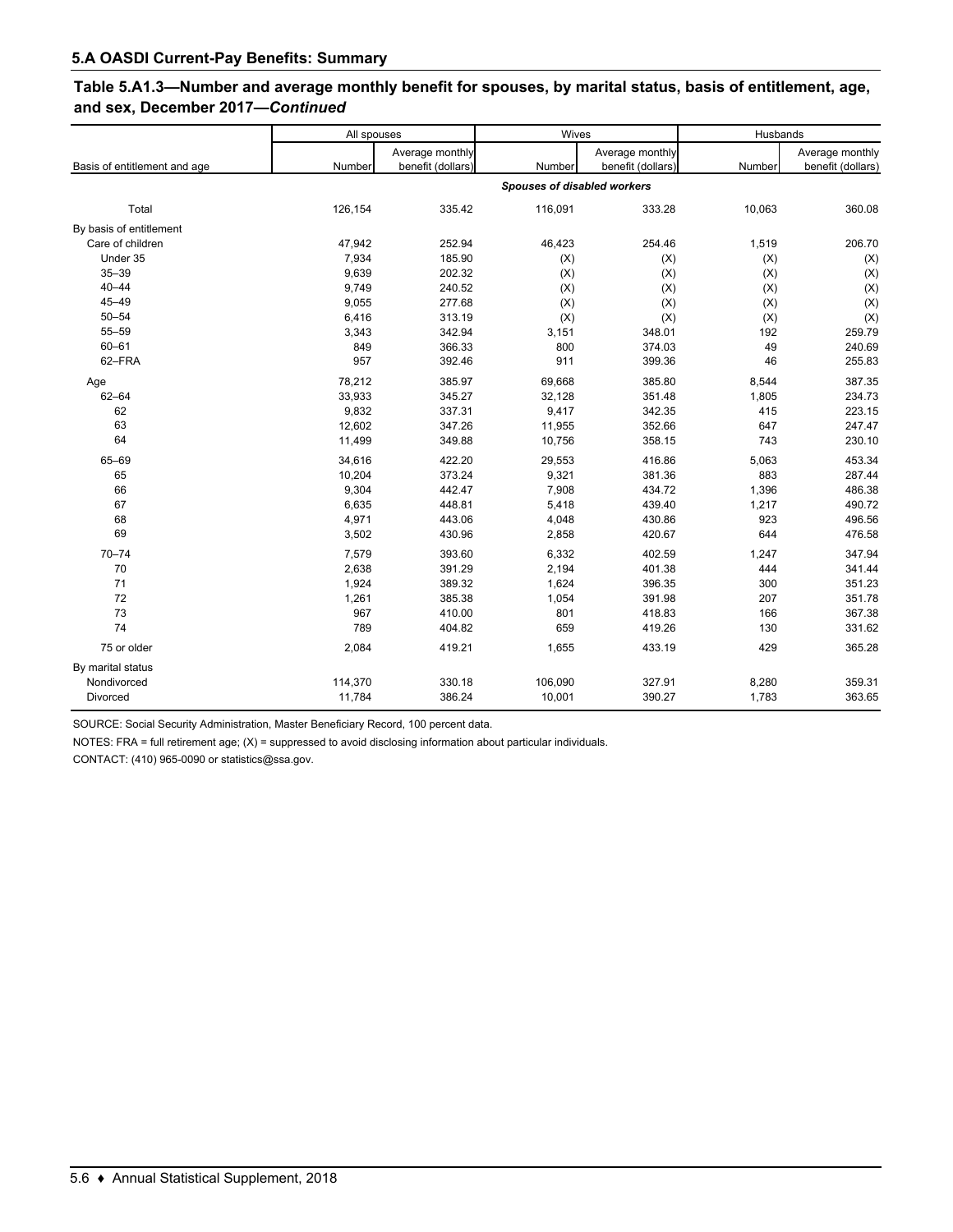#### **Table 5.A1.4—Number and average monthly benefit for children, by age and type of benefit, December 2017**

|                         |           | All children    |         | Children of retired workers | Children of deceased workers |                 | Children of disabled workers |                 |
|-------------------------|-----------|-----------------|---------|-----------------------------|------------------------------|-----------------|------------------------------|-----------------|
|                         |           | Average monthly |         | Average monthly             |                              | Average monthly |                              | Average monthly |
|                         |           | benefit         |         | benefit                     |                              | benefit         |                              | benefit         |
| Age                     | Number    | (dollars)       | Number  | (dollars)                   | Number                       | (dollars)       | Number                       | (dollars)       |
| Total                   | 4,168,641 | 640.64          | 675,261 | 674.56                      | 1,903,757                    | 857.59          | 1,589,623                    | 366.40          |
| Under age 18            | 2,937,845 | 582.99          | 336,703 | 649.10                      | 1,182,696                    | 842.51          | 1,418,446                    | 350.92          |
| Under 1                 | 8,669     | 400.24          | 540     | 565.70                      | 1,694                        | 768.30          | 6,435                        | 289.46          |
| $\mathbf{1}$            | 22,507    | 430.74          | 1,482   | 569.12                      | 6,152                        | 760.13          | 14,873                       | 280.70          |
| $\overline{2}$          | 33,797    | 451.14          | 2,275   | 586.86                      | 10,905                       | 746.19          | 20,617                       | 280.11          |
| 3                       | 46,061    | 466.48          | 3,333   | 584.91                      | 16,146                       | 747.27          | 26,582                       | 281.08          |
| $\overline{4}$          | 58,428    | 476.92          | 4,475   | 586.20                      | 21,363                       | 750.71          | 32,590                       | 282.44          |
| 5                       | 73,018    | 488.64          | 5,874   | 587.11                      | 27,635                       | 758.06          | 39,509                       | 285.54          |
| 6                       | 88,945    | 497.92          | 7,414   | 586.05                      | 34,458                       | 763.07          | 47,073                       | 289.94          |
| $\overline{7}$          | 107,558   | 503.94          | 9,196   | 592.28                      | 41,957                       | 767.73          | 56,405                       | 293.31          |
| 8                       | 130,908   | 513.01          | 11,952  | 594.70                      | 51,952                       | 772.38          | 67,004                       | 297.33          |
| 9                       | 156,130   | 523.76          | 14,711  | 594.72                      | 62,763                       | 783.02          | 78,656                       | 303.61          |
| 10                      | 181,999   | 534.90          | 17,819  | 599.15                      | 73,445                       | 795.99          | 90,735                       | 310.94          |
| 11                      | 205,949   | 549.26          | 21,403  | 609.47                      | 83,758                       | 808.64          | 100,788                      | 320.93          |
| 12                      | 227,028   | 566.41          | 25,278  | 618.54                      | 92,606                       | 826.98          | 109,144                      | 333.25          |
| 13                      | 253,672   | 583.32          | 29,631  | 628.06                      | 104,448                      | 842.59          | 119,593                      | 345.80          |
| 14                      | 283,265   | 603.80          | 34,849  | 643.22                      | 116,220                      | 864.86          | 132,196                      | 363.89          |
| 15                      | 313,523   | 623.85          | 40,845  | 656.66                      | 129,199                      | 879.15          | 143,479                      | 384.62          |
| 16                      | 352,232   | 657.95          | 48,239  | 705.34                      | 144,809                      | 903.58          | 159,184                      | 420.14          |
| 17                      | 394,156   | 676.05          | 57,387  | 717.42                      | 163,186                      | 917.74          | 173,583                      | 435.17          |
| Disabled adult children | 1,105,405 | 782.03          | 319,162 | 696.37                      | 662,986                      | 876.97          | 123,257                      | 493.13          |
| $18 - 19$               | 15,926    | 669.35          | 3,143   | 698.40                      | 6,019                        | 908.58          | 6,764                        | 442.98          |
| $20 - 24$               | 92,588    | 677.70          | 20,058  | 709.97                      | 36,139                       | 878.57          | 36,391                       | 460.45          |
| $25 - 29$               | 129,200   | 720.34          | 36,157  | 718.14                      | 55,481                       | 874.73          | 37,562                       | 494.40          |
| $30 - 34$               | 126,585   | 749.24          | 46,435  | 715.99                      | 56,285                       | 874.26          | 23,865                       | 519.09          |
| $35 - 39$               | 120,839   | 761.70          | 52,824  | 700.91                      | 55,212                       | 872.96          | 12,803                       | 532.75          |
| $40 - 44$               | 111,520   | 785.97          | 51,420  | 693.45                      | 55,108                       | 893.50          | 4,992                        | 551.92          |
| $45 - 49$               | 116,548   | 806.94          | 48,305  | 687.07                      | 67,394                       | 895.92          | 849                          | 563.21          |
| $50 - 54$               | 115,741   | 829.33          | (X)     | (X)                         | 82,405                       | 888.60          | (X)                          | (X)             |
| 55-59                   | 105,002   | 842.29          | (X)     | (X)                         | 86,199                       | 881.65          | (X)                          | (X)             |
| $60 - 64$               | 74,752    | 845.98          | 6,759   | 636.10                      | 67,993                       | 866.84          | $\mathbf 0$                  | $\ldots$        |
| 65-69                   | 44,051    | 872.63          | 1,548   | 648.01                      | 42,503                       | 880.81          | $\mathbf 0$                  | .               |
| $70 - 74$               | 26,754    | 855.91          | 328     | 603.01                      | 26,426                       | 859.04          | $\mathbf 0$                  |                 |
| $75 - 79$               | 14,542    | 825.45          | 58      | 599.05                      | 14,484                       | 826.35          | $\pmb{0}$                    |                 |
| 80 or older             | 11,357    | 738.62          | 19      | 530.21                      | 11,338                       | 738.97          | $\mathbf 0$                  | .               |
| Students, aged 18-19    | 125,391   | 744.73          | 19,396  | 757.74                      | 58,075                       | 943.40          | 47,920                       | 498.71          |
| 18                      | 118,078   | 747.18          | 18,320  | 760.80                      | 54,452                       | 948.68          | 45,306                       | 499.50          |
| 19                      | 7,313     | 705.21          | 1,076   | 705.51                      | 3,623                        | 864.02          | 2,614                        | 484.98          |

SOURCE: Social Security Administration, Master Beneficiary Record, 100 percent data.

NOTES: (X) = suppressed to avoid disclosing information about particular individuals; . . . = not applicable.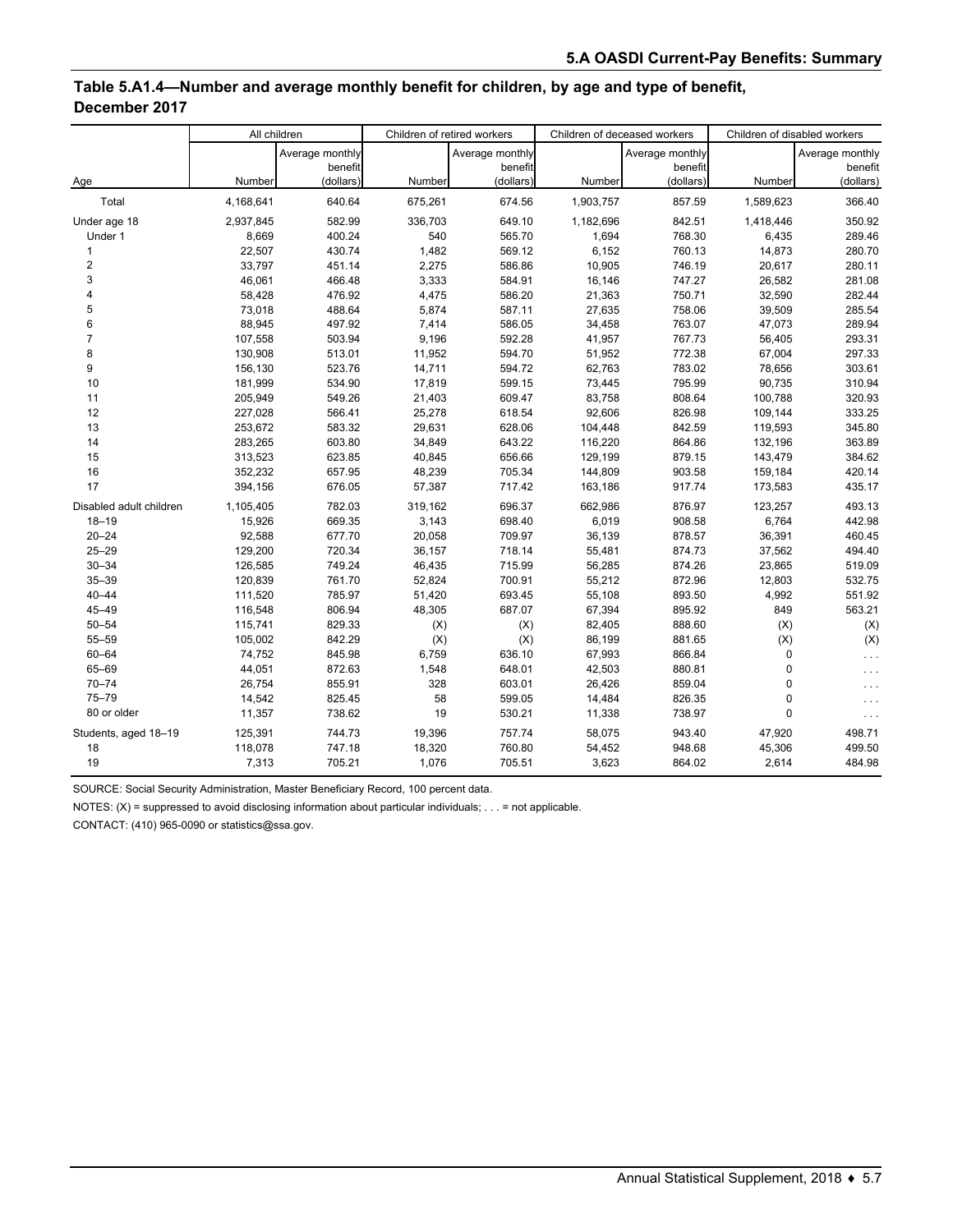## **Table 5.A1.5—Number and average monthly benefit for widowed mothers and fathers, by age, marital status, and sex, December 2017**

|                        | All widowed mothers and fathers |                                      | Men    |                                      |         | Women                                |  |
|------------------------|---------------------------------|--------------------------------------|--------|--------------------------------------|---------|--------------------------------------|--|
| Age and marital status | Number                          | Average monthly<br>benefit (dollars) | Number | Average monthly<br>benefit (dollars) | Number  | Average monthly<br>benefit (dollars) |  |
| Total                  | 128,264                         | 975.34                               | 10,202 | 840.62                               | 118,062 | 986.98                               |  |
| By age                 |                                 |                                      |        |                                      |         |                                      |  |
| Under 25               | 793                             | 722.30                               | 10     | 546.10                               | 783     | 724.55                               |  |
| $25 - 29$              | 4,921                           | 773.71                               | 170    | 586.20                               | 4,751   | 780.42                               |  |
| 25                     | 494                             | 752.05                               | 14     | 560.07                               | 480     | 757.65                               |  |
| 26                     | 710                             | 764.10                               | 19     | 473.05                               | 691     | 772.10                               |  |
| 27                     | 931                             | 779.36                               | 31     | 561.68                               | 900     | 786.85                               |  |
| 28                     | 1,241                           | 788.42                               | 47     | 620.94                               | 1,194   | 795.01                               |  |
| 29                     | 1,545                           | 769.83                               | 59     | 614.05                               | 1,486   | 776.01                               |  |
| $30 - 34$              | 13,153                          | 796.67                               | 673    | 678.49                               | 12,480  | 803.04                               |  |
| 30                     | 1,889                           | 778.42                               | 85     | 658.79                               | 1,804   | 784.06                               |  |
| 31                     | 2,192                           | 793.53                               | 127    | 713.16                               | 2,065   | 798.47                               |  |
| 32                     | 2,670                           | 788.51                               | 115    | 644.03                               | 2,555   | 795.01                               |  |
| 33                     | 2,950                           | 796.76                               | 165    | 684.22                               | 2,785   | 803.43                               |  |
| 34                     | 3,452                           | 814.87                               | 181    | 680.10                               | 3,271   | 822.33                               |  |
| $35 - 39$              | 21,577                          | 860.94                               | 1,406  | 724.71                               | 20,171  | 870.43                               |  |
| 35                     | 3,836                           | 828.38                               | 197    | 694.93                               | 3,639   | 835.61                               |  |
| 36                     | 4,097                           | 836.99                               | 237    | 666.94                               | 3,860   | 847.43                               |  |
| 37                     | 4,444                           | 859.27                               | 307    | 737.51                               | 4,137   | 868.31                               |  |
| 38                     | 4,584                           | 878.61                               | 334    | 704.87                               | 4,250   | 892.26                               |  |
| 39                     | 4,616                           | 893.31                               | 331    | 791.94                               | 4,285   | 901.14                               |  |
| $40 - 44$              | 24,092                          | 960.48                               | 1,959  | 808.35                               | 22,133  | 973.95                               |  |
| 40                     | 4,889                           | 919.70                               | 383    | 764.41                               | 4,506   | 932.90                               |  |
| 41                     | 4,602                           | 946.93                               | 361    | 829.27                               | 4,241   | 956.95                               |  |
| 42                     | 4,815                           | 962.51                               | 397    | 792.19                               | 4,418   | 977.81                               |  |
| 43                     | 4,917                           | 982.86                               | 418    | 844.69                               | 4,499   | 995.70                               |  |
| 44                     | 4,869                           | 989.63                               | 400    | 809.61                               | 4,469   | 1,005.75                             |  |
| 45-49                  | 24,826                          | 1,042.58                             | 2,219  | 870.57                               | 22,607  | 1,059.47                             |  |
| 45                     | 4,979                           | 1,010.22                             | 401    | 840.02                               | 4,578   | 1,025.13                             |  |
| 46                     | 5,254                           | 1,032.31                             | 490    | 858.52                               | 4,764   | 1,050.18                             |  |
| 47                     | 5,264                           | 1,037.02                             | 443    | 900.76                               | 4,821   | 1,049.54                             |  |
| 48                     | 4,865                           | 1,060.48                             | 435    | 879.64                               | 4,430   | 1,078.24                             |  |
| 49                     | 4,464                           | 1,077.83                             | 450    | 872.40                               | 4,014   | 1,100.86                             |  |
| $50 - 54$              | 18,565                          | 1,091.21                             | 1,845  | 913.58                               | 16,720  | 1,110.81                             |  |
| 50                     | 4,230                           | 1,078.07                             | 388    | 905.50                               | 3,842   | 1,095.50                             |  |
| 51                     | 4,070                           | 1,091.41                             | 372    | 930.40                               | 3,698   | 1,107.61                             |  |
| 52                     | 3,751                           | 1,089.55                             | 383    | 899.03                               | 3,368   | 1,111.22                             |  |
| 53                     | 3,512                           | 1,103.99                             | 379    | 932.92                               | 3,133   | 1,124.69                             |  |
| 54                     | 3,002                           | 1,096.55                             | 323    | 898.49                               | 2,679   | 1,120.42                             |  |
| 55-59                  | 10,797                          | 1,112.13                             | 1,230  | 929.51                               | 9,567   | 1,135.60                             |  |
| 55                     | 2,747                           | 1,102.34                             | 311    | 899.79                               | 2,436   | 1,128.20                             |  |
| 56                     | 2,376                           | 1,115.02                             | 273    | 945.79                               | 2,103   | 1,136.99                             |  |
| 57                     | 2,116                           | 1,113.52                             | 233    | 917.48                               | 1,883   | 1,137.78                             |  |
| 58                     | 1,891                           | 1,100.94                             | 242    | 929.55                               | 1,649   | 1,126.09                             |  |
| 59                     | 1,667                           | 1,135.05                             | 171    | 973.92                               | 1,496   | 1,153.47                             |  |
| $60 - 61$              | 3,386                           | 1,098.96                             | 352    | 921.28                               | 3,034   | 1,119.57                             |  |
| 60                     | 1,728                           | 1,100.42                             | 192    | 925.59                               | 1,536   | 1,122.27                             |  |
| 61                     | 1,658                           | 1,097.44                             | 160    | 916.11                               | 1,498   | 1,116.81                             |  |
| 62 or older            | 6,154                           | 1,081.50                             | 338    | 966.89                               | 5,816   | 1,088.16                             |  |
| By marital status      |                                 |                                      |        |                                      |         |                                      |  |
| Nondivorced            | 117,269                         | 975.13                               | 9,558  | 842.88                               | 107,711 | 986.87                               |  |
| Divorced               | 10,995                          | 977.53                               | 644    | 807.02                               | 10,351  | 988.13                               |  |

SOURCE: Social Security Administration, Master Beneficiary Record, 100 percent data.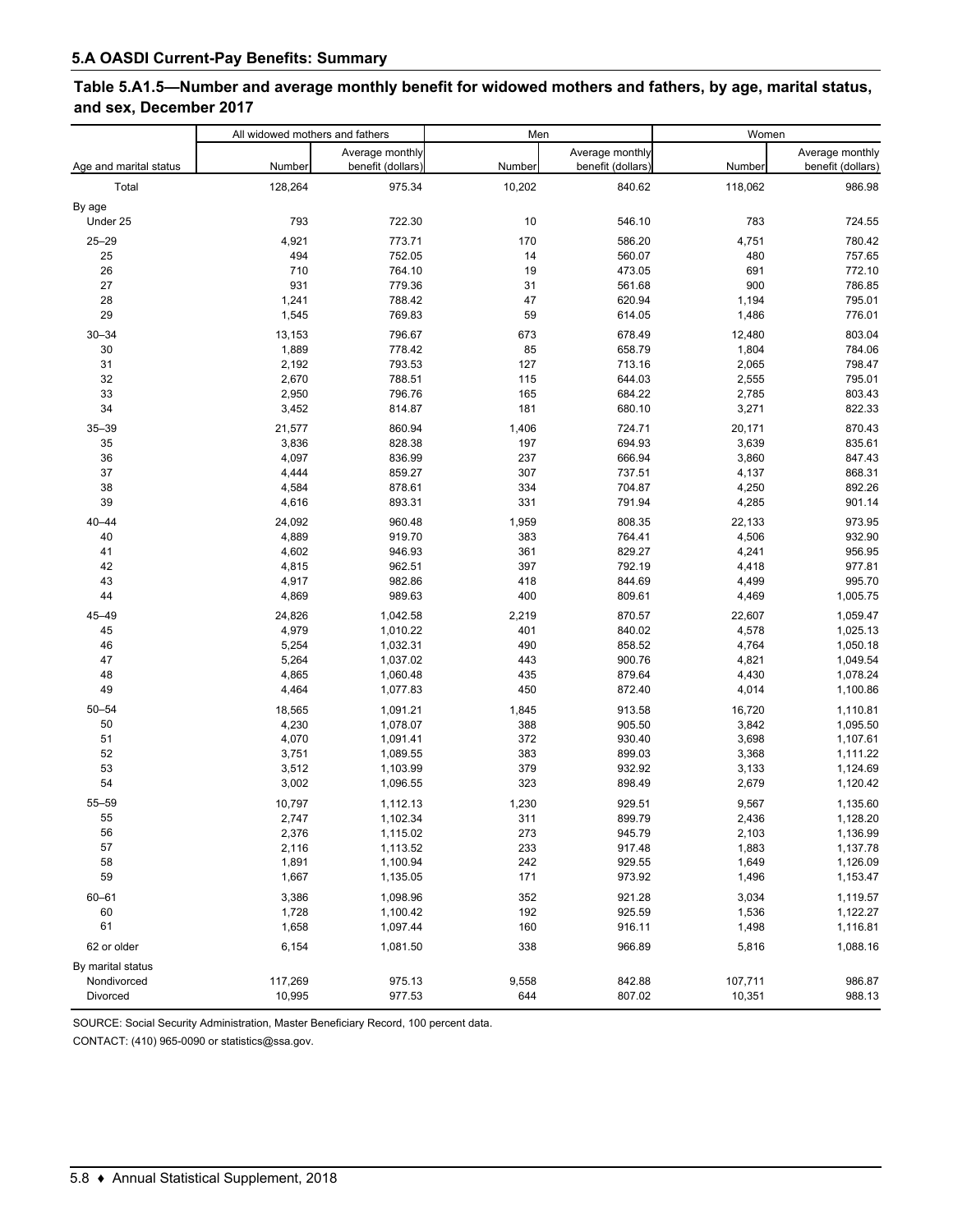## **Table 5.A1.6—Number and average monthly benefit for nondisabled widow(er)s, by age, marital status, and sex, December 2017**

|                        | All nondisabled widow(er)s |                   |         | Men               | Women     |                   |
|------------------------|----------------------------|-------------------|---------|-------------------|-----------|-------------------|
|                        |                            | Average monthly   |         | Average monthly   |           | Average monthly   |
| Age and marital status | Number                     | benefit (dollars) | Number  | benefit (dollars) | Number    | benefit (dollars) |
| Total                  | 3,702,828                  | 1,338.48          | 115,320 | 1,179.43          | 3,587,508 | 1,343.59          |
| By age                 |                            |                   |         |                   |           |                   |
| $60 - 61$              | 117,440                    | 1,200.80          | 12,199  | 997.39            | 105,241   | 1,224.38          |
| 60                     | 46,234                     | 1,211.57          | 4,614   | 1,019.86          | 41,620    | 1,232.82          |
| 61                     | 71,206                     | 1,193.82          | 7,585   | 983.72            | 63,621    | 1,218.87          |
| $62 - 64$              | 315,162                    | 1,251.58          | 30,730  | 1,108.93          | 284,432   | 1,266.99          |
| 62                     | 91,667                     | 1,224.23          | 9,336   | 1,071.72          | 82,331    | 1,241.52          |
| 63                     | 106,531                    | 1,256.64          | 10,357  | 1,112.51          | 96,174    | 1,272.16          |
| 64                     | 116,964                    | 1,268.41          | 11,037  | 1,137.04          | 105,927   | 1,282.09          |
| 65-69                  | 689,886                    | 1,441.85          | 48,342  | 1,334.70          | 641,544   | 1,449.92          |
| 65                     | 129,060                    | 1,304.35          | 11,153  | 1,175.49          | 117,907   | 1,316.54          |
| 66                     | 144,391                    | 1,449.62          | 11,503  | 1,346.62          | 132,888   | 1,458.54          |
| 67                     | 141,222                    | 1,475.81          | 10,200  | 1,390.54          | 131,022   | 1,482.45          |
| 68                     | 138,929                    | 1,480.89          | 8,342   | 1,389.91          | 130,587   | 1,486.70          |
| 69                     | 136,284                    | 1,488.83          | 7,144   | 1,419.85          | 129,140   | 1,492.65          |
| $70 - 74$              | 521,445                    | 1,424.32          | 10,729  | 1,231.38          | 510,716   | 1,428.38          |
| 70                     | 118,271                    | 1,455.32          | 3,333   | 1,287.47          | 114,938   | 1,460.19          |
| 71                     | 104,103                    | 1,434.35          | 2,414   | 1,254.73          | 101,689   | 1,438.61          |
| 72                     | 93,927                     | 1,406.47          | 1,767   | 1,209.02          | 92,160    | 1,410.26          |
| 73                     | 98,825                     | 1,406.95          | 1,684   | 1,165.52          | 97,141    | 1,411.13          |
| 74                     | 106,319                    | 1,411.94          | 1,531   | 1,170.71          | 104,788   | 1,415.46          |
| 75-79                  | 511,695                    | 1,344.31          | 5,477   | 1,049.56          | 506,218   | 1,347.50          |
| 75                     | 107,050                    | 1,394.01          | 1,449   | 1,144.08          | 105,601   | 1,397.44          |
| 76                     | 99,584                     | 1,361.94          | 1,104   | 1,093.54          | 98,480    | 1,364.95          |
| 77                     | 100,164                    | 1,339.08          | 1,076   | 1,037.55          | 99,088    | 1,342.35          |
| 78                     | 100,910                    | 1,321.35          | 982     | 969.61            | 99,928    | 1,324.80          |
| 79                     | 103,987                    | 1,303.59          | 866     | 940.91            | 103,121   | 1,306.64          |
| $80 - 84$              | 535,703                    | 1,288.71          | 3,530   | 847.82            | 532,173   | 1,291.63          |
| 80                     | 103,234                    | 1,291.48          | 767     | 886.79            | 102,467   | 1,294.51          |
| 81                     | 106,629                    | 1,286.18          | 777     | 890.10            | 105,852   | 1,289.09          |
| 82                     | 109,402                    | 1,285.76          | 706     | 820.49            | 108,696   | 1,288.78          |
| 83                     | 110,205                    | 1,291.64          | 660     | 807.79            | 109,545   | 1,294.56          |
| 84                     | 106,233                    | 1,288.54          | 620     | 820.38            | 105,613   | 1,291.29          |
| 85-89                  | 527,109                    | 1,293.39          | 2,620   | 784.04            | 524,489   | 1,295.93          |
| 85                     | 109,049                    | 1,288.71          | 602     | 828.06            | 108,447   | 1,291.27          |
| 86                     | 108,996                    | 1,294.29          | 548     | 737.56            | 108,448   | 1,297.10          |
| 87                     | 110,021                    | 1,296.92          | 556     | 819.52            | 109,465   | 1,299.35          |
| 88                     | 102,761                    | 1,296.10          | 484     | 756.39            | 102,277   | 1,298.66          |
| 89                     | 96,282                     | 1,290.74          | 430     | 766.90            | 95,852    | 1,293.09          |
| $90 - 94$              | 346,232                    | 1,281.88          | 1,280   | 744.21            | 344,952   | 1,283.87          |
| 95 or older            | 138,156                    | 1,298.86          | 413     | 692.14            | 137,743   | 1,300.68          |
| By marital status      |                            |                   |         |                   |           |                   |
| Nondivorced            | 3,292,560                  | 1,329.55          | 103,737 | 1,170.58          | 3,188,823 | 1,334.72          |
| Divorced               | 410,268                    | 1,410.17          | 11,583  | 1,258.73          | 398,685   | 1,414.57          |

SOURCE: Social Security Administration, Master Beneficiary Record, 100 percent data.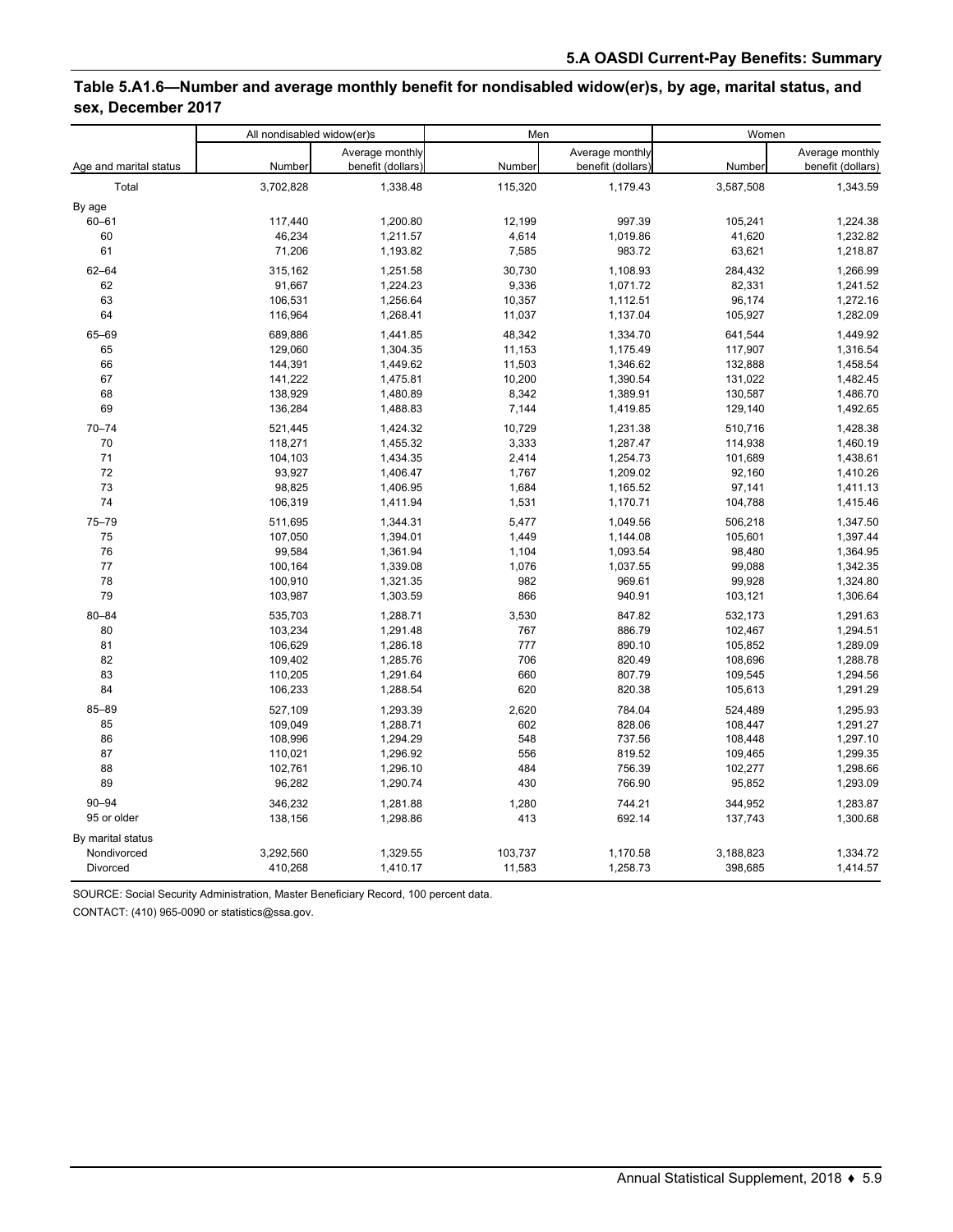## **Table 5.A1.7—Number and average monthly benefit for disabled widow(er)s, by age, marital status, and sex, December 2017**

|                        | All disabled widow(er)s |                   | Men    |                   | Women   |                   |
|------------------------|-------------------------|-------------------|--------|-------------------|---------|-------------------|
|                        |                         | Average monthly   |        | Average monthly   |         | Average monthly   |
| Age and marital status | Number                  | benefit (dollars) | Number | benefit (dollars) | Number  | benefit (dollars) |
| Total                  | 258,286                 | 729.44            | 19,575 | 545.11            | 238,711 | 744.56            |
| By age                 |                         |                   |        |                   |         |                   |
| $50 - 54$              | 27,200                  | 702.36            | 2,352  | 529.71            | 24,848  | 718.70            |
| 50                     | 1.950                   | 724.59            | 149    | 551.98            | 1,801   | 738.87            |
| 51                     | 3,535                   | 705.62            | 309    | 549.50            | 3,226   | 720.57            |
| 52                     | 5,184                   | 695.44            | 448    | 509.73            | 4,736   | 713.01            |
| 53                     | 7,299                   | 708.24            | 630    | 543.13            | 6,669   | 723.84            |
| 54                     | 9,232                   | 695.64            | 816    | 518.75            | 8,416   | 712.79            |
| 55-59                  | 90,090                  | 721.76            | 7,784  | 542.25            | 82,306  | 738.74            |
| 55                     | 12,032                  | 711.57            | 1,021  | 528.04            | 11,011  | 728.59            |
| 56                     | 14,955                  | 717.65            | 1,273  | 533.81            | 13,682  | 734.76            |
| 57                     | 18,142                  | 725.64            | 1,622  | 548.96            | 16,520  | 742.99            |
| 58                     | 21,127                  | 721.92            | 1,802  | 542.22            | 19,325  | 738.68            |
| 59                     | 23,834                  | 726.40            | 2,066  | 549.22            | 21,768  | 743.21            |
| $60 - 65$              | 140,996                 | 739.57            | 9,439  | 551.30            | 131,557 | 753.08            |
| 60                     | 26,479                  | 726.21            | 2,224  | 538.73            | 24,255  | 743.40            |
| 61                     | 25,324                  | 724.36            | 1,996  | 542.96            | 23,328  | 739.88            |
| 62                     | 24,031                  | 738.39            | 1,515  | 555.23            | 22,516  | 750.72            |
| 63                     | 23,031                  | 745.72            | 1,428  | 562.17            | 21,603  | 757.86            |
| 64                     | 21,646                  | 749.54            | 1,195  | 573.31            | 20,451  | 759.84            |
| 65                     | 20,485                  | 759.58            | 1,081  | 548.35            | 19,404  | 771.34            |
| By marital status      |                         |                   |        |                   |         |                   |
| Nondivorced            | 220,377                 | 723.61            | 17,867 | 536.19            | 202,510 | 740.14            |
| Divorced               | 37,909                  | 763.36            | 1,708  | 638.33            | 36,201  | 769.26            |

SOURCE: Social Security Administration, Master Beneficiary Record, 100 percent data.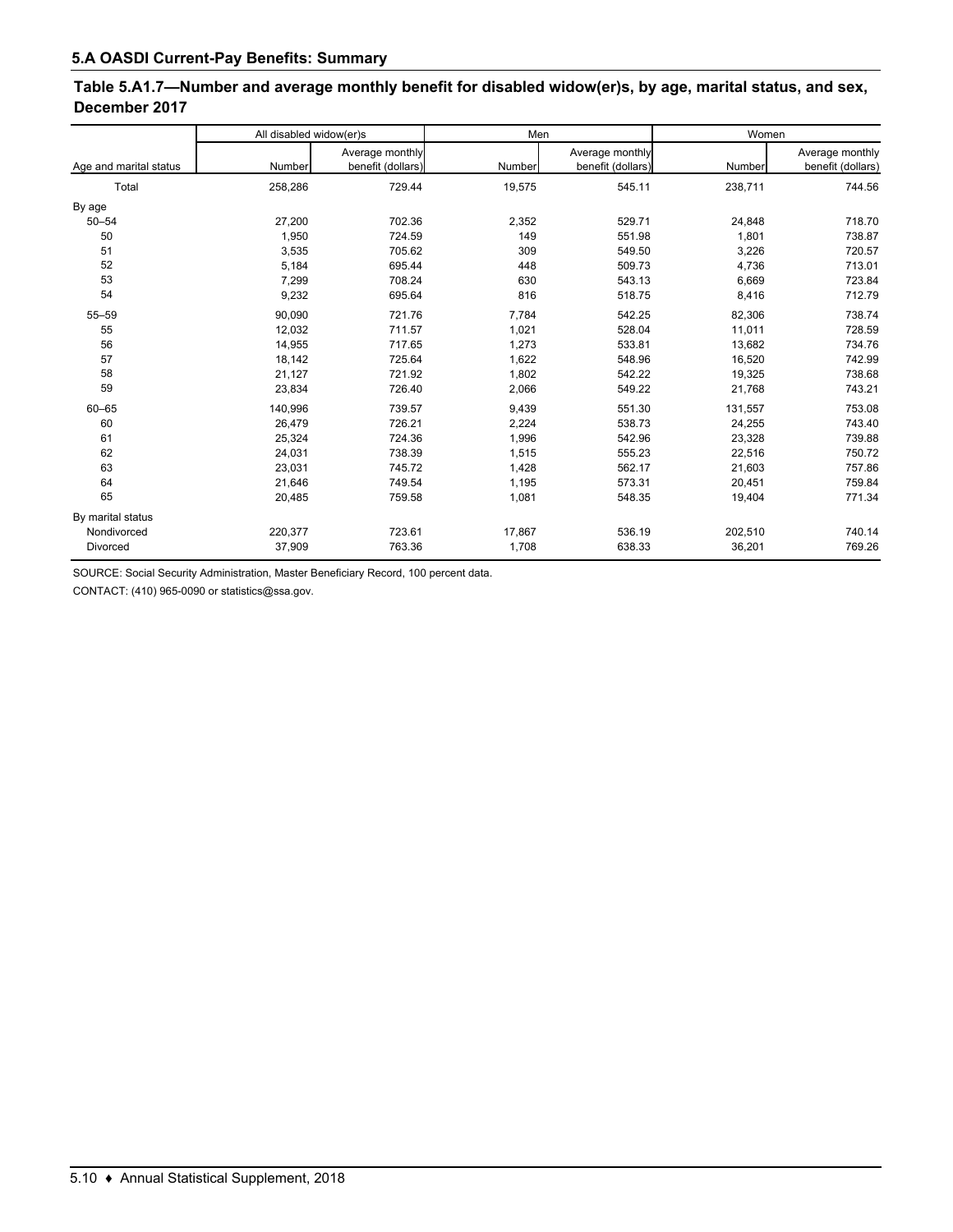#### **Table 5.A1.8—Number and average monthly benefit for parents, by age and sex, December 2017**

| All parents |        |                                      |        | Men                                  | Women  |                                      |  |
|-------------|--------|--------------------------------------|--------|--------------------------------------|--------|--------------------------------------|--|
| Age         | Number | Average monthly<br>benefit (dollars) | Number | Average monthly<br>benefit (dollars) | Number | Average monthly<br>benefit (dollars) |  |
| Total       | 1,145  | 1,186.43                             | 153    | 1,085.61                             | 992    | 1,201.98                             |  |
| 62-69       | 63     | 1.345.79                             | 12     | 1.087.17                             | 51     | 1,406.65                             |  |
| $70 - 74$   | 88     | 1.218.07                             | 15     | 1,109.93                             | 73     | 1,240.29                             |  |
| $75 - 79$   | 183    | 1.198.37                             | 26     | 1.111.82                             | 157    | 1,212.70                             |  |
| $80 - 84$   | 251    | 1,200.20                             | 31     | 1,078.45                             | 220    | 1,217.35                             |  |
| 85-89       | 288    | 1.154.87                             | 39     | 1.129.66                             | 249    | 1,158.82                             |  |
| 90 or older | 272    | 1,151.98                             | 30     | 1,000.27                             | 242    | 1,170.79                             |  |

SOURCE: Social Security Administration, Master Beneficiary Record, 100 percent data.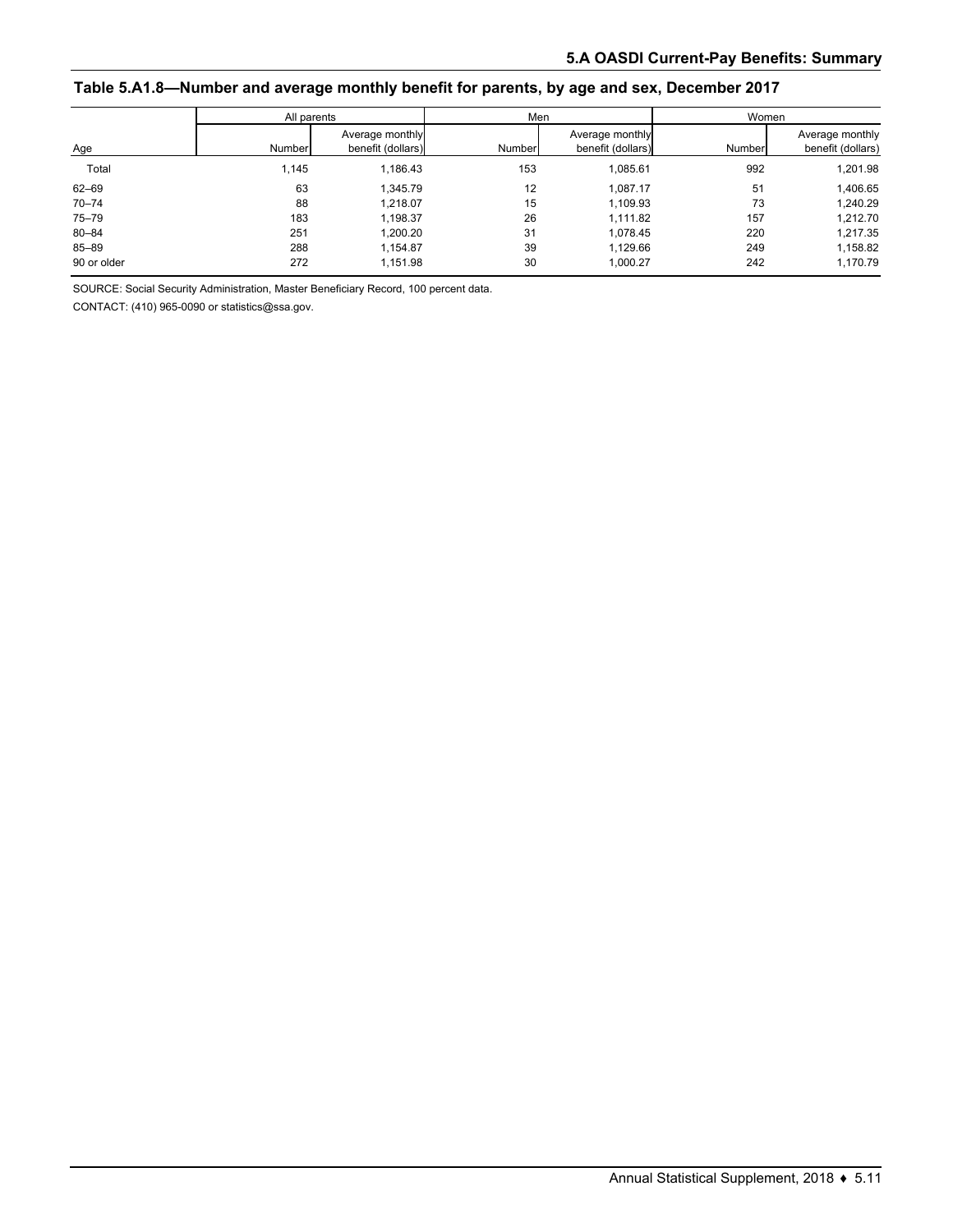## **Table 5.A3—Number and average monthly benefit, with reduction for early retirement, by type of benefit, age, and sex, December 2017**

|                         | All                    |                      | Men                     |                      | Women                |                      |
|-------------------------|------------------------|----------------------|-------------------------|----------------------|----------------------|----------------------|
|                         |                        | Average monthly      |                         | Average monthly      |                      | Average monthly      |
| Age and type of benefit | Number                 | benefit (dollars)    | Number                  | benefit (dollars)    | Number               | benefit (dollars)    |
|                         |                        |                      | <b>Retired workers</b>  |                      |                      |                      |
| Total                   | 29,561,858             | 1,280.55             | 14, 141, 387            | 1,413.90             | 15,420,471           | 1,158.27             |
| $62 - 64$               | 2,797,593              | 1,125.41             | 1,334,330               | 1,261.61             | 1,463,263            | 1,001.20             |
| 62                      | 678,794                | 1,112.30             | 323,446                 | 1,251.52             | 355,348              | 985.57               |
| 63                      | 988,126                | 1,125.59             | 472,852                 | 1,261.26             | 515,274              | 1,001.09             |
| 64                      | 1,130,673              | 1,133.11             | 538,032                 | 1,267.98             | 592,641              | 1,010.67             |
| 65-69                   | 7,814,629              | 1,256.09             | 3,769,635               | 1,400.18             | 4,044,994            | 1,121.82             |
| 65                      | 1,405,020              | 1,205.79             | 668,187                 | 1,348.70             | 736,833              | 1,076.19             |
| 66                      | 1,591,507              | 1,247.64             | 768,413                 | 1,392.05             | 823,094              | 1,112.81             |
| 67<br>68                | 1,566,233              | 1,243.08             | 755,801                 | 1,381.85             | 810,432              | 1,113.66<br>1,137.28 |
| 69                      | 1,612,000<br>1,639,869 | 1,271.18<br>1,305.01 | 780,045<br>797,189      | 1,413.98<br>1,455.01 | 831,955<br>842,680   | 1,163.10             |
|                         |                        |                      |                         |                      |                      |                      |
| $70 - 74$<br>70         | 7,176,153<br>1,729,726 | 1,321.80<br>1,304.49 | 3,537,078<br>847,117    | 1,476.75<br>1,455.25 | 3,639,075<br>882,609 | 1,171.20<br>1,159.79 |
| 71                      | 1,551,044              | 1,331.04             | 763,646                 | 1,488.81             | 787,398              | 1,178.04             |
| 72                      | 1,275,784              | 1,313.63             | 631,789                 | 1,466.83             | 643,995              | 1,163.33             |
| 73                      | 1,285,544              | 1,325.48             | 635,676                 | 1,481.65             | 649,868              | 1,172.73             |
| 74                      | 1,334,055              | 1,337.77             | 658,850                 | 1,495.19             | 675,205              | 1,184.15             |
| 75-79                   | 5,323,425              | 1,362.49             | 2,627,204               | 1,520.24             | 2,696,221            | 1,208.77             |
| 75                      | 1,291,917              | 1,361.65             | 637,521                 | 1,522.50             | 654,396              | 1,204.94             |
| 76                      | 1,135,538              | 1,378.37             | 561,446                 | 1,543.56             | 574,092              | 1,216.81             |
| 77                      | 1,033,950              | 1,371.74             | 510,825                 | 1,532.39             | 523,125              | 1,214.86             |
| 78                      | 952,952                | 1,352.35             | 469,995                 | 1,504.18             | 482,957              | 1,204.59             |
| 79                      | 909,068                | 1,343.95             | 447,417                 | 1,490.74             | 461,651              | 1,201.68             |
| $80 - 84$               | 3,268,597              | 1,269.89             | 1,566,978               | 1,366.34             | 1,701,619            | 1,181.08             |
| 80                      | 804,936                | 1,321.66             | 393,437                 | 1,454.11             | 411,499              | 1,195.02             |
| 81                      | 724,294                | 1,277.66             | 349,812                 | 1,384.37             | 374,482              | 1,177.98             |
| 82<br>83                | 652,712<br>577,116     | 1,250.66<br>1,236.42 | 311,762<br>273,243      | 1,337.46<br>1,306.48 | 340,950<br>303,873   | 1,171.30<br>1,173.43 |
| 84                      | 509,539                | 1,239.62             | 238,724                 | 1,301.49             | 270,815              | 1,185.07             |
| 85-89                   | 1,971,759              | 1,254.64             | 883,196                 |                      |                      | 1,221.23             |
| 85                      | 486,108                | 1,260.44             | 225,229                 | 1,295.81<br>1,323.93 | 1,088,563<br>260,879 | 1,205.63             |
| 86                      | 436,810                | 1,248.01             | 199,737                 | 1,292.09             | 237,073              | 1,210.87             |
| 87                      | 400,627                | 1,249.67             | 180,405                 | 1,284.11             | 220,222              | 1,221.45             |
| 88                      | 343,203                | 1,250.95             | 149,664                 | 1,273.25             | 193,539              | 1,233.70             |
| 89                      | 305,011                | 1,265.55             | 128,161                 | 1,295.02             | 176,850              | 1,244.20             |
| $90 - 94$               | 930,550                | 1,263.87             | 346,311                 | 1,268.60             | 584,239              | 1,261.06             |
| 95 or older             | 279,152                | 1,260.70             | 76,655                  | 1,184.20             | 202,497              | 1,289.66             |
|                         |                        |                      | <b>Disabled workers</b> |                      |                      |                      |
| Total                   | 76,098                 | 1,466.00             | 45,324                  | 1,630.28             | 30,774               | 1,224.06             |
| 62                      | 4,272                  | 1,523.36             | 2,537                   | 1,699.74             | 1,735                | 1,265.44             |
| 63                      | 15,072                 | 1,505.51             | 9,027                   | 1,664.42             | 6,045                | 1,268.20             |
| 64                      | 24,443                 | 1,455.93             | 14,725                  | 1,616.72             | 9,718                | 1,212.29             |
| 65                      | 32,311                 | 1,447.62             | 19,035                  | 1,615.31             | 13,276               | 1,207.18             |
|                         |                        |                      | <b>Spouses</b>          |                      |                      |                      |
| Total                   | 1,617,663              | 631.60               | 33,958                  | 391.98               | 1,583,705            | 636.73               |
|                         |                        |                      |                         |                      |                      |                      |
| By age<br>62-64         | 160,431                | 484.35               | 4,608                   | 327.07               | 155,823              | 489.00               |
| 62                      | 35,692                 | 467.99               | 872                     | 305.42               | 34,820               | 472.07               |
| 63                      | 56,135                 | 477.36               | 1,621                   | 325.59               | 54,514               | 481.87               |
| 64                      | 68,604                 | 498.58               | 2,115                   | 337.12               | 66,489               | 503.72               |
| 65-69                   | 430,403                | 613.82               | 14,980                  | 412.94               | 415,423              | 621.06               |
| 65                      | 90,478                 | 553.63               | 3,217                   | 387.34               | 87,261               | 559.76               |
| 66                      | 85,148                 | 612.88               | 3,288                   | 419.12               | 81,860               | 620.66               |
| 67                      | 83,991                 | 624.80               | 3,102                   | 421.09               | 80,889               | 632.61               |
| 68                      | 84,646                 | 634.02               | 2,846                   | 422.01               | 81,800               | 641.40               |
| 69                      | 86,140                 | 647.42               | 2,527                   | 417.29               | 83,613               | 654.37               |
|                         |                        |                      |                         |                      |                      | (Continued)          |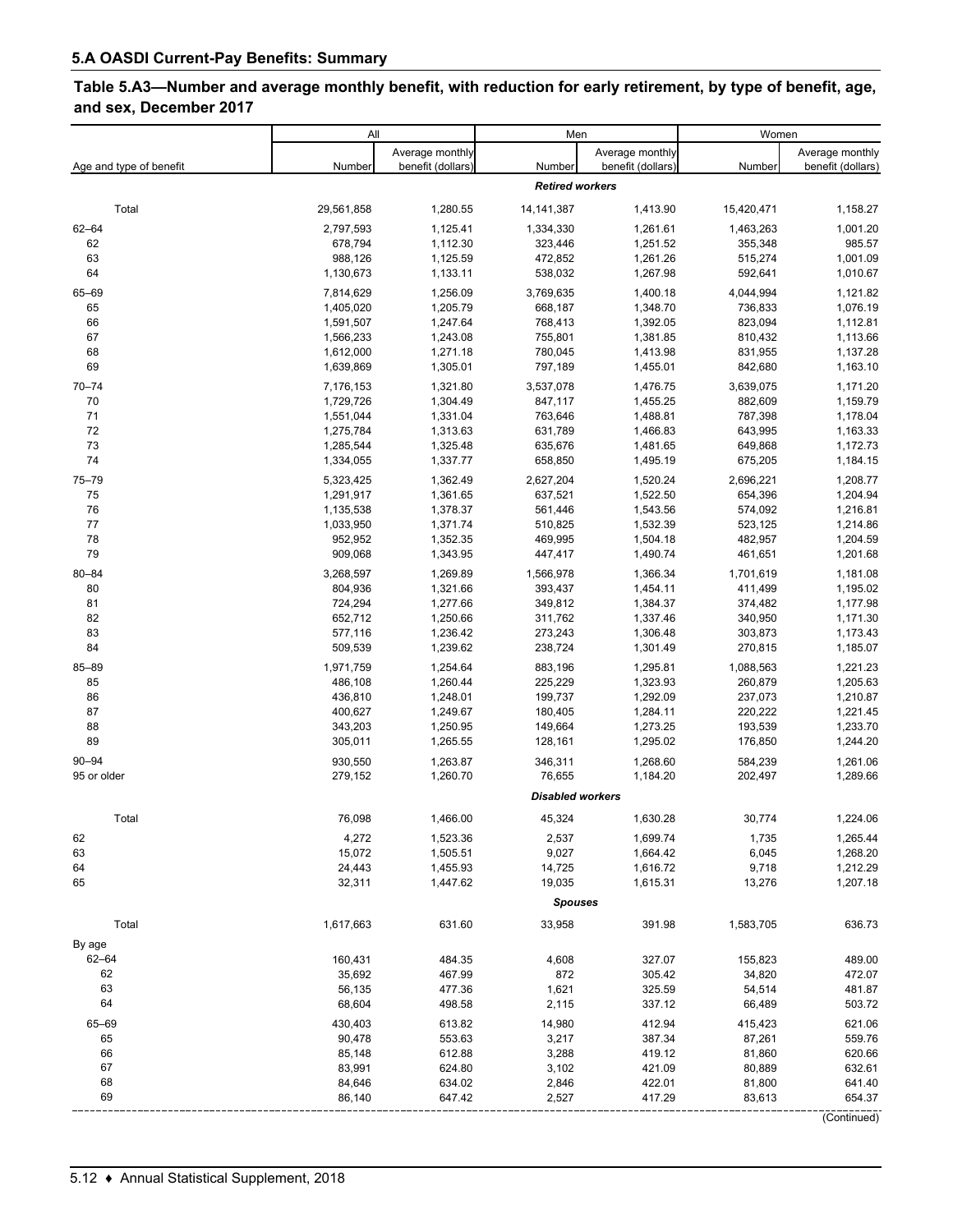## **Table 5.A3—Number and average monthly benefit, with reduction for early retirement, by type of benefit, age, and sex, December 2017—***Continued*

|                             | All       |                   | Men                    |                   | Women     |                   |
|-----------------------------|-----------|-------------------|------------------------|-------------------|-----------|-------------------|
|                             |           | Average monthly   |                        | Average monthly   |           | Average monthly   |
| Age and type of benefit     | Number    | benefit (dollars) | Number                 | benefit (dollars) | Number    | benefit (dollars) |
|                             |           |                   | Spouses (cont.)        |                   |           |                   |
| $70 - 74$                   | 405,877   | 666.85            | 8,704                  | 409.62            | 397,173   | 672.49            |
| 70                          | 91,256    | 659.65            | 2,471                  | 413.44            | 88,785    | 666.50            |
| 71                          | 84,641    | 663.30            | 2,013                  | 407.73            | 82,628    | 669.53            |
| 72                          | 74,971    | 661.45            | 1,624                  | 396.15            | 73,347    | 667.32            |
| 73                          | 76,787    | 671.33            | 1,376                  | 420.10            | 75,411    | 675.91            |
| 74                          | 78,222    | 679.88            | 1,220                  | 411.15            | 77,002    | 684.14            |
| 75-79                       | 318,513   | 676.05            | 3,828                  | 375.87            | 314,685   | 679.70            |
| 75                          | 75,604    | 682.73            | 1,003                  | 388.77            | 74,601    | 686.68            |
| 76                          | 68,068    | 679.44            | 879                    | 375.13            | 67,189    | 683.42            |
| 77                          | 63,244    | 675.28            | 781                    | 379.57            | 62,463    | 678.98            |
| 78                          | 57,221    | 671.76            | 645                    | 366.08            | 56,576    | 675.25            |
| 79                          | 54,376    | 667.92            | 520                    | 358.80            | 53,856    | 670.91            |
| $80 - 84$                   | 190,724   | 649.06            | 1,307                  | 339.90            | 189,417   | 651.19            |
| 85-89                       | 89,361    | 629.43            | 451                    | 316.40            | 88,910    | 631.02            |
| $90 - 94$                   | 20,624    | 618.03            | (X)                    | (X)               | (X)       | (X)               |
| 95 or older                 | 1,730     | 601.96            | (X)                    | (X)               | (X)       | (X)               |
| By type of benefit          |           |                   |                        |                   |           |                   |
| Spouses of retired workers  | 1,550,417 | 643.65            | 28,343                 | 415.45            | 1,522,074 | 647.90            |
| Spouses of disabled workers | 67,246    | 353.76            | 5,615                  | 273.53            | 61,631    | 361.07            |
|                             |           |                   | Nondisabled widow(er)s |                   |           |                   |
| Total                       | 2,271,959 | 1,282.75          | 91,738                 | 1,176.51          | 2,180,221 | 1,287.22          |
| 60-64                       | 432,602   | 1,237.80          | 42,929                 | 1,077.23          | 389,673   | 1,255.48          |
| 60                          | 46,234    | 1,211.57          | 4,614                  | 1,019.86          | 41,620    | 1,232.82          |
| 61                          | 71,206    | 1,193.82          | 7,585                  | 983.72            | 63,621    | 1,218.87          |
| 62                          | 91,667    | 1,224.23          | 9,336                  | 1,071.72          | 82,331    | 1,241.52          |
| 63                          | 106,531   | 1,256.64          | 10,357                 | 1,112.51          | 96,174    | 1,272.16          |
| 64                          | 116,964   | 1,268.41          | 11,037                 | 1,137.04          | 105,927   | 1,282.09          |
| 65-69                       | 592,937   | 1,395.05          | 37,836                 | 1,287.81          | 555,101   | 1,402.36          |
| 65                          | 129,060   | 1,304.35          | 11,153                 | 1,175.49          | 117,907   | 1,316.54          |
| 66                          | 127,213   | 1,406.82          | 9,287                  | 1,307.81          | 117,926   | 1,414.61          |
| 67                          | 117,566   | 1,422.15          | 7,340                  | 1,339.32          | 110,226   | 1,427.67          |
| 68                          | 111,863   | 1,423.59          | 5,510                  | 1,343.18          | 106,353   | 1,427.76          |
| 69                          | 107,235   | 1,430.79          | 4,546                  | 1,372.22          | 102,689   | 1,433.38          |
| $70 - 74$                   | 385,493   | 1,377.55          | 7,139                  | 1,239.40          | 378,354   | 1,380.15          |
| 70                          | 93,087    | 1,403.44          | 2,352                  | 1,246.96          | 90,735    | 1,407.50          |
| 71                          | 80,106    | 1,388.43          | 1,715                  | 1,269.25          | 78,391    | 1,391.04          |
| 72                          | 69,664    | 1,365.15          | 1,140                  | 1,238.21          | 68,524    | 1,367.27          |
| 73                          | 70,318    | 1,360.22          | 1,049                  | 1,202.57          | 69,269    | 1,362.61          |
| 74                          | 72,318    | 1,360.94          | 883                    | 1,206.54          | 71,435    | 1,362.85          |
| $75 - 79$                   | 294,232   | 1,277.55          | 2,380                  | 1,152.21          | 291,852   | 1,278.58          |
| 75                          | 69,346    | 1,341.93          | 782                    | 1,186.89          | 68,564    | 1,343.70          |
| 76                          | 60,504    | 1,299.29          | 504                    | 1,178.55          | 60,000    | 1,300.31          |
| 77                          | 57,605    | 1,269.31          | 448                    | 1,157.27          | 57,157    | 1,270.19          |
| 78                          | 53,444    | 1,241.29          | 351                    | 1,097.47          | 53,093    | 1,242.24          |
| 79                          | 53,333    | 1,214.42          | 295                    | 1,072.70          | 53,038    | 1,215.21          |
| $80 - 84$                   | 237,968   | 1,176.31          | 877                    | 971.01            | 237,091   | 1,177.07          |
| 85-89                       | 185,613   | 1,135.27          | 419                    | 934.90            | 185,194   | 1,135.72          |
| $90 - 94$                   | 105,604   | 1,088.93          | 130                    | 807.67            | 105,474   | 1,089.28          |
| 95 or older                 | 37,510    | 1,043.14          | 28                     | 798.63            | 37,482    | 1,043.33          |

SOURCE: Social Security Administration, Master Beneficiary Record, 100 percent data.

NOTE: (X) = suppressed to avoid disclosing information about particular individuals.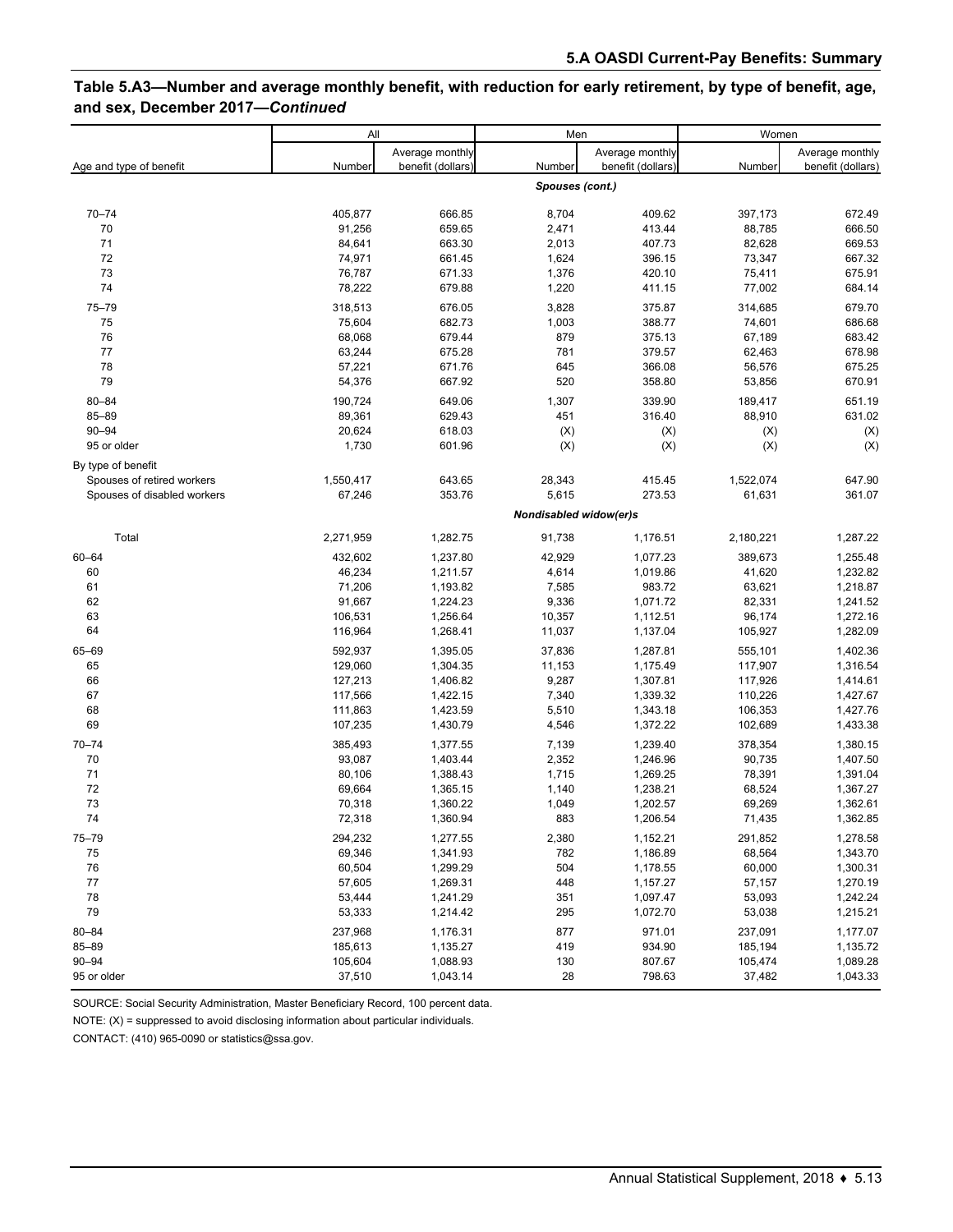# **Table 5.A4—Number and total monthly benefits, by trust fund and type of benefit, December 1940–2017, selected years**

|      |            | <b>OASDI</b> |                      |            |                 |               |           | Widowed     |            |        | Special                  |
|------|------------|--------------|----------------------|------------|-----------------|---------------|-----------|-------------|------------|--------|--------------------------|
|      |            | OASI trust   |                      | Retired    | <b>Disabled</b> | Wives and     |           | mothers and |            |        | age-72                   |
| Year | Total      | fund         | DI trust fund        | workers    | workers         | husbands      | Children  | fathers     | Widow(er)s |        | Parents beneficiaries    |
|      |            |              |                      |            |                 | <b>Number</b> |           |             |            |        |                          |
| 1940 | 222.488    | 222.488      | $\sim 100$           | 112,331    | $\cdots$        | 29.749        | 54,648    | 20.499      | 4,437      | 824    | .                        |
| 1945 | 1,288,107  | 1,288,107    | $\sim$ $\sim$ $\sim$ | 518,234    | $\ldots$        | 159,168       | 390,134   | 120,581     | 93,781     | 6,209  | .                        |
| 1950 | 3,477,243  | 3,477,243    | $\ldots$             | 1,770,984  | $\ldots$        | 508,350       | 699,703   | 169,438     | 314,189    | 14,579 | $\cdots$                 |
| 1955 | 7,960,616  | 7,960,616    | $\sim$ $\sim$ $\sim$ | 4,473,971  | $\cdots$        | 1,191,963     | 1,276,240 | 291,916     | 701,360    | 25,166 | .                        |
| 1957 | 11,128,897 | 10,979,047   | 149,850              | 6,197,532  | 149,850         | 1,827,048     | 1,502,077 | 328,309     | 1,095,137  | 28,944 | $\cdots$                 |
| 1960 | 14,844,589 | 14, 157, 138 | 687,451              | 8,061,469  | 455,371         | 2,345,983     | 2,000,451 | 401,358     | 1,543,843  | 36,114 | $\cdots$                 |
| 1965 | 20,866,767 | 19,127,716   | 1,739,051            | 11,100,584 | 988,074         | 2,806,912     | 3,092,659 | 471,816     | 2,371,433  | 35,289 | $\ldots$                 |
| 1966 | 22,767,252 | 20,796,930   | 1,970,322            | 11,658,443 | 1,097,190       | 2,860,026     | 3,392,970 | 487,755     | 2,602,015  | 34,540 | 634,313                  |
| 1970 | 26,228,629 | 23,563,634   | 2,664,995            | 13,349,175 | 1,492,948       | 2,951,552     | 4,122,305 | 523,136     | 3,227,160  | 28,729 | 533,624                  |
| 1975 | 32,084,511 | 27,732,311   | 4,352,200            | 16,588,001 | 2,488,774       | 3,320,310     | 4,972,008 | 581,845     | 3,888,705  | 21,444 | 223,424                  |
| 1980 | 35,584,955 | 30,906,511   | 4,678,444            | 19,562,085 | 2,858,680       | 3,477,427     | 4,606,517 | 562,316     | 4,410,515  | 14,779 | 92,636                   |
| 1985 | 37,058,317 | 33,151,003   | 3,907,314            | 22,431,930 | 2,656,638       | 3,374,599     | 3,319,490 | 371,659     | 4,862,805  | 9,541  | 31,655                   |
| 1990 | 39,832,125 | 35,566,144   | 4,265,981            | 24,838,100 | 3,011,294       | 3,366,975     | 3,187,010 | 303,923     | 5,111,482  | 5,908  | 7,433                    |
| 1991 | 40,592,173 | 36,079,133   | 4,513,040            | 25,288,719 | 3,194,938       | 3,370,454     | 3,268,252 | 300,661     | 5,158,383  | 5,467  | 5,299                    |
| 1992 | 41,507,188 | 36,617,492   | 4,889,696            | 25,757,727 | 3,467,783       | 3,382,189     | 3,391,173 | 294,176     | 5,205,375  | 5,083  | 3,682                    |
| 1993 | 42,245,719 | 36,992,153   | 5,253,566            | 26,104,305 | 3,725,966       | 3,367,206     | 3,527,483 | 289,350     | 5,224,279  | 4,673  | 2,457                    |
| 1994 | 42,883,470 | 37,299,951   | 5,583,519            | 26,407,756 | 3,962,954       | 3,337,484     | 3,653,887 | 283,072     | 5,232,379  | 4,318  | 1,620                    |
| 1995 | 43,387,259 | 37,529,603   | 5,857,656            | 26,672,806 | 4,185,263       | 3,289,551     | 3,734,097 | 275,020     | 5,225,519  | 3,976  | 1,027                    |
| 1996 | 43,736,836 | 37,664,802   | 6,072,034            | 26,898,072 | 4,385,623       | 3,194,080     | 3,802,791 | 242,135     | 5,209,812  | 3,670  | 653                      |
| 1997 | 43,971,086 | 37,818,047   | 6,153,039            | 27,274,572 | 4,508,134       | 3,129,129     | 3,771,774 | 230,222     | 5,053,442  | 3,419  | 394                      |
| 1998 | 44,245,731 | 37,911,161   | 6,334,570            | 27,510,535 | 4,698,319       | 3,054,073     | 3,768,928 | 220,610     | 4,989,855  | 3,186  | 225                      |
| 1999 | 44,595,624 | 38,071,894   | 6,523,730            | 27,774,677 | 4,879,455       | 2,987,307     | 3,794,795 | 212,401     | 4,943,915  | 2,931  | 143                      |
| 2000 | 45,414,794 | 38,741,432   | 6,673,362            | 28,498,945 | 5,042,334       | 2,963,326     | 3,802,863 | 203,052     | 4,901,437  | 2,748  | 89                       |
| 2001 | 45,877,506 | 38,964,263   | 6,913,243            | 28,836,774 | 5,274,183       | 2,898,861     | 3,839,381 | 197,375     | 4,828,327  | 2,564  | 41                       |
| 2002 | 46,444,317 | 39,233,049   | 7,221,268            | 29,190,137 | 5,543,981       | 2,832,767     | 3,910,256 | 194,117     | 4,770,638  | 2,400  | 21                       |
| 2003 | 47,038,486 | 39,443,034   | 7,595,452            | 29,531,611 | 5,873,673       | 2,772,577     | 3,960,909 | 190,252     | 4,707,215  | 2,238  | 21                       |
| 2004 | 47,687,693 | 39,737,824   | 7,949,869            | 29,952,465 | 6,198,271       | 2,721,657     | 3,986,319 | 183,829     | 4,643,035  | 2,108  | 9                        |
| 2005 | 48,434,281 | 40,128,579   | 8,305,702            | 30,460,836 | 6,518,989       | 2,680,259     | 4,024,815 | 178,396     | 4,568,991  | 1,992  | 3                        |
| 2006 | 49,122,624 | 40,510,508   | 8,612,116            | 30,976,143 | 6,806,918       | 2,632,069     | 4,040,530 | 171,453     | 4,493,620  | 1,889  | $\overline{2}$           |
| 2007 | 49,864,838 | 40,948,624   | 8,916,214            | 31,527,728 | 7,098,723       | 2,584,884     | 4,050,691 | 164,665     | 4,436,338  | 1,809  | $\overline{\phantom{a}}$ |
| 2008 | 50,898,244 | 41,625,450   | 9,272,794            | 32,273,651 | 7,426,691       | 2,524,841     | 4,131,594 | 159,610     | 4,380,164  | 1,693  | --                       |
| 2009 | 52,522,819 | 42,828,705   | 9,694,114            | 33,514,013 | 7,788,013       | 2,501,723     | 4,230,578 | 159,870     | 4,326,976  | 1,646  | $\overline{\phantom{a}}$ |
| 2010 | 54,031,968 | 43,847,811   | 10,184,157           | 34,593,080 | 8,203,951       | 2,476,836     | 4,312,554 | 158,061     | 4,285,913  | 1,573  | $\ddotsc$                |
| 2011 | 55,404,480 | 44,791,146   | 10,613,334           | 35,599,569 | 8,575,544       | 2,455,822     | 4,375,451 | 156,721     | 4,239,873  | 1,500  | $\mathbf 0$              |
| 2012 | 56,758,185 | 45,868,992   | 10,889,193           | 36,720,492 | 8,826,591       | 2,443,212     | 4,419,404 | 153,628     | 4,193,431  | 1,427  | $\mathbf 0$              |
| 2013 | 57,978,610 | 46,992,611   | 10,985,999           | 37,892,659 | 8,940,950       | 2,442,308     | 4,412,620 | 149,778     | 4,138,924  | 1,371  | 0                        |
| 2014 | 59,007,158 | 48,076,066   | 10,931,092           | 39,008,771 | 8,954,518       | 2,452,435     | 4,355,214 | 142,509     | 4,092,402  | 1,309  | $\Omega$                 |
| 2015 | 59,963,425 | 49,156,959   | 10,806,466           | 40,089,061 | 8,909,430       | 2,477,567     | 4,296,691 | 139,719     | 4,049,705  | 1,252  | $\mathbf 0$              |
| 2016 | 60,907,307 | 50,297,237   | 10,610,070           | 41,233,126 | 8,808,736       | 2,505,754     | 4,221,557 | 132,757     | 4,004,169  | 1,208  | 0                        |
| 2017 | 61,903,360 | 51,492,108   | 10,411,252           | 42,446,992 | 8,695,475       | 2,501,729     | 4,168,641 | 128,264     | 3,961,114  | 1,145  | 0                        |

(Continued)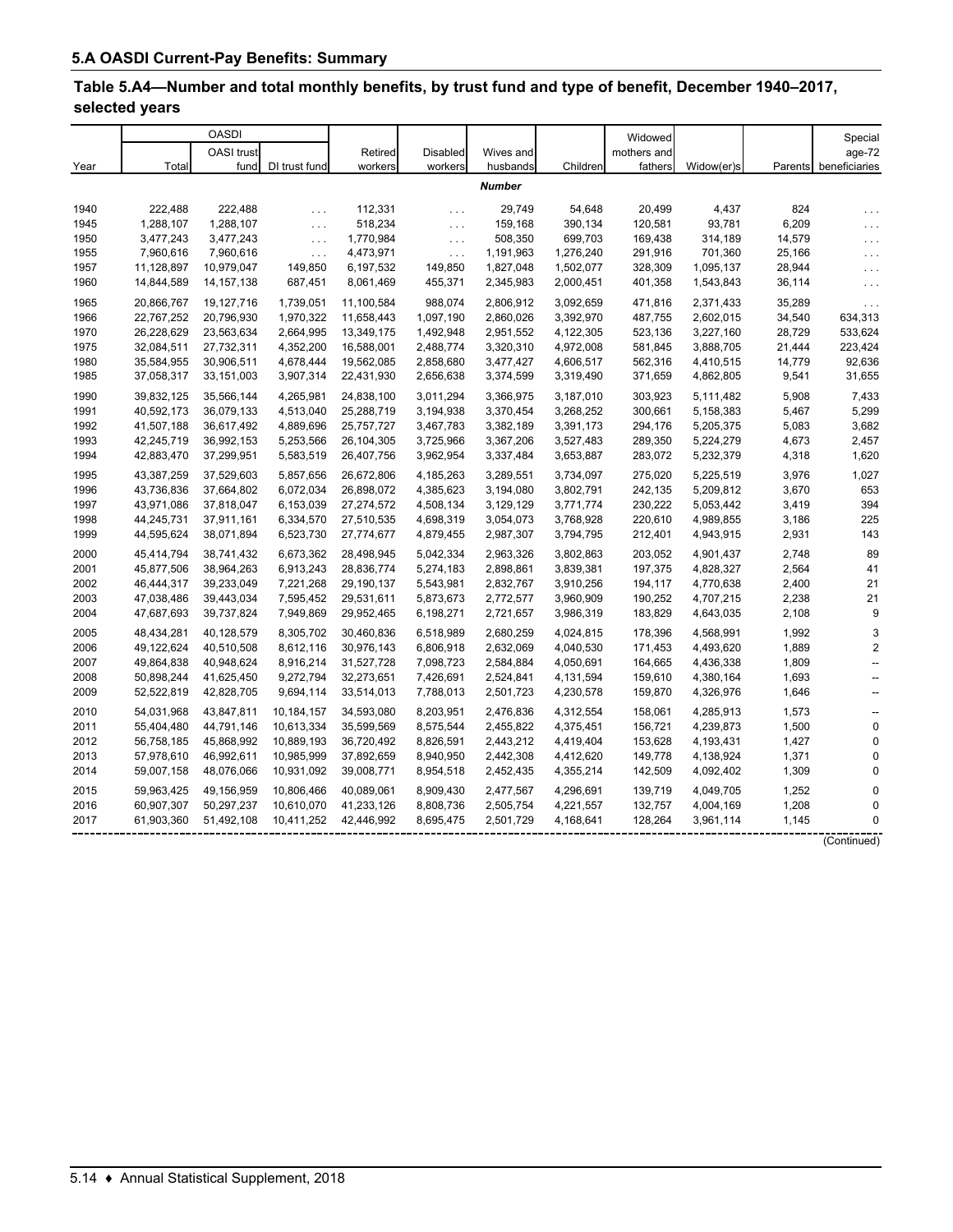## **Table 5.A4—Number and total monthly benefits, by trust fund and type of benefit, December 1940–2017, selected years—***Continued*

|      |            | <b>OASDI</b> |                      |            |                 |                                               |           | Widowed     |            |       | Special                  |
|------|------------|--------------|----------------------|------------|-----------------|-----------------------------------------------|-----------|-------------|------------|-------|--------------------------|
|      |            | OASI trust   |                      | Retired    | <b>Disabled</b> | Wives and                                     |           | mothers and |            |       | age-72                   |
| Year | Total      | fund         | DI trust fund        | workers    | workers         | husbands                                      | Children  | fathers     | Widow(er)s |       | Parents beneficiaries    |
|      |            |              |                      |            |                 | Total monthly benefits (thousands of dollars) |           |             |            |       |                          |
| 1940 | 4,070      | 4,070        | $\ldots$             | 2,539      | $\ldots$        | 361                                           | 668       | 402         | 90         | 11    | $\sim$ $\sim$ $\sim$     |
| 1945 | 23,801     | 23,801       | $\sim$ $\sim$ $\sim$ | 12,538     | $\ldots$        | 2,040                                         | 4,858     | 2,391       | 1,893      | 81    | .                        |
| 1950 | 126,857    | 126,857      | $\sim$ $\sim$ $\sim$ | 77,678     | $\ldots$        | 11,995                                        | 19,366    | 5,801       | 11,481     | 535   | .                        |
| 1955 | 411,613    | 411,613      | $\sim 10$ .          | 276,942    | $\ldots$        | 39,416                                        | 46,444    | 13,403      | 34,152     | 1,256 | $\cdots$                 |
| 1957 | 605,455    | 594,552      | 10,904               | 400,250    | 10,904          | 62,802                                        | 57,952    | 16,102      | 55,944     | 1,501 | $\cdots$                 |
| 1960 | 936,321    | 888,320      | 48,000               | 596,849    | 40,668          | 90,503                                        | 93,275    | 23,795      | 89,054     | 2,178 | $\ldots$                 |
| 1965 | 1,516,802  | 1,395,817    | 120,986              | 931,532    | 96,599          | 120,796                                       | 159,428   | 30,882      | 174,883    | 2,683 | $\ldots$                 |
| 1966 | 1,638,548  | 1,502,863    | 135,685              | 983,338    | 107,627         | 123,262                                       | 175,100   | 31,983      | 192,821    | 2,642 | 21,777                   |
| 1970 | 2,628,326  | 2,385,926    | 242,400              | 1,576,551  | 196,010         | 175,323                                       | 279,845   | 45,258      | 328,245    | 2,965 | 24,128                   |
| 1975 | 5,727,758  | 5,047,656    | 680,102              | 3,436,752  | 562,180         | 332,159                                       | 544,048   | 85,676      | 747,903    | 3,685 | 15,354                   |
| 1980 | 10,682,791 | 9,422,206    | 1,260,585            | 6,678,216  | 1,059,792       | 569,528                                       | 864,242   | 138,426     | 1,358,836  | 4,080 | 9,672                    |
| 1985 | 15,901,579 | 14,441,682   | 1,459,896            | 10,736,304 | 1,285,375       | 796,351                                       | 858,006   | 123,557     | 2,094,003  | 3,609 | 4,373                    |
| 1990 | 21,686,763 | 19,716,655   | 1,970,108            | 14,966,531 | 1,768,313       | 1,004,852                                     | 991,628   | 124,340     | 2,827,012  | 2,849 | 1,238                    |
| 1991 | 23,076,535 | 20,912,298   | 2,164,237            | 15,914,665 | 1,946,823       | 1,049,463                                     | 1,045,006 | 127,510     | 2,989,385  | 2,767 | 915                      |
| 1992 | 24,442,156 | 22,033,164   | 2,408,992            | 16,810,432 | 2,171,080       | 1,089,504                                     | 1,100,812 | 128,748     | 3,138,250  | 2,676 | 655                      |
| 1993 | 25,662,445 | 23,011,870   | 2,650,575            | 17,595,964 | 2,390,829       | 1,117,643                                     | 1,160,403 | 129,752     | 3,264,849  | 2,557 | 448                      |
| 1994 | 26,936,223 | 24,032,186   | 2,904,037            | 18,415,099 | 2,620,982       | 1,144,466                                     | 1,226,468 | 131,463     | 3,394,982  | 2,459 | 303                      |
| 1995 | 28,148,078 | 24,993,131   | 3,154,947            | 19,199,157 | 2,853,365       | 1,164,029                                     | 1,283,288 | 131,430     | 3,514,262  | 2,349 | 197                      |
| 1996 | 29,426,079 | 26,017,474   | 3,408,605            | 20,038,023 | 3,087,223       | 1,177,458                                     | 1,356,685 | 124,678     | 3,639,632  | 2,252 | 129                      |
| 1997 | 30,463,716 | 26,884,933   | 3,578,782            | 20,864,462 | 3,252,919       | 1,185,143                                     | 1,389,552 | 122,488     | 3,646,898  | 2,173 | 79                       |
| 1998 | 31,298,873 | 27,519,891   | 3,778,982            | 21,449,654 | 3,444,259       | 1,179,882                                     | 1,417,362 | 120,247     | 3,685,349  | 2,074 | 46                       |
| 1999 | 32,578,327 | 28,548,030   | 4,030,297            | 22,339,070 | 3,679,691       | 1,188,814                                     | 1,473,988 | 120,157     | 3,774,601  | 1,975 | 30                       |
| 2000 | 34,848,920 | 30,517,277   | 4,331,642            | 24,066,918 | 3,965,304       | 1,233,598                                     | 1,547,808 | 120,812     | 3,912,527  | 1,934 | 19                       |
| 2001 | 36,504,206 | 31,823,443   | 4,680,763            | 25,215,898 | 4,295,600       | 1,246,333                                     | 1,624,285 | 122.526     | 3,997,687  | 1,868 | 9                        |
| 2002 | 37,854,453 | 32,823,008   | 5,031,445            | 26,125,090 | 4,625,445       | 1,242,317                                     | 1,692,471 | 124,267     | 4,043,051  | 1,806 | 5                        |
| 2003 | 39,541,528 | 34,048,860   | 5,492,667            | 27,230,634 | 5,060,493       | 1,247,504                                     | 1,763,910 | 126,278     | 4,110,963  | 1,744 | 3                        |
| 2004 | 41,574,348 | 35,573,407   | 6,000,941            | 28,601,329 | 5,542,045       | 1,262,709                                     | 1,838,926 | 126,734     | 4,200,895  | 1,707 | 2                        |
| 2005 | 44,351,668 | 37,743,696   | 6,607,972            | 30,521,815 | 6,114,705       | 1,298,722                                     | 1,945,508 | 129,246     | 4,339,977  | 1,694 | $\mathbf{1}$             |
| 2006 | 46,938,032 | 39,763,705   | 7,174,327            | 32,351,856 | 6,655,048       | 1,322,423                                     | 2,031,723 | 129,721     | 4,445,575  | 1,685 | $\mathbf{1}$             |
| 2007 | 49,218,145 | 41,552,564   | 7,665,581            | 34,004,494 | 7,127,082       | 1,333,410                                     | 2,095,892 | 128,742     | 4,526,864  | 1,661 | $\overline{\phantom{a}}$ |
| 2008 | 53,666,109 | 45,189,225   | 8,476,883            | 37,207,910 | 7,895,536       | 1,391,746                                     | 2,262,489 | 133,261     | 4,773,510  | 1,657 | --                       |
| 2009 | 55,905,731 | 47,015,977   | 8,889,754            | 39,020,920 | 8,288,762       | 1,390,950                                     | 2,311,770 | 134,547     | 4,757,157  | 1,626 | $\overline{\phantom{a}}$ |
| 2010 | 58,048,295 | 48,663,019   | 9,385,276            | 40,662,492 | 8,759,959       | 1,389,565                                     | 2,351,759 | 134,179     | 4,748,771  | 1,570 | $\overline{\phantom{a}}$ |
| 2011 | 62,213,382 | 52,022,544   | 10,190,838           | 43,736,668 | 9,523,184       | 1,441,063                                     | 2,470,586 | 138,495     | 4,901,819  | 1,567 | $\mathbf 0$              |
| 2012 | 65,430,104 | 54,765,045   | 10,665,058           | 46,327,075 | 9,977,027       | 1,478,070                                     | 2,540,605 | 138,315     | 4,967,481  | 1,531 | $\mathbf 0$              |
| 2013 | 68,544,382 | 57,601,391   | 10,942,991           | 49,026,786 | 10,250,098      | 1,530,076                                     | 2,585,288 | 137,450     | 5,013,184  | 1,500 | 0                        |
| 2014 | 71,693,353 | 60,573,128   | 11,120,224           | 51,826,267 | 10,435,524      | 1,597,691                                     | 2,621,075 | 133,232     | 5,078,097  | 1,467 | $\mathbf{0}$             |
| 2015 | 73,642,029 | 62,594,690   | 11,047,339           | 53,790,278 | 10,386,494      | 1,657,556                                     | 2,613,041 | 131,328     | 5,061,912  | 1,419 | $\mathbf 0$              |
| 2016 | 75,917,962 | 64,965,742   | 10,952,220           | 56,082,551 | 10,316,342      | 1,722,001                                     | 2,612,266 | 125,711     | 5,057,697  | 1,394 | $\mathbf 0$              |
| 2017 | 79,732,580 | 68,700,465   | 11,032,116           | 59,602,066 | 10,407,363      | 1,781,537                                     | 2,670,587 | 125,101     | 5,144,568  | 1,358 | 0                        |

SOURCE: Social Security Administration, Master Beneficiary Record, 100 percent data.

NOTES: Totals do not necessarily equal the sum of rounded components.

 $\ldots$  = not applicable;  $\ldots$  = not available.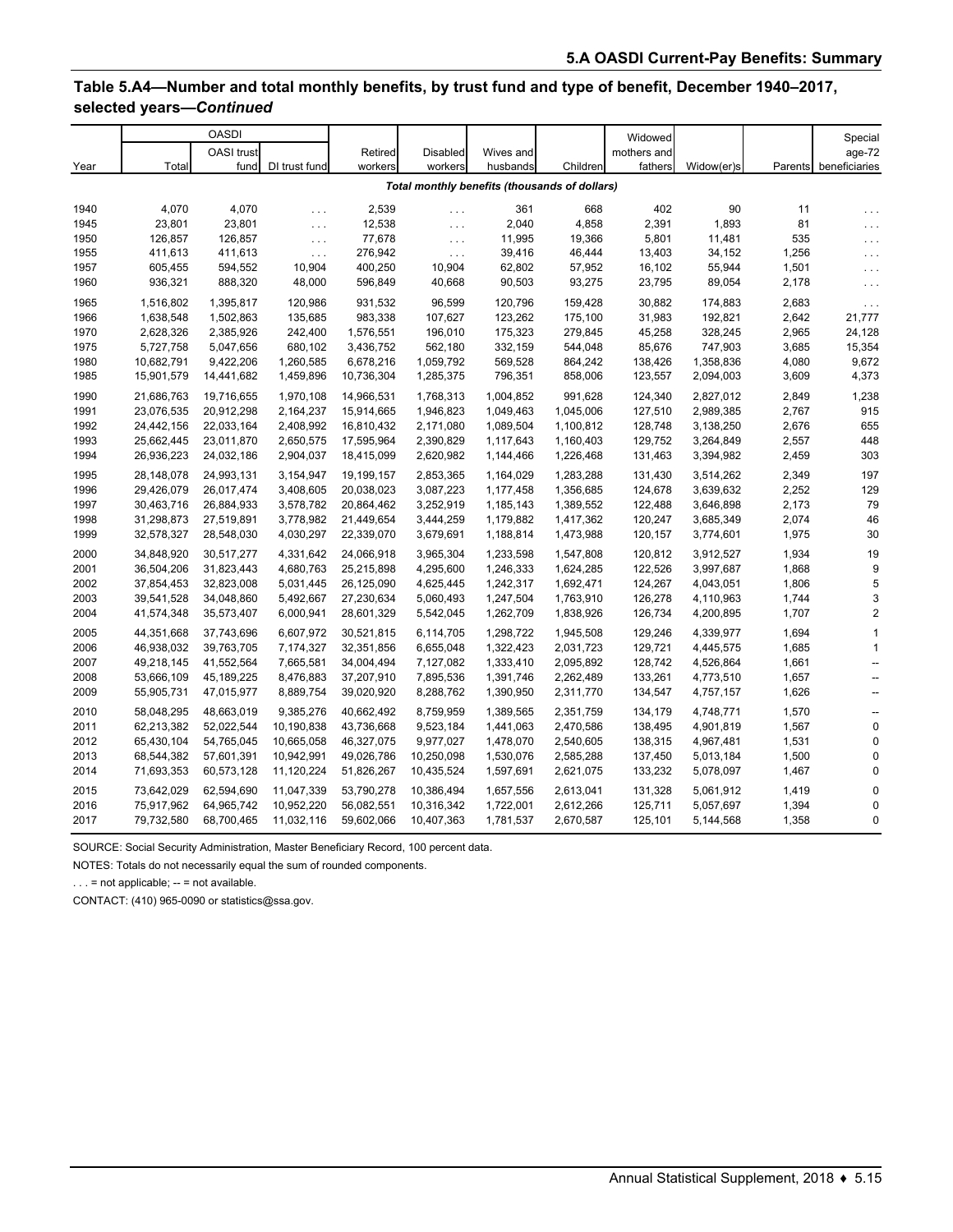#### **Table 5.A5—Number and average age, by type of benefit, December 2017**

| Type of benefit              | Number     | Average age |
|------------------------------|------------|-------------|
| Total, OASDI                 | 61,903,360 | 68          |
| <b>OASI</b>                  | 51,492,108 | 71          |
| <b>Retired workers</b>       | 42,446,992 | 74          |
| Spouses of retired workers   | 2,375,575  | 73          |
| Children of retired workers  | 675,261    | 26          |
| Under age 18                 | 336,703    | 13          |
| Disabled adult children      | 319,162    | 40          |
| Students, aged 18-19         | 19,396     | 18          |
| Children of deceased workers | 1,903,757  | 25          |
| Under age 18                 | 1,182,696  | 12          |
| Disabled adult children      | 662,986    | 48          |
| Students, aged 18-19         | 58,075     | 18          |
| Nondisabled widow(er)s       | 3,702,828  | 77          |
| Widowed mothers and fathers  | 128,264    | 45          |
| Disabled widow(er)s          | 258,286    | 60          |
| Parents of deceased workers  | 1,145      | 84          |
| <b>DI</b>                    | 10,411,252 | 48          |
| Disabled workers             | 8,695,475  | 54          |
| Spouses of disabled workers  | 126,154    | 57          |
| Children of disabled workers | 1,589,623  | 13          |
| Under age 18                 | 1,418,446  | 12          |
| Disabled adult children      | 123,257    | 28          |
| Students, aged 18-19         | 47,920     | 18          |

SOURCE: Social Security Administration, Master Beneficiary Record, 100 percent data.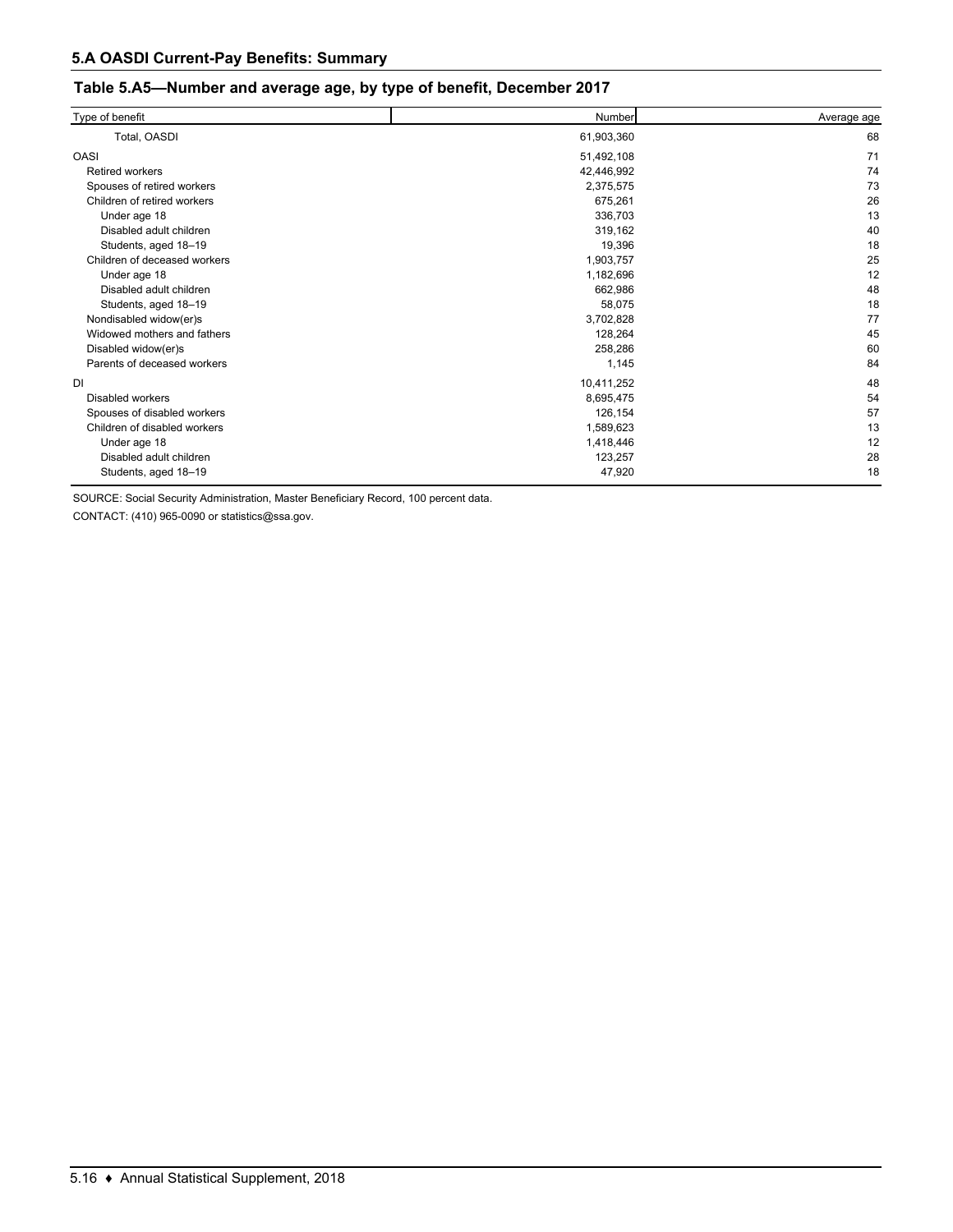#### **Table 5.A6—Number and average monthly benefit, by age, type of benefit, and sex, December 2017**

| Type of benefit                                 | All                               | Male          | Female     |  |  |  |  |
|-------------------------------------------------|-----------------------------------|---------------|------------|--|--|--|--|
|                                                 |                                   | <b>Number</b> |            |  |  |  |  |
| Total, OASDI                                    | 61,903,360                        | 28,104,249    | 33,799,111 |  |  |  |  |
| Adults                                          | 57,734,719                        | 25,917,688    | 31,817,031 |  |  |  |  |
| Children                                        | 4,168,641                         | 2,186,561     | 1,982,080  |  |  |  |  |
| Under age 18                                    | 2,937,845                         | 1,493,160     | 1,444,685  |  |  |  |  |
| Disabled adult children                         | 1,105,405                         | 623,553       | 481,852    |  |  |  |  |
| Students, aged 18-19                            | 125,391                           | 69,848        | 55,543     |  |  |  |  |
| Retired workers and their spouses and children  | 45,497,828                        | 21,691,520    | 23,806,308 |  |  |  |  |
| <b>Retired workers</b>                          | 42,446,992                        | 21,175,568    | 21,271,424 |  |  |  |  |
| Spouses                                         | 2,375,575                         | 154,477       | 2,221,098  |  |  |  |  |
| Children                                        | 675,261                           | 361,475       | 313,786    |  |  |  |  |
| Disabled workers and their spouses and children | 10,411,252                        | 5,265,046     | 5,146,206  |  |  |  |  |
| <b>Disabled workers</b>                         | 8,695,475                         | 4,432,330     | 4,263,145  |  |  |  |  |
| Spouses                                         | 126,154                           | 10,063        | 116,091    |  |  |  |  |
| Children                                        | 1,589,623                         | 822,653       | 766,970    |  |  |  |  |
| Survivors of deceased workers                   | 5,994,280                         | 1,147,683     | 4,846,597  |  |  |  |  |
| Nondisabled widow(er)s                          | 3,702,828                         | 115,320       | 3,587,508  |  |  |  |  |
| Disabled widow(er)s                             | 258,286                           | 19,575        | 238,711    |  |  |  |  |
| Widowed mothers and fathers                     | 128,264                           | 10,202        | 118,062    |  |  |  |  |
| Children                                        | 1,903,757                         | 1,002,433     | 901,324    |  |  |  |  |
| Parents                                         | 1,145                             | 153           | 992        |  |  |  |  |
|                                                 | Average monthly benefit (dollars) |               |            |  |  |  |  |
| <b>Retired workers</b>                          | 1,404.15                          | 1,565.45      | 1,243.58   |  |  |  |  |
| Disabled workers                                | 1,196.87                          | 1,320.30      | 1,068.54   |  |  |  |  |
| Widowed mothers and fathers                     | 975.34                            | 840.62        | 986.98     |  |  |  |  |
| Nondisabled widow(er)s                          | 1,338.48                          | 1,179.43      | 1,343.59   |  |  |  |  |
| Surviving children                              | 857.59                            | 856.97        | 858.28     |  |  |  |  |

SOURCE: Social Security Administration, Master Beneficiary Record, 100 percent data.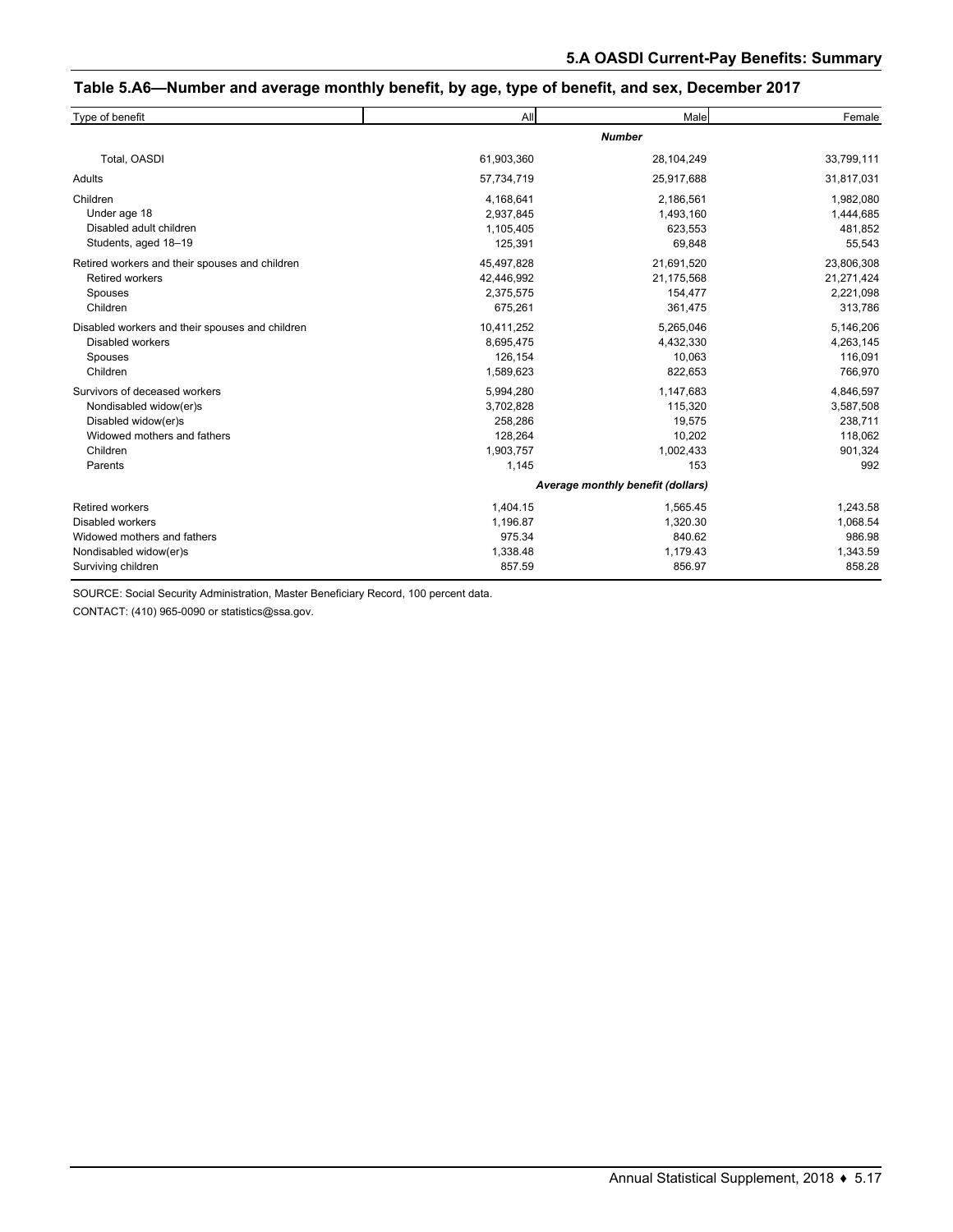## **Table 5.A7—Number and average monthly benefit for women, by type of benefit and basis of entitlement, December 2017**

| Type of benefit and basis of entitlement | Number     | Average monthly benefit (dollars) |
|------------------------------------------|------------|-----------------------------------|
| Total <sup>a</sup>                       | 31,816,039 | 1,188.25                          |
| Workers                                  | 25,534,569 | 1,214.36                          |
| Retired                                  | 21,271,424 | 1,243.58                          |
| Full benefit                             | 5,850,953  | 1,468.43                          |
| Reduced benefit                          | 15,420,471 | 1,158.27                          |
| Disabled                                 | 4,263,145  | 1,068.54                          |
| Wives of retired and disabled workers    | 2,337,189  | 720.11                            |
| Entitlement based on care of children    | 83,858     | 405.49                            |
| Husband retired                          | 37,435     | 592.79                            |
| Husband disabled                         | 46,423     | 254.46                            |
| Entitlement based on age                 | 2,253,331  | 731.82                            |
| Husband retired                          | 2,183,663  | 742.86                            |
| Full benefit                             | 661,589    | 961.32                            |
| Reduced benefit                          | 1,522,074  | 647.90                            |
| Husband disabled                         | 69,668     | 385.80                            |
| Widows                                   | 3,944,281  | 1,296.66                          |
| Entitlement based on care of children    | 118,062    | 986.98                            |
| Nondisabled, aged 60 or older            | 3,587,508  | 1,343.59                          |
| Disabled, aged 50 to FRA                 | 238,711    | 744.56                            |

SOURCE: Social Security Administration, Master Beneficiary Record, 100 percent data.

NOTE: FRA = full retirement age.

a. Excludes parents and disabled adult children receiving benefits because of a childhood disability.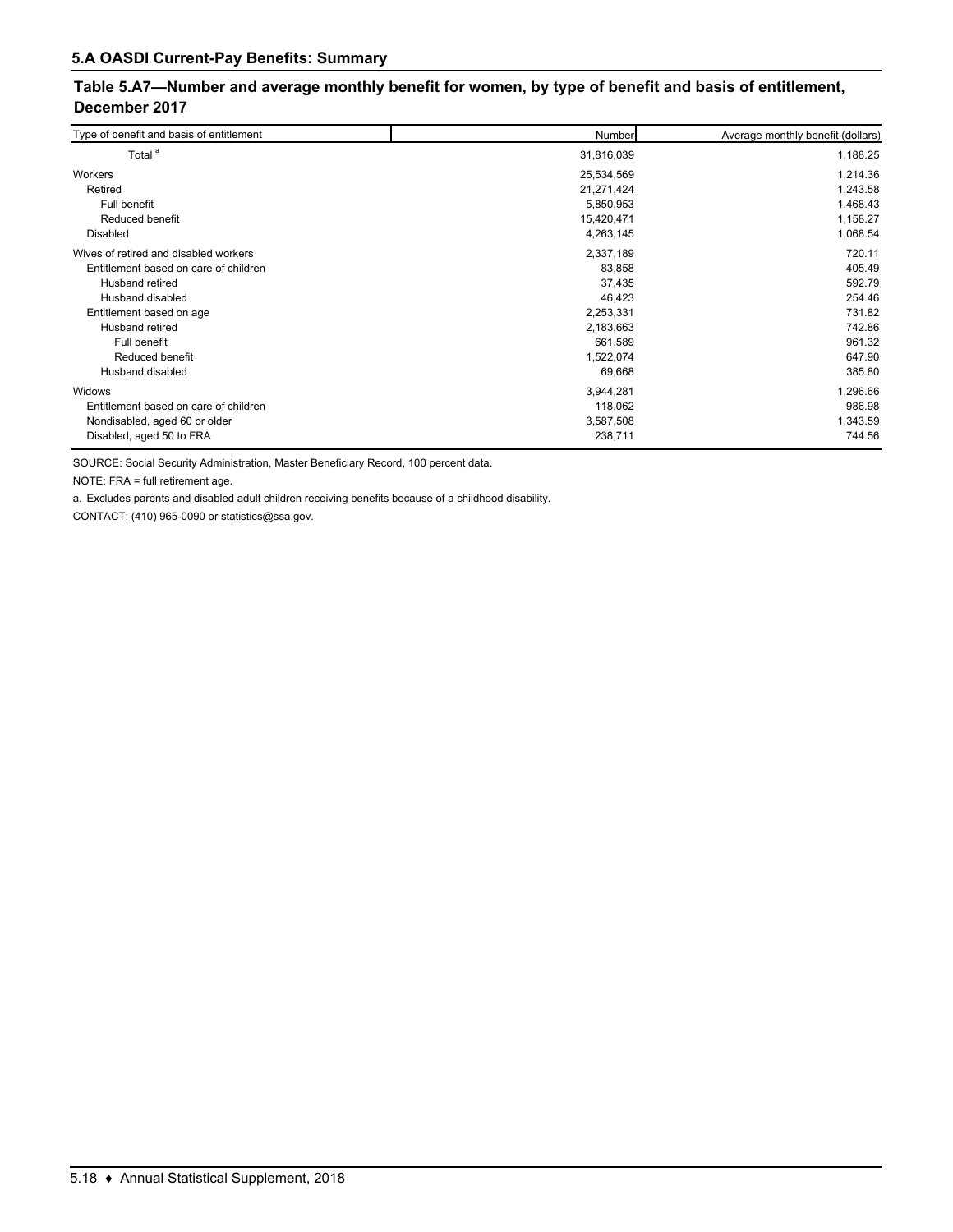## **Table 5.A8—Number, average primary insurance amount, and average monthly benefit for persons with benefits based on special minimum primary insurance amount, by type of benefit and sex, December 2017**

| Type of benefit and sex               | Number                     | Average primary insurance<br>amount (dollars) | Average monthly<br>benefit (dollars) |  |  |  |  |  |
|---------------------------------------|----------------------------|-----------------------------------------------|--------------------------------------|--|--|--|--|--|
| All beneficiaries                     | 39,347                     | 695.75                                        | 898.50                               |  |  |  |  |  |
|                                       | <b>Retirement benefits</b> |                                               |                                      |  |  |  |  |  |
| Total                                 | 36,090                     | 688.37                                        | 923.58                               |  |  |  |  |  |
| <b>Retired workers</b>                | 35,038                     | 688.84                                        | 942.97                               |  |  |  |  |  |
| Men                                   | 11,621                     | 668.65                                        | 598.85                               |  |  |  |  |  |
| Women                                 | 23,417                     | 698.86                                        | 1,113.74                             |  |  |  |  |  |
| Wives and husbands of retired workers | 899                        | 665.54                                        | 272.15                               |  |  |  |  |  |
| Children of retired workers           | 153                        | 715.16                                        | 310.48                               |  |  |  |  |  |
|                                       | <b>Disability benefits</b> |                                               |                                      |  |  |  |  |  |
| Total                                 | 43                         | 744.13                                        | 689.55                               |  |  |  |  |  |
|                                       | <b>Survivor benefits</b>   |                                               |                                      |  |  |  |  |  |
| Total                                 | 3,214                      | 777.98                                        | 619.64                               |  |  |  |  |  |
| Nondisabled widow(er)s                | 2,240                      | 769.50                                        | 646.55                               |  |  |  |  |  |
| Disabled widow(er)s                   | 26                         | 783.39                                        | 449.35                               |  |  |  |  |  |
| Widowed mothers and fathers           | 3                          | 735.37                                        | 551.00                               |  |  |  |  |  |
| Children of deceased workers          | 945                        | 798.07                                        | 560.75                               |  |  |  |  |  |

SOURCE: Social Security Administration, Master Beneficiary Record, 100 percent data.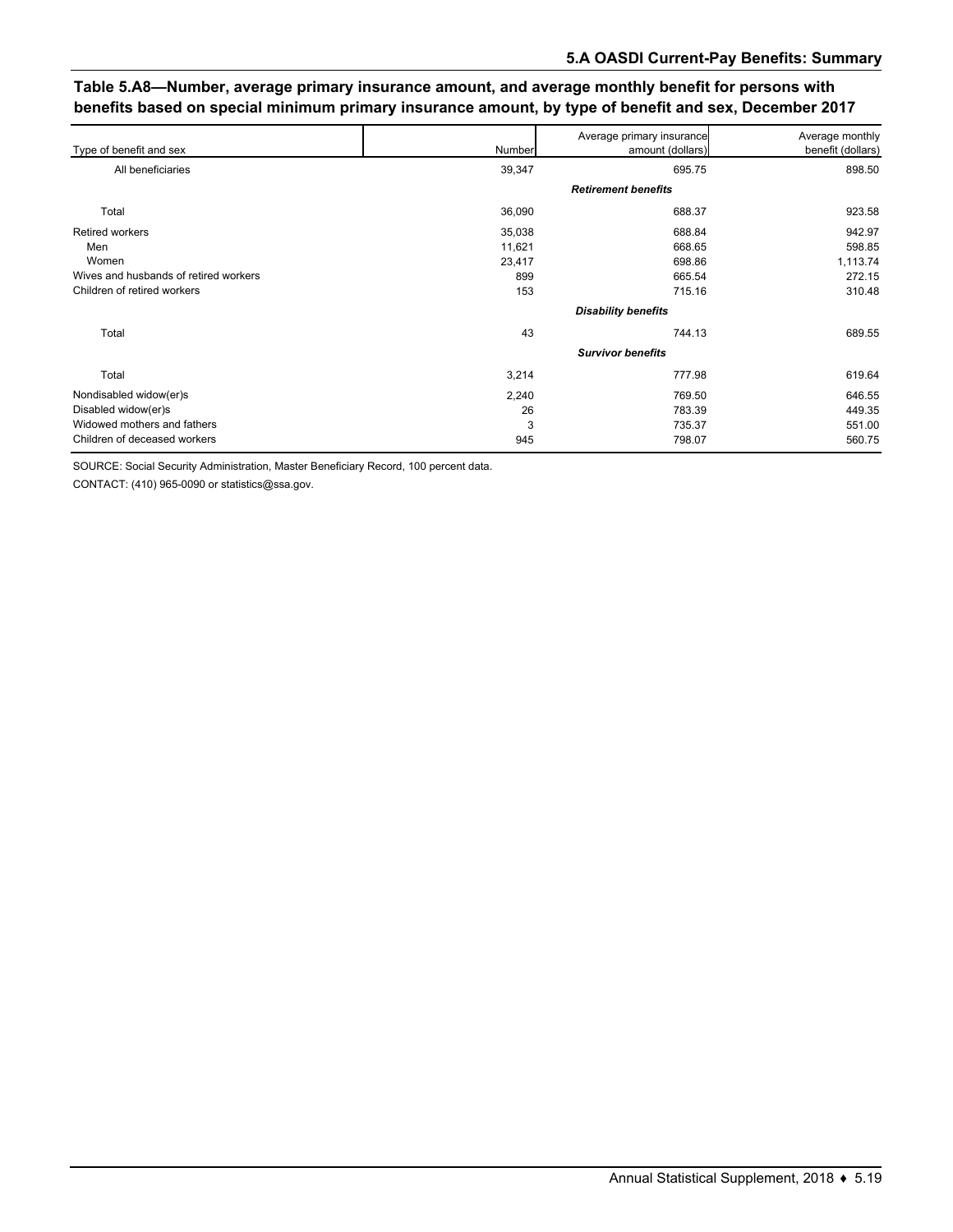## **Table 5.A10—Number and average monthly benefit for beneficiaries aged 60 or older, by sex, type of benefit, and age, December 2017**

| Type of benefit                             | Total, 60<br>or older  | $60 - 61$            | 62-64              | 65-69              | $70 - 74$                                              | $75 - 79$                      | $80 - 84$                      | 85-89                | $90 - 99$         | 100<br>or older      |
|---------------------------------------------|------------------------|----------------------|--------------------|--------------------|--------------------------------------------------------|--------------------------------|--------------------------------|----------------------|-------------------|----------------------|
|                                             |                        |                      |                    |                    | <b>Number</b><br>All beneficiaries                     |                                |                                |                      |                   |                      |
| Total                                       | 52,073,045             | 1,259,302            | 5,004,967          | 13,713,609         | 12,374,443                                             | 8,427,436                      | 5,542,281                      | 3,513,574            | 2,171,904         | 65,529               |
| <b>Retired workers</b>                      | 42,446,992             | $\ldots$             | 2,797,593          | 11,584,759         | 11,267,808                                             | 7,491,895                      | 4,736,223                      | 2,854,313            | 1,667,555         | 46,846               |
| Widow(er)s, parents, and                    |                        |                      |                    |                    |                                                        |                                |                                |                      |                   |                      |
| mothers and fathers<br>Wives and husbands   | 3,854,509<br>2,426,949 | 172,629<br>3,729     | 388,268<br>165,770 | 711,887<br>861,301 | 521,741<br>558,140                                     | 511,940<br>409,059             | 535,975<br>262,997             | 527,405<br>128,762   | 466,133<br>37,060 | 18,531<br>131        |
| Disabled workers                            | 3,173,139              | 1,049,096            | 1,612,432          | 511,611            | $\sim$ $\sim$ $\sim$                                   | $\cdots$                       | $\cdots$                       | $\cdots$             | $\ldots$          | $\cdots$             |
| Disabled adult children                     | 171,456                | 33,848               | 40,904             | 44,051             | 26,754                                                 | 14,542                         | 7,086                          | 3,094                | 1,156             | 21                   |
|                                             |                        |                      |                    |                    | Men                                                    |                                |                                |                      |                   |                      |
| Subtotal                                    | 23,190,948             | 573,813              | 2,231,385          | 6,317,181          | 5,822,433                                              | 3,835,026                      | 2,380,627                      | 1,355,778            | 663,882           | 10,823               |
| <b>Retired workers</b>                      | 21,175,568             | $\cdots$             | 1,334,330          | 5,884,606          | 5,773,434                                              | 3,804,409                      | 2,362,146                      | 1,346,082            | 659,812           | 10,749               |
| Widowers, parents, and fathers              | 125,602                | 16,771               | 35,163             | 49,476             | 10,745                                                 | 5,504                          | 3,561                          | 2,659                | 1,673             | 50                   |
| Husbands                                    | 163,063                | 90                   | 4,679              | 94,048             | 25,608                                                 | 18,502                         | 12,058                         | 5,961                | (X)               | (X)                  |
| Disabled workers                            | 1,639,919              | 538,241              | 835,044            | 266,634            | $\sim 100$                                             | $\cdots$                       | $\cdots$                       | $\cdots$             | $\ldots$          | .                    |
| Disabled adult children                     | 86,796                 | 18,711               | 22,169             | 22,417             | 12,646                                                 | 6,611                          | 2,862                          | 1,076                | (X)               | (X)                  |
|                                             |                        |                      |                    |                    | Women                                                  |                                |                                |                      |                   |                      |
| Subtotal                                    | 28,882,097             | 685,489              | 2,773,582          | 7,396,428          | 6,552,010                                              | 4,592,410                      | 3,161,654                      | 2,157,796            | 1,508,022         | 54,706               |
| <b>Retired workers</b>                      | 21,271,424             | $\sim$ $\sim$ $\sim$ | 1,463,263          | 5,700,153          | 5,494,374                                              | 3,687,486                      | 2,374,077                      | 1,508,231            | 1,007,743         | 36,097               |
| Widows, parents, and mothers                | 3,728,907              | 155,858              | 353,105            | 662,411            | 510,996                                                | 506,436                        | 532,414                        | 524,746              | 464,460           | 18,481               |
| Wives                                       | 2,263,886              | 3,639                | 161,091            | 767,253            | 532,532                                                | 390,557                        | 250,939                        | 122,801              | (X)               | (X)                  |
| Disabled workers                            | 1,533,220              | 510,855              | 777,388            | 244,977            | $\sim$ $\sim$ $\sim$                                   | $\ldots$                       | $\cdots$                       | $\sim$ $\sim$ $\sim$ | .                 | .                    |
| Disabled adult children                     | 84,660                 | 15,137               | 18,735             | 21,634             | 14,108                                                 | 7,931                          | 4,224                          | 2,018                | (X)               | (X)                  |
|                                             |                        |                      |                    |                    | Average monthly benefit (dollars)<br>All beneficiaries |                                |                                |                      |                   |                      |
| Total                                       | 1,359.37               | 1,247.67             | 1,173.62           | 1,351.58           | 1,459.36                                               | 1,412.41                       | 1,310.33                       | 1,313.07             | 1,325.14          | 1,384.56             |
| <b>Retired workers</b>                      | 1,404.15               | $\sim$ $\sim$ $\sim$ | 1,125.41           | 1,388.38           | 1,498.82                                               | 1,458.14                       | 1,349.72                       | 1,346.86             | 1,351.31          | 1,421.29             |
| Widow(er)s, parents, and                    |                        |                      |                    |                    |                                                        |                                |                                |                      |                   |                      |
| mothers and fathers                         | 1,315.91               | 1,056.12             | 1,160.06           | 1,421.46           | 1,424.09                                               | 1,344.20                       | 1,288.65                       | 1,293.31             | 1,286.19          | 1,298.04             |
| Wives and husbands                          | 722.58                 | 582.96               | 488.60             | 817.99             | 724.54                                                 | 681.18                         | 660.00                         | 659.16               | 658.22            | 617.33               |
| Disabled workers                            | 1,327.90               | 1,294.47             | 1,339.31           | 1,360.49           | $\sim$ $\sim$ $\sim$                                   | $\sim$ $\sim$ $\sim$           | $\sim$ $\sim$ $\sim$           | $\cdots$             | $\ldots$          | $\sim$ $\sim$ $\sim$ |
| Disabled adult children                     | 845.52                 | 847.45               | 844.76             | 872.63             | 855.91                                                 | 825.45                         | 761.00                         | 717.90               | 659.59            | 588.81               |
|                                             |                        |                      |                    |                    | Men                                                    |                                |                                |                      |                   |                      |
| Subtotal                                    | 1,549.15               | 1,419.93             | 1,347.44           | 1,538.70           | 1,673.05                                               | 1,627.08                       | 1,467.26                       | 1,439.01             | 1,419.65          | 1,568.97             |
| <b>Retired workers</b>                      | 1,565.45               | $\sim$ $\sim$ $\sim$ | 1,261.61           | 1,555.49           | 1,680.96                                               | 1,635.25                       | 1,474.59                       | 1,445.65             | 1,425.13          | 1,575.50             |
| Widowers, parents, and fathers              | 1,130.82               | 880.89               | 1,043.49           | 1,317.14           | 1,231.18                                               | 1,049.83                       | 849.83                         | 789.11               | 736.34            | 730.87               |
| Husbands                                    | 602.17                 | 388.93               | 327.82             | 735.82             | 483.48                                                 | 407.66                         | 382.69                         | 358.54               | (X)               | (X)                  |
| <b>Disabled workers</b>                     | 1,502.43               | 1,457.09             | 1,516.80           | 1,548.97           | $\cdots$                                               | $\ldots$                       | $\cdots$                       | $\cdots$             | $\ldots$          | $\cdots$             |
| Disabled adult children                     | 839.16                 | 839.06               | 831.19             | 867.87             | 846.51                                                 | 820.75                         | 754.29                         | 715.94               | (X)               | $(\mathsf{X})$       |
|                                             |                        |                      |                    |                    | Women                                                  |                                |                                |                      |                   |                      |
| Subtotal                                    | 1,206.98               | 1,103.48             | 1,033.79           | 1,191.76           | 1,269.46                                               | 1,233.15                       | 1,192.17                       | 1,233.93             | 1,283.54          | 1,348.08             |
| Retired workers                             | 1,243.58               | $\sim$ $\sim$        | 1,001.20           | 1,215.87           | 1,307.43                                               | 1,275.42                       | 1,225.48                       | 1,258.69             | 1,302.99          | 1,375.37             |
| Widows, parents, and mothers                | 1,322.14               | 1,074.97             | 1,171.67           | 1,429.25           | 1,428.15                                               | 1,347.40                       | 1,291.59                       | 1,295.86             | 1,288.17          | 1,299.57             |
| Wives                                       | 731.26                 | 587.76               | 493.28             | 828.06             | 736.13                                                 | 694.14                         | 673.33                         | 673.75               | (X)               | (X)                  |
| Disabled workers<br>Disabled adult children | 1,141.23<br>852.04     | 1,123.13<br>857.81   | 1,148.66<br>860.82 | 1,155.35<br>877.56 | $\sim$ $\sim$ $\sim$<br>864.32                         | $\sim$ $\sim$ $\sim$<br>829.36 | $\sim$ $\sim$ $\sim$<br>765.54 | $\cdots$<br>718.95   | $\cdots$<br>(X)   | $\cdots$             |
|                                             |                        |                      |                    |                    |                                                        |                                |                                |                      |                   | (X)                  |

SOURCE: Social Security Administration, Master Beneficiary Record, 100 percent data.

NOTES:  $\dots$  = not applicable;  $(X)$  = suppressed to avoid disclosing information about particular individuals.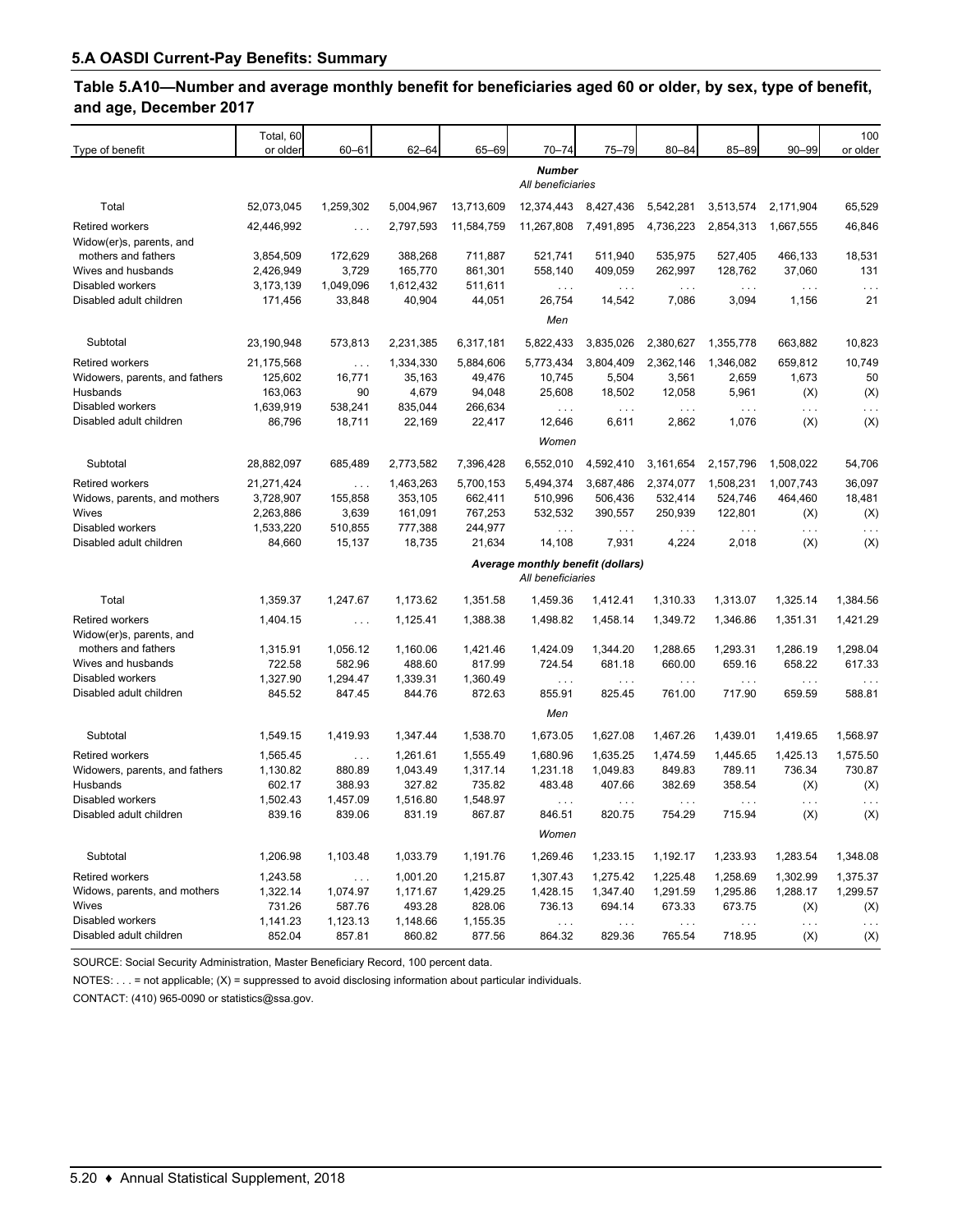# **Table 5.A14—Number and percentage distribution of women aged 62 or older, by basis of entitlement, type of benefit, and dual entitlement status, December 1960–2017, selected years**

|      |                    |          |             | Entitled as worker <sup>b</sup> |                           |            |          |                                         |                      |
|------|--------------------|----------|-------------|---------------------------------|---------------------------|------------|----------|-----------------------------------------|----------------------|
|      |                    |          |             |                                 | Dually entitled           |            |          | Entitled as wife, widow, or parent only |                      |
|      |                    |          |             |                                 |                           | Widow's or |          |                                         | Widow's or           |
|      |                    |          |             |                                 |                           | parent's   |          |                                         | parent's             |
| Year | Total <sup>8</sup> | Subtotal | Worker only | Subtotal                        | Wife's benefit            | benefit    | Subtotal | Wife's benefit                          | benefit <sup>c</sup> |
|      |                    |          |             |                                 | <b>Number (thousands)</b> |            |          |                                         |                      |
| 1960 | 6,619              | 2,866    | 2,563       | 303                             | 159                       | 141        | 3,753    | 2,174                                   | 1,546                |
| 1970 | 11,374             | 5,753    | 4,786       | 967                             | 388                       | 574        | 5,621    | 2,546                                   | 3,048                |
| 1975 | 14,010             | 7,586    | 5,926       | 1,660                           | 617                       | 1,039      | 6,424    | 2,745                                   | 3,659                |
| 1980 | 16,350             | 9,304    | 6,710       | 2,594                           | 1,016                     | 1,575      | 7,046    | 2,884                                   | 4,148                |
| 1985 | 18,412             | 10,805   | 7,096       | 3,709                           | 1,594                     | 2,112      | 7,607    | 3,018                                   | 4,580                |
| 1990 | 19,954             | 12,037   | 7,359       | 4,678                           | 2,077                     | 2,600      | 7,917    | 3,059                                   | 4,853                |
| 1991 | 20,207             | 12,251   | 7,398       | 4,853                           | 2,158                     | 2,695      | 7,956    | 3,062                                   | 4,889                |
| 1992 | 20,476             | 12,478   | 7,446       | 5,032                           | 2,242                     | 2,790      | 7,998    | 3,070                                   | 4,923                |
| 1993 | 20,647             | 12,656   | 7,479       | 5,177                           | 2,312                     | 2,864      | 7,991    | 3,053                                   | 4,934                |
| 1994 | 20,792             | 12,823   | 7,515       | 5,308                           | 2,359                     | 2,948      | 7,969    | 3,026                                   | 4,939                |
| 1995 | 20,888             | 12,974   | 7,554       | 5,420                           | 2,398                     | 3,022      | 7,914    | 2,985                                   | 4,926                |
| 1996 | 20,966             | 13,115   | 7,597       | 5,518                           | 2,430                     | 3,087      | 7,851    | 2,937                                   | 4,911                |
| 1997 | 21,049             | 13,396   | 7,779       | 5,617                           | 2,461                     | 3,156      | 7,653    | 2,892                                   | 4,758                |
| 1998 | 21,091             | 13,562   | 7,863       | 5,699                           | 2,483                     | 3,215      | 7,530    | 2,836                                   | 4,691                |
| 1999 | 21,147             | 13,719   | 7,947       | 5,772                           | 2,499                     | 3,272      | 7,429    | 2,784                                   | 4,642                |
| 2000 | 21,381             | 14,013   | 8,117       | 5,896                           | 2,568                     | 3,327      | 7,368    | 2,768                                   | 4,598                |
| 2001 | 21,442             | 14,205   | 8,244       | 5,962                           | 2,584                     | 3,377      | 7,237    | 2,711                                   | 4,524                |
| 2002 | 21,520             | 14,409   | 8,392       | 6,016                           | 2,592                     | 3,424      | 7,111    | 2,650                                   | 4,459                |
| 2003 | 21,627             | 14,643   | 8,579       | 6,063                           | 2,603                     | 3,460      | 6,985    | 2,593                                   | 4,389                |
| 2004 | 21,820             | 14,942   | 8,835       | 6,107                           | 2,619                     | 3,488      | 6,878    | 2,549                                   | 4,327                |
| 2005 | 22,066             | 15,291   | 9,126       | 6,165                           | 2,650                     | 3,514      | 6,775    | 2,511                                   | 4,264                |
| 2006 | 22,286             | 15,631   | 9,415       | 6,217                           | 2,676                     | 3,540      | 6,654    | 2,466                                   | 4,187                |
| 2007 | 22,526             | 15,987   | 9,716       | 6,271                           | 2,706                     | 3,565      | 6,539    | 2,423                                   | 4,115                |
| 2008 | 22,868             | 16,451   | 10,117      | 6,334                           | 2,745                     | 3,588      | 6,417    | 2,365                                   | 4,051                |
| 2009 | 23,466             | 17,131   | 10,584      | 6,442                           | 2,823                     | 3,619      | 6,334    | 2,337                                   | 3,996                |
| 2010 | 24,004             | 17,750   | 11,118      | 6,632                           | 2,911                     | 3,721      | 6,254    | 2,306                                   | 3,948                |
| 2011 | 24,533             | 18,360   | 11,657      | 6,702                           | 2,952                     | 3,750      | 6,173    | 2,279                                   | 3,894                |
| 2012 | 25,097             | 19,001   | 12,227      | 6,775                           | 2,995                     | 3,779      | 6,095    | 2,260                                   | 3,836                |
| 2013 | 25,685             | 19,662   | 12,825      | 6,837                           | 3,029                     | 3,808      | 6,024    | 2,250                                   | 3,774                |
| 2014 | 26,282             | 20,310   | 13,419      | 6,891                           | 3,051                     | 3,840      | 5,972    | 2,250                                   | 3,721                |
| 2015 | 26,870             | 20,939   | 13,997      | 6,942                           | 3,067                     | 3,875      | 5,931    | 2,261                                   | 3,670                |
| 2016 | 27,494             | 21,599   | 14,604      | 6,995                           | 3,081                     | 3,915      | 5,895    | 2,274                                   | 3,621                |
| 2017 | 28,121             | 22,288   | 15,248      | 7,040                           | 3,081                     | 3,958      | 5,833    | 2,260                                   | 3,573                |
|      |                    |          |             |                                 |                           |            |          |                                         | (Continued)          |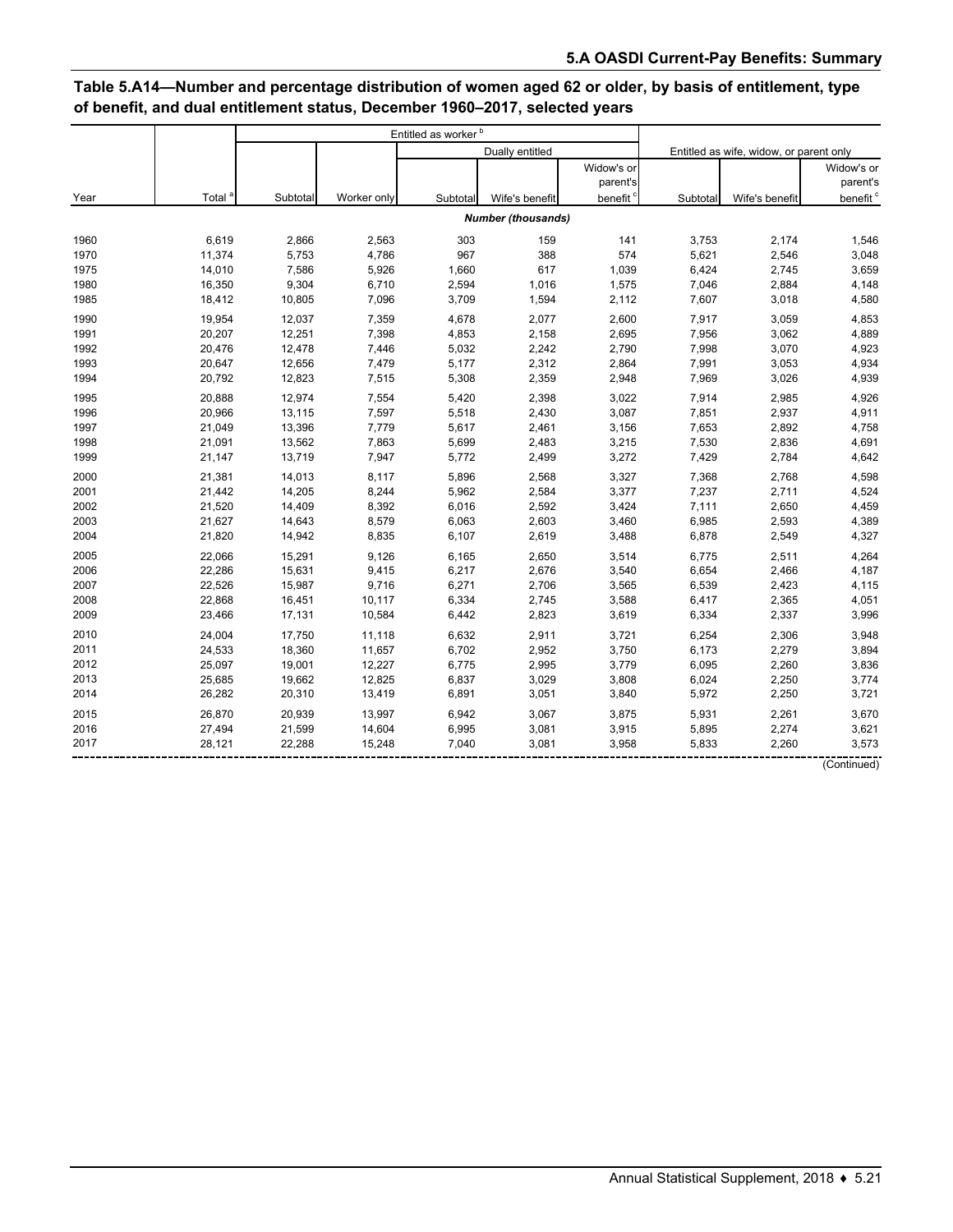## **Table 5.A14—Number and percentage distribution of women aged 62 or older, by basis of entitlement, type of benefit, and dual entitlement status, December 1960–2017, selected years—***Continued*

|      |                    |          |             | Entitled as worker <sup>b</sup> |                         |            |          |                                         |                      |
|------|--------------------|----------|-------------|---------------------------------|-------------------------|------------|----------|-----------------------------------------|----------------------|
|      |                    |          |             |                                 | Dually entitled         |            |          | Entitled as wife, widow, or parent only |                      |
|      |                    |          |             |                                 |                         | Widow's or |          |                                         | Widow's or           |
|      |                    |          |             |                                 |                         | parent's   |          |                                         | parent's             |
| Year | Total <sup>a</sup> | Subtotal | Worker only | Subtotal                        | Wife's benefit          | benefit    | Subtotal | Wife's benefit                          | benefit <sup>c</sup> |
|      |                    |          |             |                                 | Percentage distribution |            |          |                                         |                      |
| 1960 | 100.0              | 43.3     | 38.7        | 4.6                             | 2.4                     | 2.1        | 56.7     | 32.8                                    | 23.4                 |
| 1970 | 100.0              | 50.6     | 42.1        | 8.5                             | 3.4                     | 5.0        | 49.4     | 22.4                                    | 26.8                 |
| 1975 | 100.0              | 54.1     | 42.3        | 11.8                            | 4.4                     | 7.4        | 45.9     | 19.6                                    | 26.1                 |
| 1980 | 100.0              | 56.9     | 41.0        | 15.9                            | 6.2                     | 9.6        | 43.1     | 17.6                                    | 25.4                 |
| 1985 | 100.0              | 58.7     | 38.5        | 20.1                            | 8.7                     | 11.5       | 41.3     | 16.4                                    | 24.9                 |
| 1990 | 100.0              | 60.3     | 36.9        | 23.4                            | 10.4                    | 13.0       | 39.7     | 15.3                                    | 24.3                 |
| 1991 | 100.0              | 60.6     | 36.6        | 24.0                            | 10.7                    | 13.3       | 39.4     | 15.2                                    | 24.2                 |
| 1992 | 100.0              | 60.9     | 36.4        | 24.6                            | 10.9                    | 13.6       | 39.1     | 15.0                                    | 24.0                 |
| 1993 | 100.0              | 61.3     | 36.2        | 25.1                            | 11.2                    | 13.9       | 38.7     | 14.8                                    | 23.9                 |
| 1994 | 100.0              | 61.7     | 36.1        | 25.5                            | 11.3                    | 14.2       | 38.3     | 14.6                                    | 23.8                 |
| 1995 | 100.0              | 62.1     | 36.2        | 25.9                            | 11.5                    | 14.4       | 37.9     | 14.3                                    | 23.6                 |
| 1996 | 100.0              | 62.6     | 36.2        | 26.3                            | 11.6                    | 14.7       | 37.4     | 14.0                                    | 23.4                 |
| 1997 | 100.0              | 63.6     | 36.9        | 26.7                            | 11.7                    | 15.0       | 36.4     | 13.7                                    | 22.6                 |
| 1998 | 100.0              | 64.3     | 37.3        | 27.0                            | 11.8                    | 15.2       | 35.7     | 13.4                                    | 22.2                 |
| 1999 | 100.0              | 64.9     | 37.6        | 27.3                            | 11.8                    | 15.5       | 35.1     | 13.2                                    | 22.0                 |
| 2000 | 100.0              | 65.5     | 38.0        | 27.6                            | 12.0                    | 15.6       | 34.5     | 12.9                                    | 21.5                 |
| 2001 | 100.0              | 66.2     | 38.4        | 27.8                            | 12.0                    | 15.8       | 33.8     | 12.6                                    | 21.1                 |
| 2002 | 100.0              | 67.0     | 39.0        | 28.0                            | 12.0                    | 15.9       | 33.0     | 12.3                                    | 20.7                 |
| 2003 | 100.0              | 67.7     | 39.7        | 28.0                            | 12.0                    | 16.0       | 32.3     | 12.0                                    | 20.3                 |
| 2004 | 100.0              | 68.5     | 40.5        | 28.0                            | 12.0                    | 16.0       | 31.5     | 11.7                                    | 19.8                 |
| 2005 | 100.0              | 69.3     | 41.4        | 28.0                            | 12.0                    | 16.0       | 30.7     | 11.4                                    | 19.3                 |
| 2006 | 100.0              | 70.1     | 42.3        | 27.9                            | 12.0                    | 15.9       | 29.9     | 11.1                                    | 18.8                 |
| 2007 | 100.0              | 70.1     | 43.1        | 27.8                            | 12.0                    | 15.8       | 29.0     | 10.8                                    | 18.3                 |
| 2008 | 100.0              | 71.9     | 44.2        | 27.7                            | 12.0                    | 15.7       | 28.1     | 10.3                                    | 17.7                 |
| 2009 | 100.0              | 73.0     | 45.1        | 27.5                            | 12.0                    | 15.4       | 27.0     | 10.0                                    | 17.0                 |
| 2010 | 100.0              | 73.9     | 46.3        | 27.6                            | 12.1                    | 15.5       | 26.1     | 9.6                                     | 16.4                 |
| 2011 | 100.0              | 74.8     | 47.5        | 27.3                            | 12.0                    | 15.3       | 25.2     | 9.3                                     | 15.9                 |
| 2012 | 100.0              | 75.7     | 48.7        | 27.0                            | 11.9                    | 15.1       | 24.3     | 9.0                                     | 15.3                 |
| 2013 | 100.0              | 76.5     | 49.9        | 26.6                            | 11.8                    | 14.8       | 23.5     | 8.8                                     | 14.7                 |
| 2014 | 100.0              | 77.3     | 51.1        | 26.2                            | 11.6                    | 14.6       | 22.7     | 8.6                                     | 14.2                 |
| 2015 | 100.0              | 77.9     | 52.1        | 25.8                            | 11.4                    | 14.4       | 22.1     | 8.4                                     | 13.7                 |
| 2016 | 100.0              | 78.6     | 53.1        | 25.4                            | 11.2                    | 14.2       | 21.4     | 8.3                                     | 13.2                 |
| 2017 | 100.0              | 79.3     | 54.2        | 25.0                            | 11.0                    | 14.1       | 20.7     | 8.0                                     | 12.7                 |

SOURCE: Social Security Administration, Master Beneficiary Record. Dual entitlement data for 1993–2003 and all data for 2004 and 2005 are based on a 10 percent sample. All other years are 100 percent data.

NOTE: Totals do not necessarily equal the sum of rounded components.

a. Excludes disabled adult children.

b. Includes disabled workers.

c. Includes disabled widows and mothers.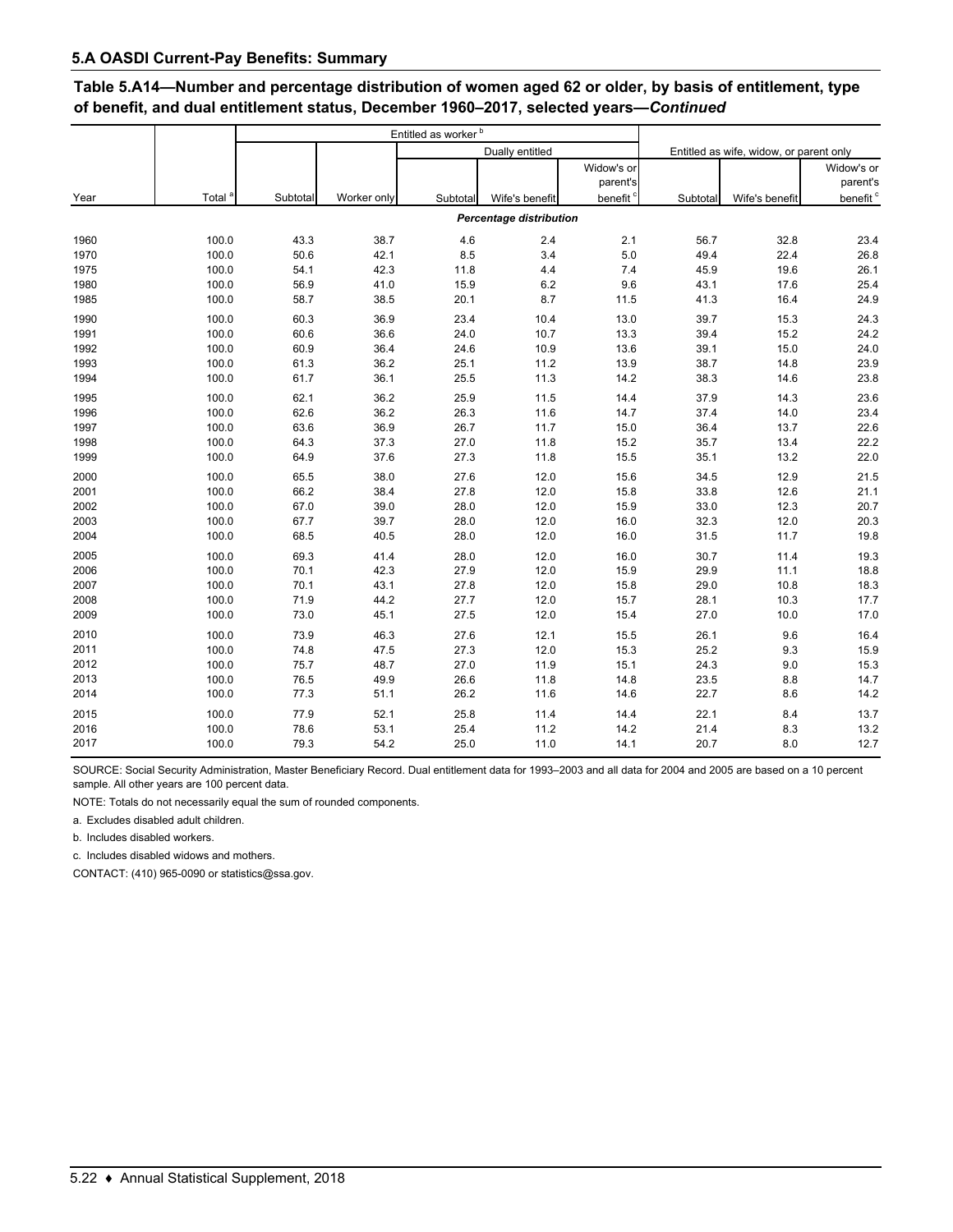## **Table 5.A15—Number and average monthly benefit for women aged 65 or older, by basis of entitlement, type of benefit, and dual entitlement status, December 2017**

| Entitlement                             | Total, 65 or older                | 65-69     | $70 - 74$ | 75-79     | $80 - 84$ | 85-89     | 90 or older |  |  |
|-----------------------------------------|-----------------------------------|-----------|-----------|-----------|-----------|-----------|-------------|--|--|
|                                         | <b>Number</b>                     |           |           |           |           |           |             |  |  |
| All women 65 or older <sup>a</sup>      | 25,368,246                        | 7,372,516 | 6,536,833 | 4,584,057 | 3,157,280 | 2,155,721 | 1,561,839   |  |  |
| Entitled as worker <sup>b</sup>         | 20,049,146                        | 5,942,852 | 5,493,305 | 3,687,064 | 2,373,927 | 1,508,174 | 1,043,824   |  |  |
| Worker only                             | 13,328,595                        | 4,744,176 | 3,990,961 | 2,343,042 | 1,232,949 | 639,363   | 378,104     |  |  |
| Dually entitled                         | 6,720,551                         | 1,198,676 | 1,502,344 | 1,344,022 | 1,140,978 | 868,811   | 665,720     |  |  |
| Wife's benefit                          | 2,839,077                         | 871,402   | 901,493   | 579,787   | 316,778   | 133,230   | 36,387      |  |  |
| Widow's or parent's benefit             | 3,881,474                         | 327,274   | 600,851   | 764,235   | 824,200   | 735,581   | 629,333     |  |  |
| Entitled as wife, widow, or parent only | 5,319,100                         | 1,429,664 | 1,043,528 | 896,993   | 783,353   | 647,547   | 518,015     |  |  |
| Wife's benefit                          | 2,099,156                         | 767.253   | 532,532   | 390,557   | 250,939   | 122,801   | 35,074      |  |  |
| Widow's or parent's benefit             | 3,219,944                         | 662,411   | 510,996   | 506,436   | 532,414   | 524.746   | 482,941     |  |  |
|                                         | Average monthly benefit (dollars) |           |           |           |           |           |             |  |  |
| All women 65 or older <sup>a</sup>      | 1,229.48                          | 1,192.76  | 1,270.37  | 1,233.87  | 1,192.76  | 1,234.43  | 1,286.15    |  |  |
| Entitled as worker <sup>b</sup>         | 1,260.25                          | 1,213.48  | 1,307.48  | 1,275.45  | 1,225.50  | 1,258.70  | 1,305.50    |  |  |
| Worker only                             | 1,255.22                          | 1.245.34  | 1.340.75  | 1,260.30  | 1,131.50  | 1,100.64  | 1,109.52    |  |  |
| Dually entitled                         | 1,270.23                          | 1,087.38  | 1,219.09  | 1,301.87  | 1,327.08  | 1,375.02  | 1,416.80    |  |  |
| Wife's benefit                          | 867.50                            | 882.07    | 894.98    | 865.10    | 806.08    | 772.07    | 759.73      |  |  |
| Widow's or parent's benefit             | 1,564.81                          | 1,634.04  | 1,705.38  | 1,633.22  | 1,527.33  | 1,484.23  | 1,454.80    |  |  |
| Entitled as wife, widow, or parent only | 1,113.49                          | 1,106.61  | 1,075.00  | 1,062.97  | 1,093.53  | 1,177.89  | 1,247.16    |  |  |
| Wife's benefit                          | 749.77                            | 828.06    | 736.13    | 694.14    | 673.33    | 673.75    | 676.55      |  |  |
| Widow's or parent's benefit             | 1,350.61                          | 1,429.25  | 1,428.15  | 1,347.40  | 1,291.59  | 1,295.86  | 1,288.60    |  |  |

SOURCE: Social Security Administration, Master Beneficiary Record, 100 percent data.

a. Excludes disabled adult children.

b. Includes disabled workers.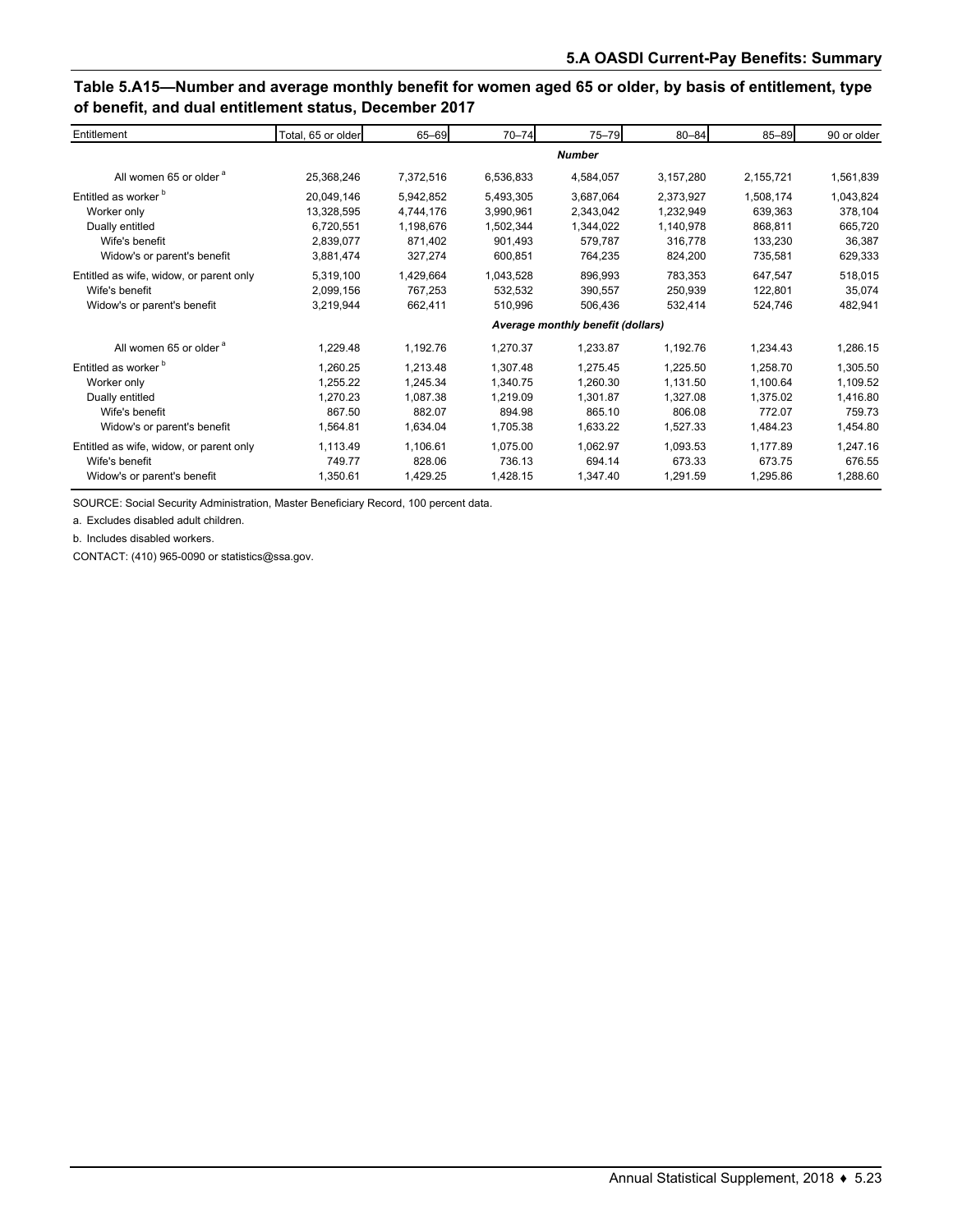## **Table 5.A16—Number and average monthly benefit for adult beneficiaries, by sex, type of benefit, and age, December 2017**

|                                        | Number                  |                      |           |             | Average monthly benefit (dollars) |                      |           |             |  |  |
|----------------------------------------|-------------------------|----------------------|-----------|-------------|-----------------------------------|----------------------|-----------|-------------|--|--|
| Type of benefit                        | All ages                | Under 62             | $62 - 64$ | 65 or older | All ages                          | Under 62             | $62 - 64$ | 65 or older |  |  |
|                                        | All adult beneficiaries |                      |           |             |                                   |                      |           |             |  |  |
| Total <sup>a</sup>                     | 57,734,719              | 7,058,584            | 4,964,063 | 45,712,072  | 1,334.76                          | 1,128.13             | 1,176.33  | 1,383.87    |  |  |
| <b>Retired workers</b>                 | 42,446,992              | $\sim 10$ .          | 2,797,593 | 39,649,399  | 1,404.15                          | $\sim$               | 1,125.41  | 1,423.82    |  |  |
| Disabled workers                       | 8,695,475               | 6,571,432            | 1,612,432 | 511.611     | 1,196.87                          | 1,149.18             | 1,339.31  | 1,360.49    |  |  |
| Wives and husbands of retired workers  | 2,375,575               | 31,524               | 131,039   | 2,213,012   | 732.13                            | 580.10               | 526.31    | 746.48      |  |  |
| Wives and husbands of disabled workers | 126,154                 | 46,985               | 34,731    | 44,438      | 335.42                            | 250.10               | 346.34    | 417.08      |  |  |
| Nondisabled widow(er)s                 | 3,702,828               | 117,440              | 315,162   | 3,270,226   | 1,338.48                          | 1,200.80             | 1,251.58  | 1,351.80    |  |  |
| Disabled widow(er)s                    | 258,286                 | 169,093              | 68,708    | 20,485      | 729.44                            | 719.73               | 744.36    | 759.58      |  |  |
| Mothers and fathers                    | 128,264                 | 122,110              | 4,390     | 1,764       | 975.34                            | 969.99               | 1,095.32  | 1,047.10    |  |  |
|                                        | Men                     |                      |           |             |                                   |                      |           |             |  |  |
| Subtotal <sup>a</sup>                  | 25,917,688              | 3,368,638            | 2,209,216 | 20,339,834  | 1,514.61                          | 1,247.07             | 1,352.62  | 1,576.52    |  |  |
| <b>Retired workers</b>                 | 21,175,568              | $\ldots$             | 1,334,330 | 19,841,238  | 1,565.45                          | $\sim$ $\sim$ $\sim$ | 1,261.61  | 1,585.88    |  |  |
| Disabled workers                       | 4,432,330               | 3,330,652            | 835,044   | 266,634     | 1,320.30                          | 1,252.73             | 1,516.80  | 1,548.97    |  |  |
| Husbands of retired workers            | 154,477                 | 94                   | 2,833     | 151,550     | 614.24                            | 539.69               | 388.31    | 618.51      |  |  |
| Husbands of disabled workers           | 10,063                  | 1,473                | 1,846     | 6,744       | 360.08                            | 205.16               | 234.97    | 428.16      |  |  |
| Nondisabled widowers                   | 115,320                 | 12,199               | 30,730    | 72,391      | 1,179.43                          | 997.39               | 1,108.93  | 1,240.03    |  |  |
| Disabled widowers                      | 19,575                  | 14,356               | 4,138     | 1,081       | 545.11                            | 539.75               | 562.85    | 548.35      |  |  |
| Fathers                                | 10,202                  | 9,864                | 292       | 46          | 840.62                            | 836.29               | 967.67    | 961.91      |  |  |
|                                        | Women                   |                      |           |             |                                   |                      |           |             |  |  |
| Subtotal <sup>a</sup>                  | 31,817,031              | 3,689,946            | 2,754,847 | 25,372,238  | 1,188.25                          | 1,019.54             | 1,034.96  | 1,229.43    |  |  |
| <b>Retired workers</b>                 | 21,271,424              | $\sim$ $\sim$ $\sim$ | 1,463,263 | 19,808,161  | 1,243.58                          | $\sim$ $\sim$ $\sim$ | 1,001.20  | 1,261.49    |  |  |
| <b>Disabled workers</b>                | 4,263,145               | 3,240,780            | 777,388   | 244,977     | 1,068.54                          | 1,042.76             | 1,148.66  | 1,155.35    |  |  |
| Wives of retired workers               | 2,221,098               | 31,430               | 128,206   | 2,061,462   | 740.33                            | 580.22               | 529.36    | 755.89      |  |  |
| Wives of disabled workers              | 116,091                 | 45,512               | 32,885    | 37,694      | 333.28                            | 251.56               | 352.59    | 415.10      |  |  |
| Nondisabled widows                     | 3,587,508               | 105,241              | 284,432   | 3,197,835   | 1,343.59                          | 1,224.38             | 1,266.99  | 1,354.33    |  |  |
| Disabled widows                        | 238,711                 | 154,737              | 64,570    | 19,404      | 744.56                            | 736.43               | 756.00    | 771.34      |  |  |
| Mothers                                | 118,062                 | 112,246              | 4,098     | 1,718       | 986.98                            | 981.74               | 1,104.42  | 1,049.38    |  |  |

SOURCE: Social Security Administration, Master Beneficiary Record, 100 percent data.

NOTE: . . . = not applicable.

a. Includes parents. Excludes student beneficiaries aged 18–19 and disabled adult children.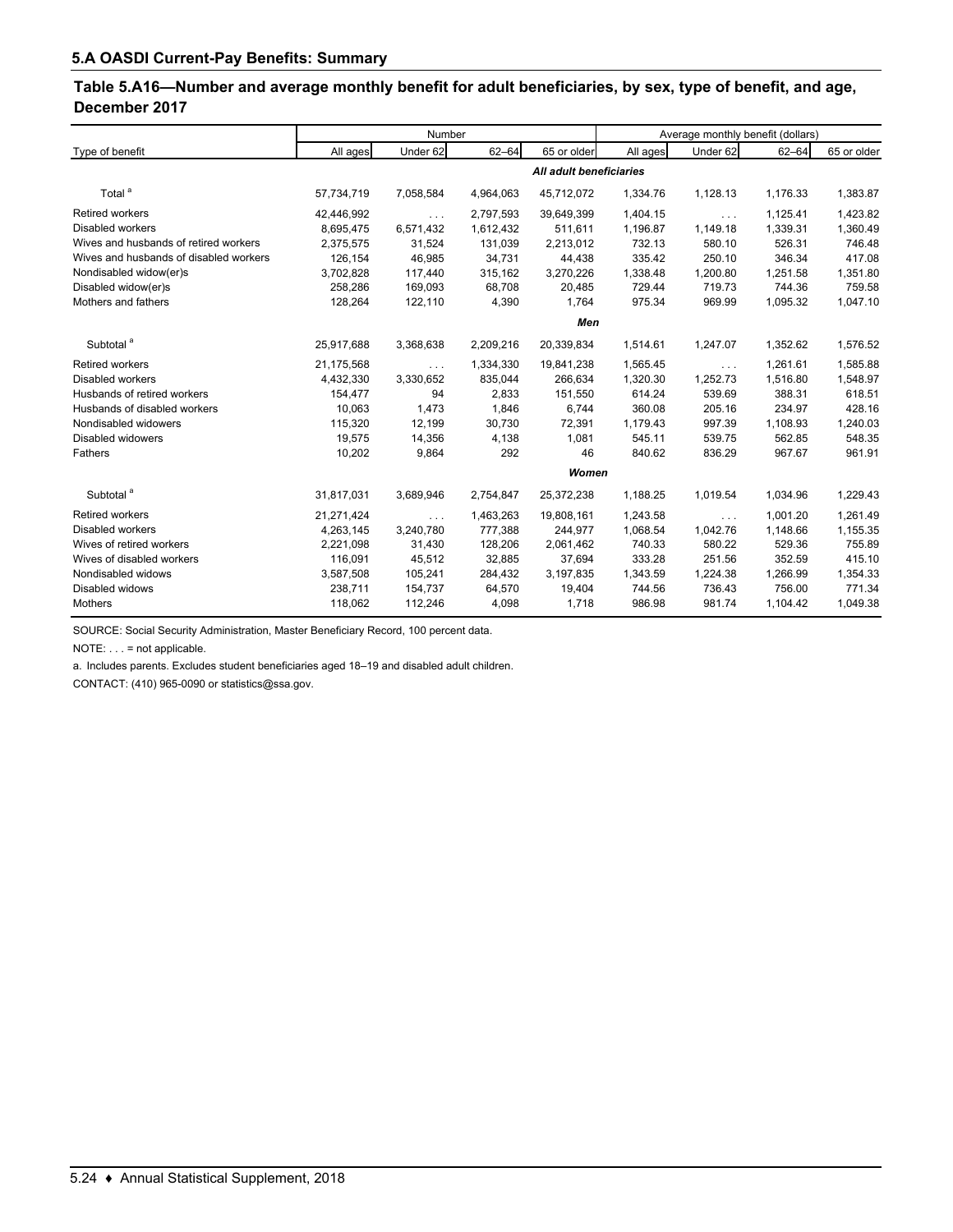## **Table 5.A17—Number and average monthly benefit for disabled beneficiaries, by type of benefit, December 1957–2017**

|      | Number        |           |                      | Average monthly benefit (dollars) |         |                   |                |
|------|---------------|-----------|----------------------|-----------------------------------|---------|-------------------|----------------|
|      | All disabled  |           |                      | Disabled adult                    |         |                   | Disabled adult |
| Year | beneficiaries | Workers   | Widow(er)s           | children                          | Workers | Widow(er)s        | children       |
| 1957 | 178,719       | 149,850   | $\cdots$             | 28,869                            | 72.76   | $\cdots$          | 38.62          |
| 1958 | 284,744       | 237,719   | $\cdots$             | 47,025                            | 82.10   | $\cdots$          | 39.62          |
| 1959 | 416,896       | 334,443   | $\cdots$             | 82,453                            | 89.00   | $\cdots$          | 42.96          |
| 1960 | 559,425       | 455,371   | $\cdots$             | 104,054                           | 89.31   | $\cdots$          | 44.15          |
| 1961 | 742,296       | 618,075   | $\cdots$             | 124,221                           | 89.59   | .                 | 45.28          |
| 1962 | 888,131       | 740,867   | $\cdots$             | 147,264                           | 89.99   | $\cdots$          | 45.67          |
| 1963 | 993,656       | 827,014   | $\ldots$             | 166,642                           | 90.59   | $\cdots$          | 46.45          |
| 1964 | 1,077,695     | 894,173   | $\cdots$             | 183,522                           | 91.12   | $\cdots$          | 47.35          |
| 1965 | 1,186,464     | 988.074   |                      | 198,390                           | 97.76   |                   | 51.77          |
| 1966 | 1,310,911     | 1,097,190 | $\cdots$             | 213,721                           | 98.09   | .                 | 52.42          |
| 1967 | 1,422,778     | 1,193,120 | $\cdots$             | 229,658                           | 98.43   | $\cdots$          | 53.41          |
| 1968 |               |           | $\sim$ $\sim$ $\sim$ |                                   | 111.86  | $\ldots$<br>72.25 | 61.83          |
|      | 1,560,517     | 1,295,300 | 21,563               | 243,654                           | 112.74  | 71.02             | 62.79          |
| 1969 | 1,690,982     | 1,394,291 | 39,469               | 257,222                           |         |                   |                |
| 1970 | 1,812,786     | 1,492,948 | 49,281               | 270,557                           | 131.26  | 82.00             | 73.21          |
| 1971 | 1,990,098     | 1,647,684 | 56,743               | 285,671                           | 146.52  | 90.11             | 81.37          |
| 1972 | 2,202,090     | 1,832,916 | 64,167               | 305,007                           | 179.32  | 109.54            | 98.81          |
| 1973 | 2,415,383     | 2,016,626 | 78,769               | 319,988                           | 183.00  | 111.14            | 100.14         |
| 1974 | 2,670,092     | 2,236,882 | 92,128               | 341,082                           | 205.70  | 125.87            | 112.45         |
| 1975 | 2,960,620     | 2,488,774 | 109,511              | 362,335                           | 225.90  | 137.70            | 122.80         |
| 1976 | 3,171,198     | 2,670,208 | 119,427              | 381,563                           | 245.17  | 147.01            | 132.32         |
| 1977 | 3,368,954     | 2,837,432 | 127,276              | 404,246                           | 265.30  | 156.11            | 142.12         |
| 1978 | 3,429,421     | 2,879,774 | 129,751              | 419,896                           | 288.30  | 165.46            | 153.66         |
| 1979 | 3,435,761     | 2,870,590 | 129,833              | 435,338                           | 322.00  | 180.52            | 171.55         |
| 1980 | 3,436,429     | 2,858,680 | 127,580              | 450,169                           | 370.70  | 205.02            | 198.95         |
| 1981 | 3,361,130     | 2,776,519 | 121,590              | 463,021                           | 413.20  | 226.58            | 224.51         |
| 1982 | 3,192,379     | 2,603,599 | 116,372              | 472,408                           | 440.60  | 242.11            | 245.07         |
| 1983 | 3,168,992     | 2,569,029 | 111,591              | 488,372                           | 456.20  | 250.33            | 257.78         |
| 1984 | 3,212,040     | 2,596,516 | 109,151              | 506,373                           | 470.70  | 306.24            | 270.28         |
| 1985 | 3,289,485     | 2,656,638 | 107,005              | 525,842                           | 483.80  | 315.26            | 281.92         |
| 1986 | 3,380,480     | 2,728,463 | 106,974              | 545,043                           | 487.90  | 319.74            | 288.79         |
| 1987 | 3,453,414     | 2,785,859 | 106,282              | 561,273                           | 508.20  | 333.89            | 304.32         |
| 1988 | 3,507,707     | 2,830,284 | 103,123              | 574,300                           | 529.50  | 348.05            | 320.21         |
| 1989 | 3,583,451     | 2,895,364 | 101,630              | 586,457                           | 556.00  | 366.72            | 339.47         |
| 1990 | 3,712,763     | 3,011,294 | 100,989              | 600,480                           | 587.20  | 388.93            | 361.71         |
| 1991 | 3,925,472     | 3,194,938 | 114,489              | 616,045                           | 609.40  | 406.96            | 378.86         |
| 1992 | 4,236,080     | 3,467,783 | 131,324              | 636,973                           | 626.10  | 422.65            | 393.61         |
| 1993 | 4,529,466     | 3,725,966 | 147,015              | 656,485                           | 641.70  | 434.20            | 407.20         |
| 1994 | 4,796,313     | 3,962,954 | 160,676              | 672,683                           | 661.40  | 446.30            | 422.40         |
|      |               |           |                      |                                   |         |                   |                |
| 1995 | 5,044,388     | 4,185,263 | 173,024              | 686,101                           | 681.80  | 458.30            | 437.30         |
| 1996 | 5,264,321     | 4,385,623 | 181,911              | 696,787                           | 703.90  | 471.00            | 454.30         |
| 1997 | 5,400,781     | 4,508,134 | 187,938              | 704,709                           | 721.60  | 480.40            | 468.60         |
| 1998 | 5,605,272     | 4,698,319 | 194,181              | 712,772                           | 733.10  | 487.30            | 479.40         |
| 1999 | 5,798,776     | 4,879,455 | 198,795              | 720,526                           | 754.10  | 499.90            | 495.60         |

(Continued)